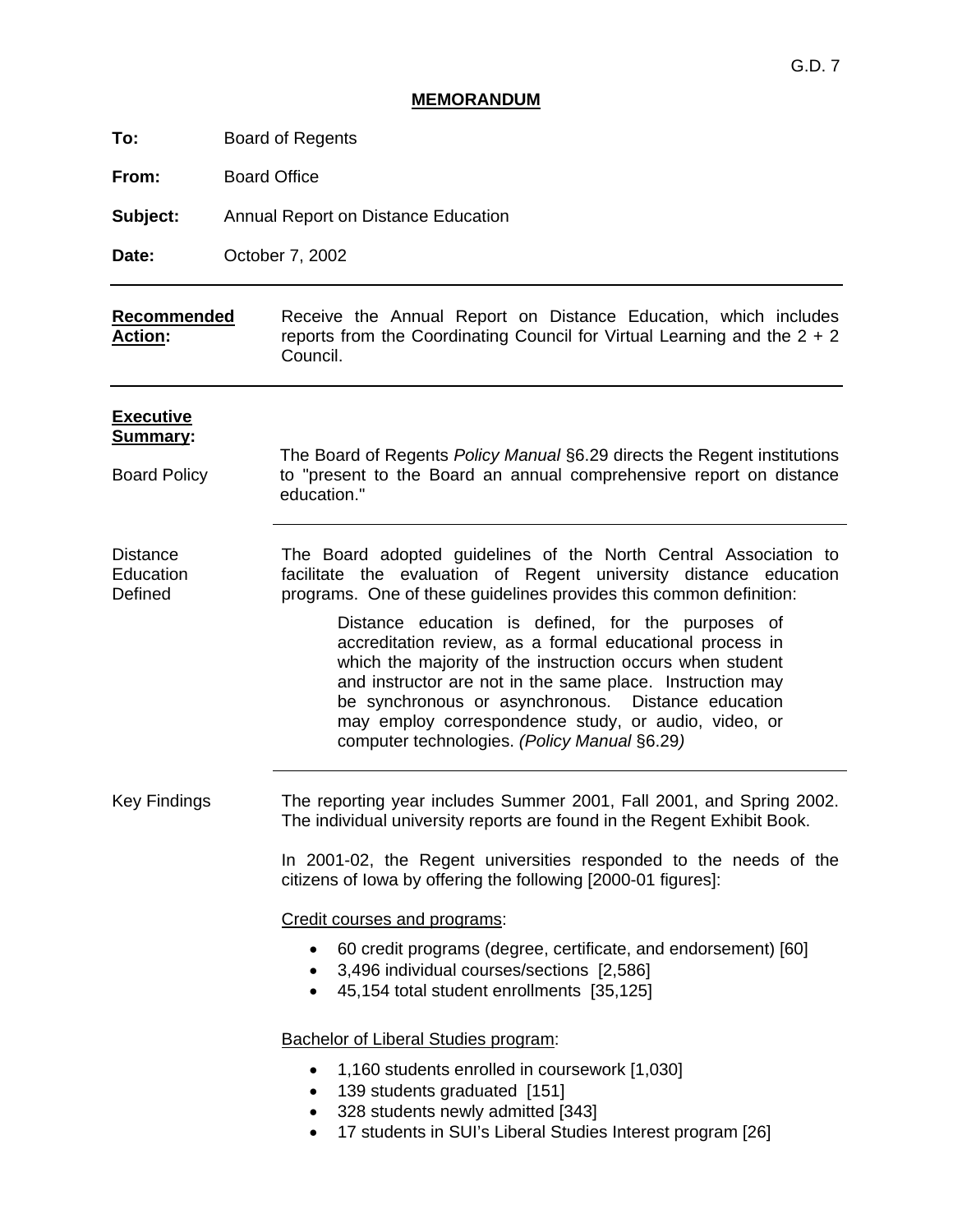Non-credit continuing education courses:

• 474,757 total student enrollments [515,296]

Iowa Communications Network (ICN):

- 4,341 total student enrollments [4,589]
- 221 courses [242]

# Iowa Counties and Communities Served:

- 99 counties [98]
- 357 communities [339]

Regent University Collaborations The three Regent universities continued their extensive efforts at collaboration, which reduces unnecessary duplication and programming costs. In addition to collaborating on a number of joint projects, the universities have implemented or further developed a number of projects. A few examples include:

- The SUI Tippie College of Business and the ISU College of Engineering partnered to offer a dual-degree Master of Business Administration/Master of Engineering program, conducted in Cedar Rapids for the benefit of practicing engineers. Students completing the program earn an MBA from SUI and an ME in systems engineering from ISU. This collaboration marks the first dual-degree program in the history of the two institutions.
- The three Regent institutions, several community colleges, and the Southwest Iowa Regents Resource Center partnered to offer a collaborative BLS degree cohort. This collaborative program meets over 8 ICN sites around the state.
- SUI and ISU collaborated in the delivery of courses for ISU's Masters degree program in educational administration.
- SUI and UNI collaborated in the delivery of courses for UNI's Masters degree program (and endorsement) in special education.

Regional Study **Centers** The number of programs offered by the Regent universities at the three Regional Study Centers (Quad Cities Graduate Study Center, Tri-State Graduate Center, and Southwest Iowa Regents Resource Center) increased from 82 in 2000-01 to 86 in 2001-002 (+4.9%). The number of Regent student enrollments increased from 1,982 in 2000-01 to 2,213 in 2001-02 (+11.7%).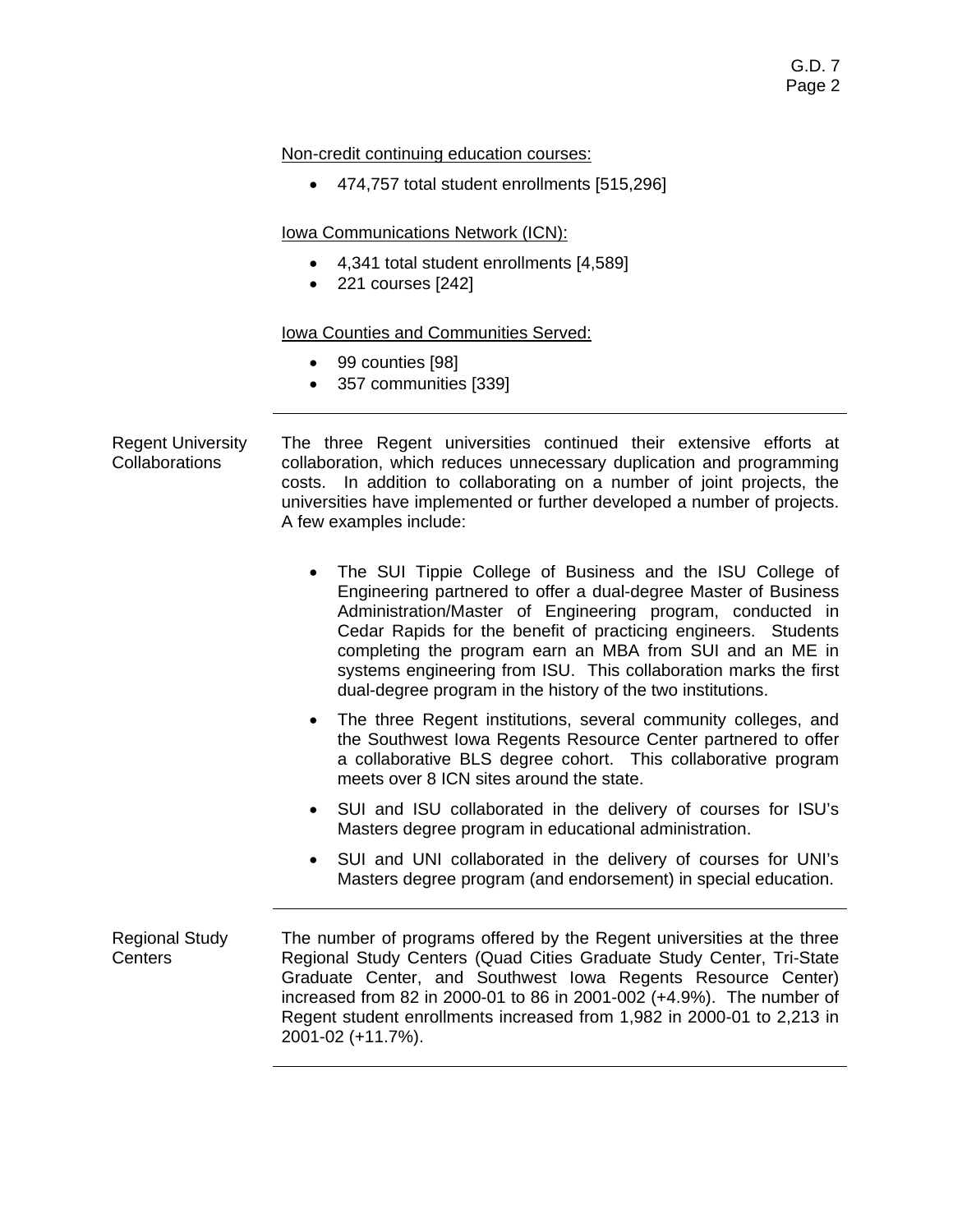Two Councils Acting upon the recommendation of the Distributed Learning Priority Study Group (PSG), the Board appointed a Coordinating Council for Virtual Learning in February 2001 to examine the role of the Regent universities in increasing on-line courses. A second council, the  $2 + 2$ Council, was formed in December 2001 to enhance and increase articulation agreements and collaborative programs between the Iowa community colleges and Regent Universities. A summary of the activities of the Coordinating Council for Virtual Learning is found on pp. 17-20. A summary of the activities of the  $2 + 2$  Council is found on pp. 21-22.

#### **Link to Strategic Plan:**

Board of Regents Strategic Plan

Distance education activities are part of the overall institutional activities designed to assist the Board in achieving its aim of improving access to the Regent institutions. Key Result Area (KRA) 2.0.0.0, Access, is the primary KRA to which this memorandum relates. Specific Action Steps related to distance education include:

- 1.1.4.3 Each institution increase its service to Iowans, nation, and world;
- 2.1.1.1 Annually assess access to Regent institutions;
- 2.1.1.3 Adopt and implement policy on distance education;
- 2.1.1.4 Evaluate differential tuition policy for distance education;
- 2.1.1.5 Raise the percentage of Iowans possessing baccalaureate degrees to the national average;
- 2.2.1.1 Develop recommendations for ongoing assessment of distance education needs in Iowa;
- 2.2.1.3 Increase distance education enrollment substantially;
- 4.4.2.1 Identify existing institutional cooperative/collaborative programs to form baseline data and develop a reporting format to the Board; and
- 4.4.2.3 Explore opportunities for partnership among the Regent institutions and with other sectors of education.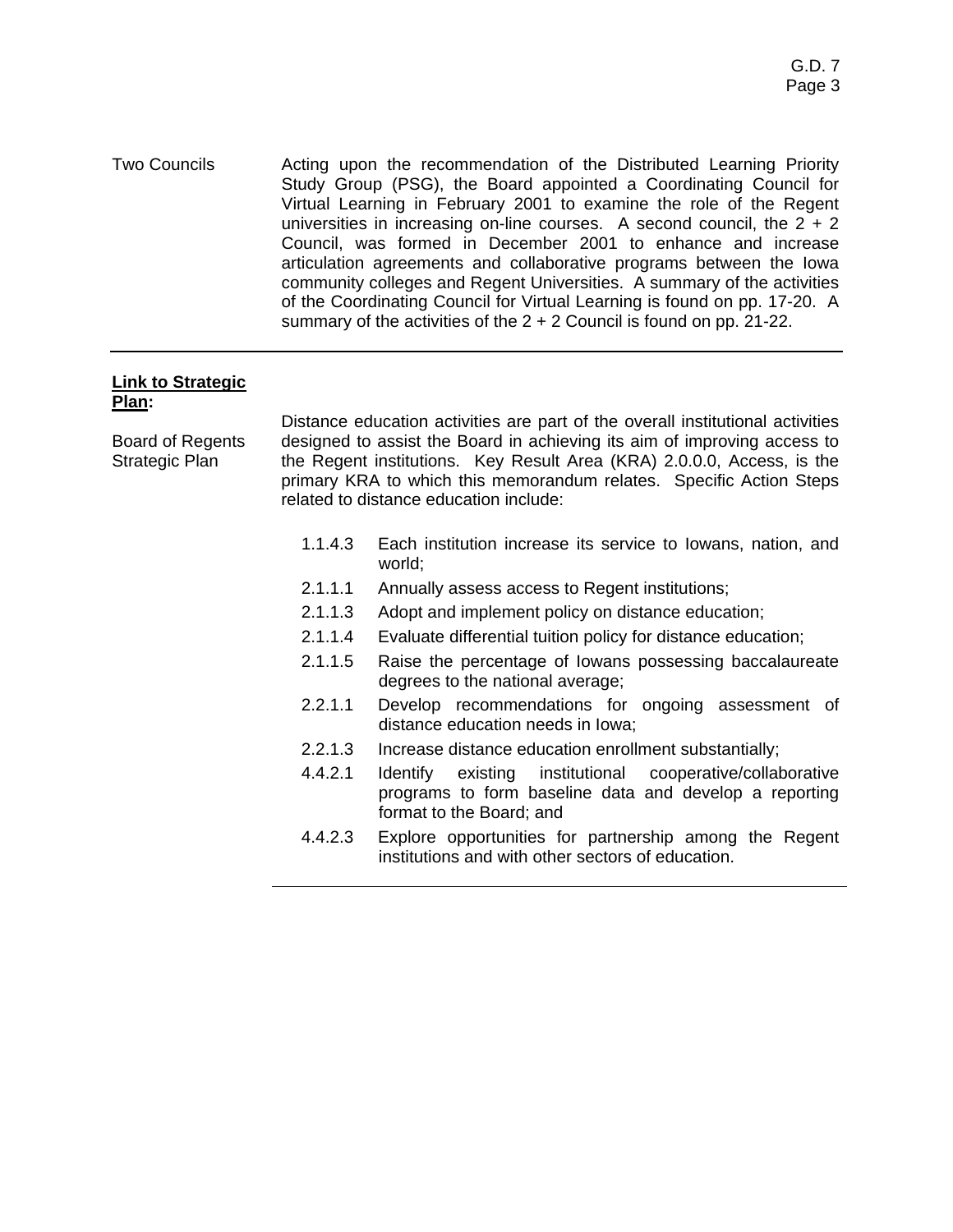University of Iowa Strategic Plan The 2000-2005 Strategic Plan for the University of Iowa, *New Century Iowa: Bridges to the Next Horizon*, emphasizes the University's aspiration to become one of the ten most distinguished public research universities in the nation. SUI is committed to maintaining and enhancing strong ties between the University and external constituencies. SUI has developed indicators to measure the number of educational and professional outreach and service programs for Iowans and the number of outreach programs for K-12 students in Iowa.

Iowa State **University** Strategic Plan The 2000-2005 Strategic Plan for Iowa State University, *Pursuing Excellence as Iowa's Engaged Land-Grant University*, emphasizes the concept of responsible engagement to become the nation's premier landgrant institution. ISU is committed to "enhancing learning through exceptional learner-centered teaching, services, and enrichment opportunities; and [focusing] attention to lifelong learning needs of a learning society." ISU has developed indicators to measure distance education enrollment and non-credit continuing education enrollment. ISU also has developed a benchmark regarding the number of clients served in the state and as fraction of state's population served by engagement.

University of Northern Iowa Strategic Plan The 2001-2006 Strategic Plan for the University of Northern Iowa, *Focused on Excellence*, commits the University to serve the citizens of Iowa and to "expand the involvement of the University in addressing critical local, state, national and global needs that also enrich the educational experiences offered by the University." UNI has developed indicators to measure the availability of distance learning and continuing education, specifically headcount enrollments in credit/non-credit courses offered through extension and continuing education, and off-campus student enrollment in degree programs offered through distance learning.

#### **Background:**

Policy Revisions The Board of Regents, State of Iowa, has demonstrated an increased commitment to distance education over the past several years. In 1998, the Board reexamined its policies related to distance education, and in 1999, appointed a Distributed Learning Priority Study Group (PSG). The Board adopted the recommendations of the PSG in its statement on distance education policy and practices. The Board's commitment to provide distance education programs of quality equal to on-campus programs was reinforced.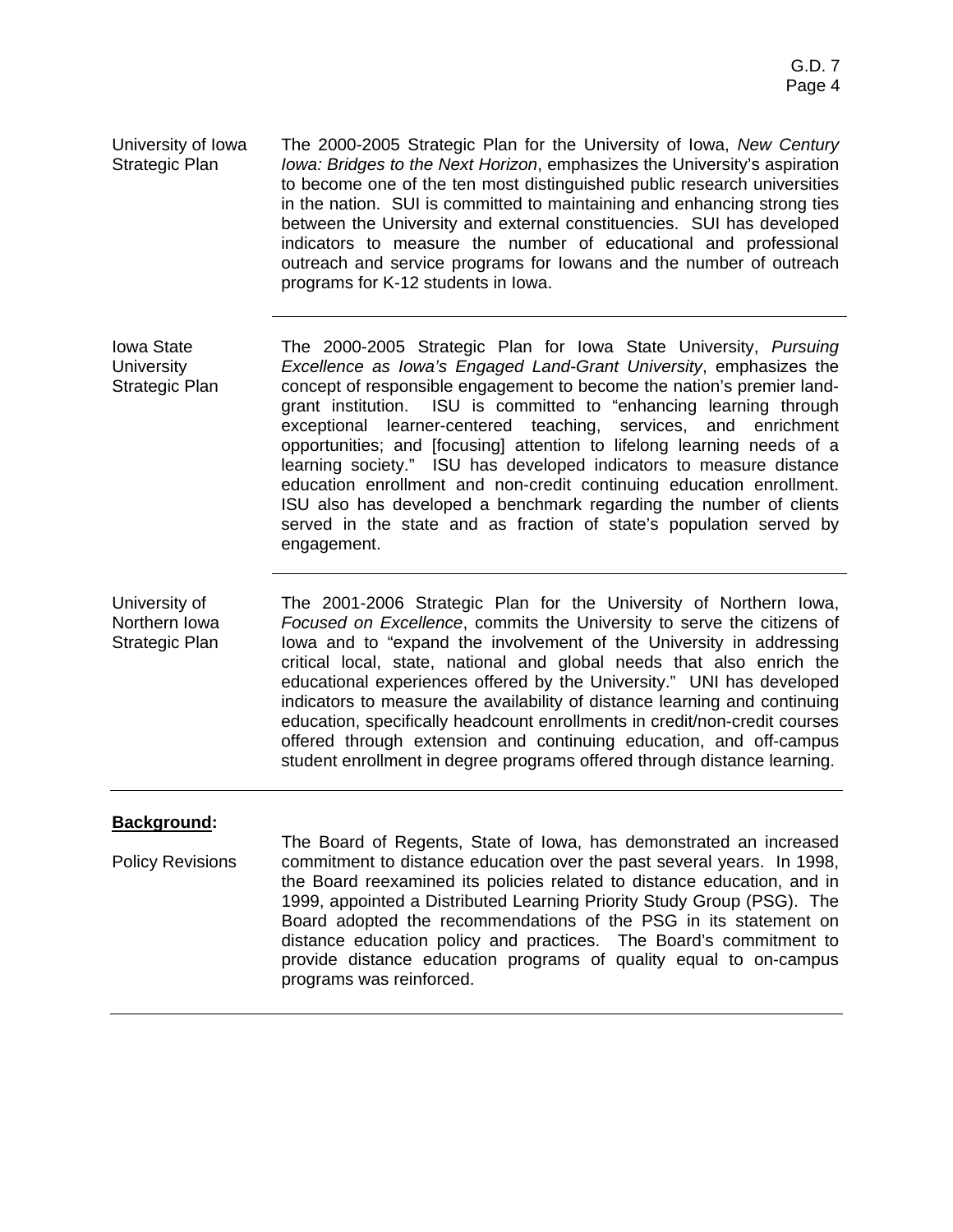# **Analysis:**

Memorandum **Outline** The 2001-02 distance education reports from the Regent universities provide detailed descriptions of off-campus credit and non-credit programming activities, including current course offerings and detailed enrollment statistics in credit and non-credit courses and programs, including the three regional study centers. The major sections of this report include: Page **Credit Courses, Programs, and Enrollments** 5 **Bachelor of Liberal Studies Program 10** • ICN Credit Courses and Enrollments 11 • Non-Credit Courses and Enrollments 12 Cooperative Regent University Activities **13** • Regional Study Centers 15 • Des Moines Centers 16 • Coordinating Council for Virtual Learning 17  $2 + 2$  Council 21 • State Extension and Continuing Education Council 22 • Scope of Service and Outreach to Iowans 23 • Performance Indicators 24 • Conclusion 24 • Tables 25 • Map of Iowa 40

### **Credit Courses, Programs, and Enrollments**

- Credit Programs The University of Iowa, Iowa State University, and the University of Northern Iowa, collectively, offered 60 credit programs (degree, certificate, and endorsement) in 2001-02, the identical number offered in 2000-01. See Table 1, pp. 25-27, for specific programs and sites.
- University of Iowa SUI offered 12 credit programs or certificates at 12 off-campus sites in Iowa, utilizing a variety of delivery methods including face-to-face courses, ICN, WWW, microwave relay, videotape, and guided correspondence study. SUI also reported offering distance education courses at a variety of sites in the United States, as well as Canada, Hong Kong, and Iceland.
- Iowa State **University** ISU offered 29 credit programs or certificates, delivered via ICN, WWW, CD Rom, DVD, videotape, streaming video, and face-to-face at a variety of in-state and out-of-state sites. ISU reported that 14 programs or certificates were offered in the United States and Canada, ten programs or certificates were offered only in Iowa, and five were available only in the Greater Des Moines area.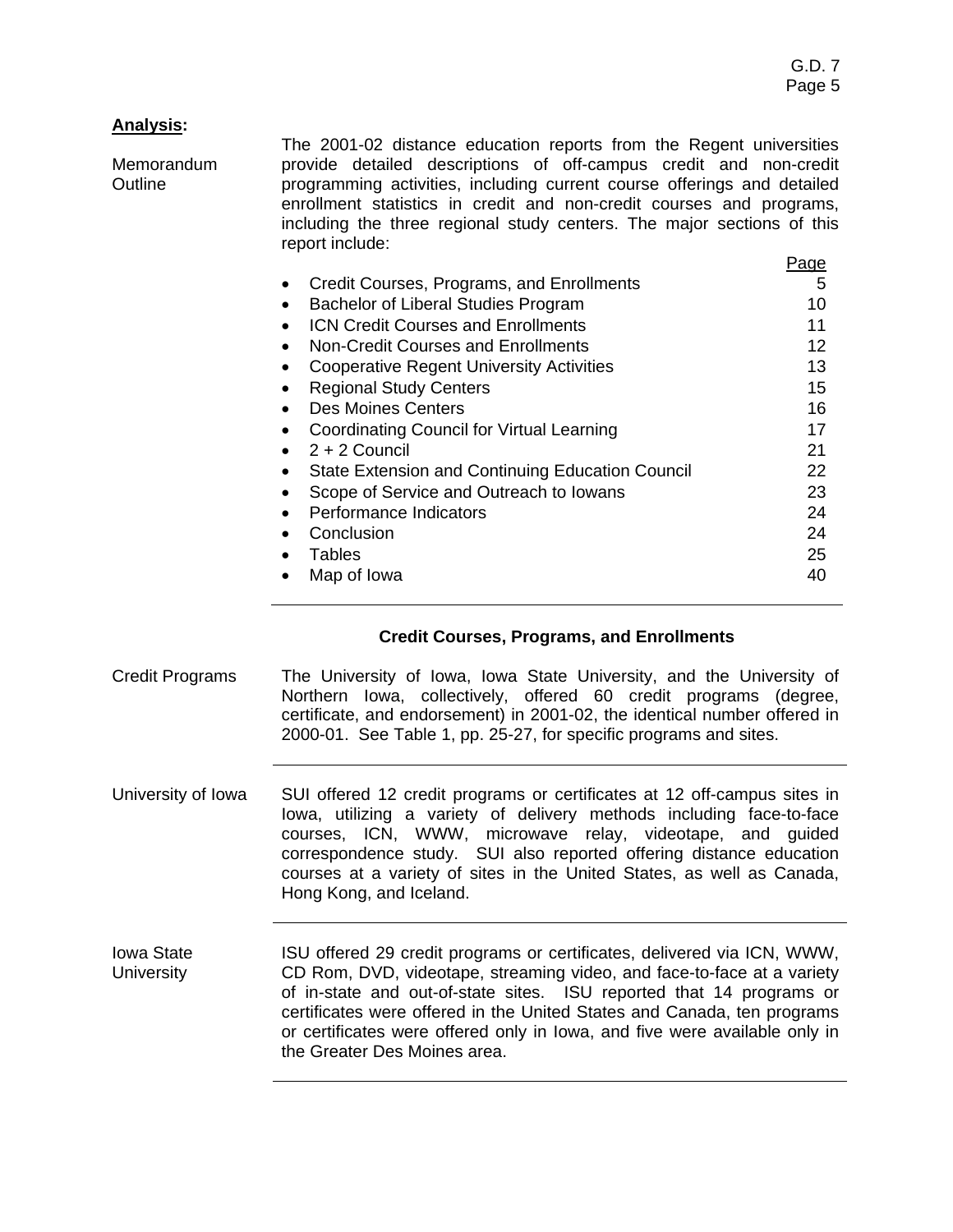| University of<br>Northern Iowa             | UNI offered 19 degree or certificate programs, in addition to regularly<br>offering off-campus certification courses in special education and<br>community college teaching licensure.  UNI also used a variety of<br>delivery modes (ICN, WWW, and face-to-face) and a variety of delivery<br>sites throughout the state of Iowa and in Hong Kong.                                                          |                                   |                                   |  |  |  |
|--------------------------------------------|--------------------------------------------------------------------------------------------------------------------------------------------------------------------------------------------------------------------------------------------------------------------------------------------------------------------------------------------------------------------------------------------------------------|-----------------------------------|-----------------------------------|--|--|--|
| <b>Credit Course</b><br><b>Enrollments</b> | There were 45,154 total student enrollments in credit courses and<br>programs in 2001-02, compared to 35,125 in 2000-01 (+28.5%).<br>The<br>significant increase is the result of ISU including 9,369 Saturday and<br>evening enrollments, which previously had not been included in the credit<br>course enrollment total. See Table 2, p. 28, for more specific details on<br>enrollments by subject area. |                                   |                                   |  |  |  |
|                                            |                                                                                                                                                                                                                                                                                                                                                                                                              | 2001-02                           | 2000-01                           |  |  |  |
| University of Iowa                         | Off-campus<br><b>Guided Correspondence Study</b><br><b>Saturday &amp; Evening Enrollments</b><br><b>TOTAL</b>                                                                                                                                                                                                                                                                                                | 7,001<br>3,842<br>9,825<br>20,668 | 6,417<br>4,379<br>9,434<br>20,230 |  |  |  |
|                                            |                                                                                                                                                                                                                                                                                                                                                                                                              | 2001-02                           | 2000-01                           |  |  |  |
| Iowa State<br><b>University</b>            | Off-campus<br><b>Saturday &amp; Evening Enrollments</b>                                                                                                                                                                                                                                                                                                                                                      | 5,298                             | 5,050<br>9,369 [not reported]     |  |  |  |
|                                            | <b>TOTAL</b>                                                                                                                                                                                                                                                                                                                                                                                                 | 14,667                            | 5,050                             |  |  |  |
|                                            | Note: The 2001-02 total enrollment figure includes both off-campus and<br>Saturday/evening enrollments; the 2000-01 figure did not include<br>Saturday and evening enrollments.                                                                                                                                                                                                                              |                                   |                                   |  |  |  |
| University of                              |                                                                                                                                                                                                                                                                                                                                                                                                              | 2001-02                           | 2000-01                           |  |  |  |
| Northern Iowa                              | Off-campus                                                                                                                                                                                                                                                                                                                                                                                                   | 5,579                             | 6,366                             |  |  |  |
|                                            | On-campus<br>$\bullet$                                                                                                                                                                                                                                                                                                                                                                                       | 689                               | 645                               |  |  |  |
|                                            | <b>ICN</b><br>$\bullet$                                                                                                                                                                                                                                                                                                                                                                                      | 1,631                             | 1,484                             |  |  |  |
|                                            | World Wide Web<br>$\bullet$                                                                                                                                                                                                                                                                                                                                                                                  | 828                               | 481                               |  |  |  |
|                                            | <b>Iowa Public Television Telecourses</b>                                                                                                                                                                                                                                                                                                                                                                    | 38                                | 55                                |  |  |  |
|                                            | <b>Guided Correspondence Study</b>                                                                                                                                                                                                                                                                                                                                                                           | 1,054                             | 844                               |  |  |  |

TOTAL 9,819 9,845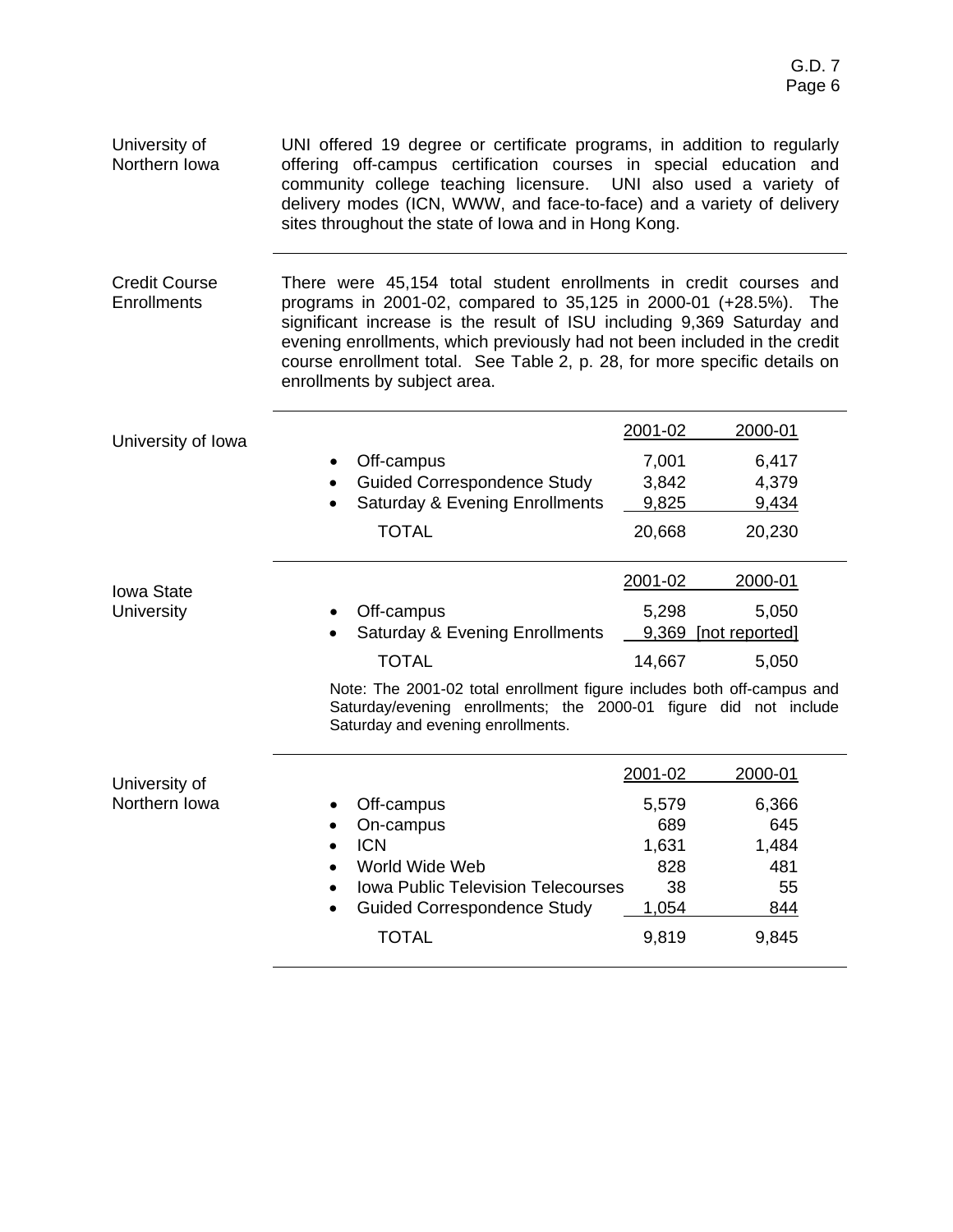SUI – Guided **Correspondence** Study Enrollment **Decline** Guided Correspondence Study enrollments have declined for a few consecutive years. Factors contributing to the decline include increased competition in the correspondence/independent study market and, at the same time, the wider availability of distance education courses through diverse delivery modes in Iowa and nationally. These factors are likely to affect Guided Correspondence Study course enrollments, and perhaps enrollments in other distance education delivery systems into the near future.

Enrollment Trend in Credit Courses Figure 1 shows that the total headcount enrollment in distance education credit courses has risen significantly, from 30,082 in 1996-97 to 45,154 in 2001-02. From 2000-01 to 2001-02, SUI increased by 438 (+2.2%); ISU increased by 9,617 (248 off-campus plus 9,369 Saturday and evening enrollments), an increase of 4.9% when comparing only off-campus figures; and UNI decreased by 26 (-0.3%).

> These data correspond with Regent Performance Indicator #28a, which reflects Action Step 1.1.4.3 of the Board's Strategic Plan, "Each institution increase its service to Iowans, nation, and world."

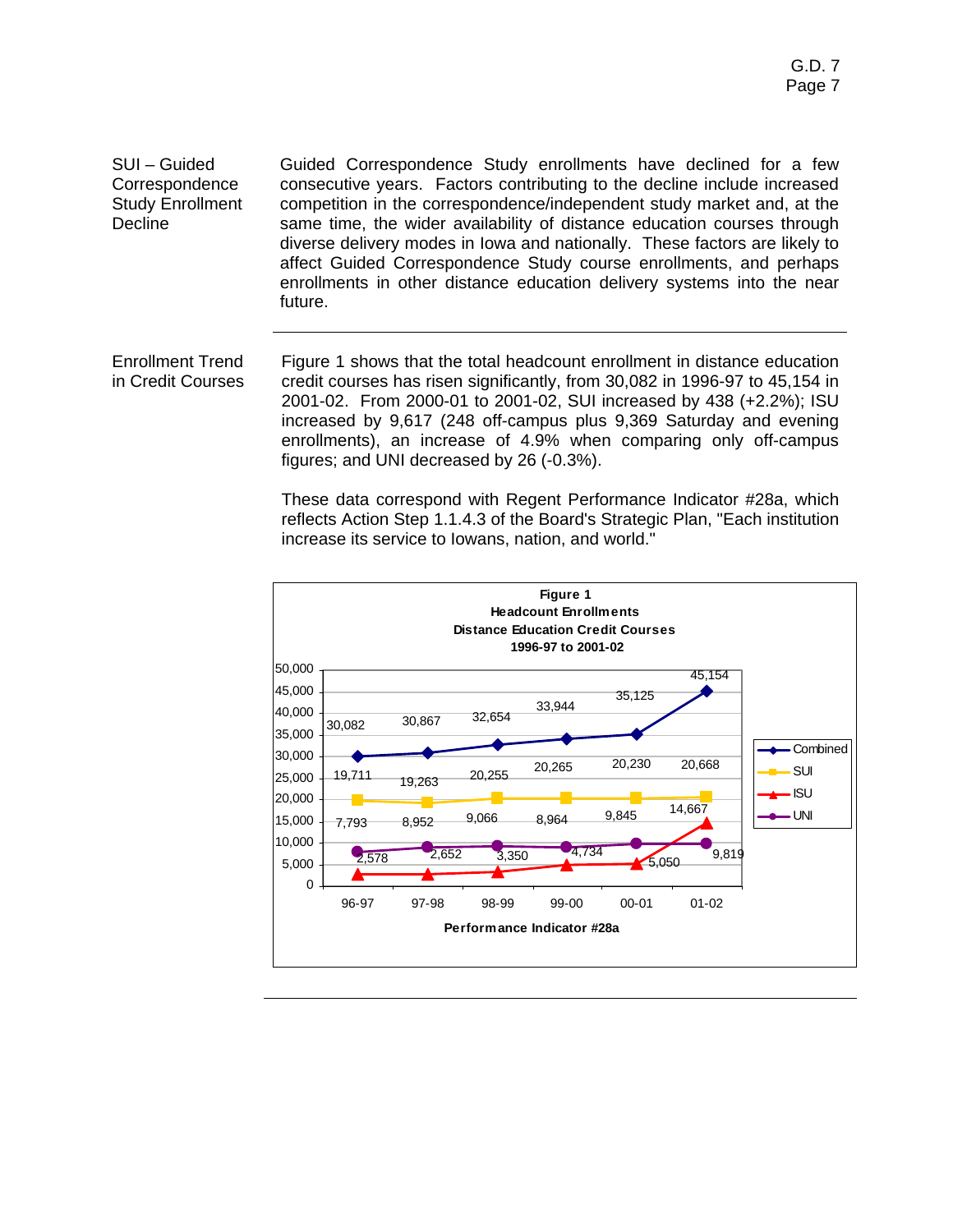Off-campus **Unduplicated Headcount Enrollments** 

Another measure of the service/outreach activity of the Regent universities is data on off-campus unduplicated headcount enrollments for distance education offerings. Figure 2 provides the number of fall enrollments from 1995-96 to 2001-02. In 2001-02 at SUI and ISU, both the number of undergraduates (SUI-260; ISU-309) and the number of graduate and professional students (SUI-1,057; ISU-721) reached record highs. In 2001- 02, UNI experienced a record number of off-campus undergraduate student enrollments (88) and a near record number of off-campus graduate student enrollments (389).

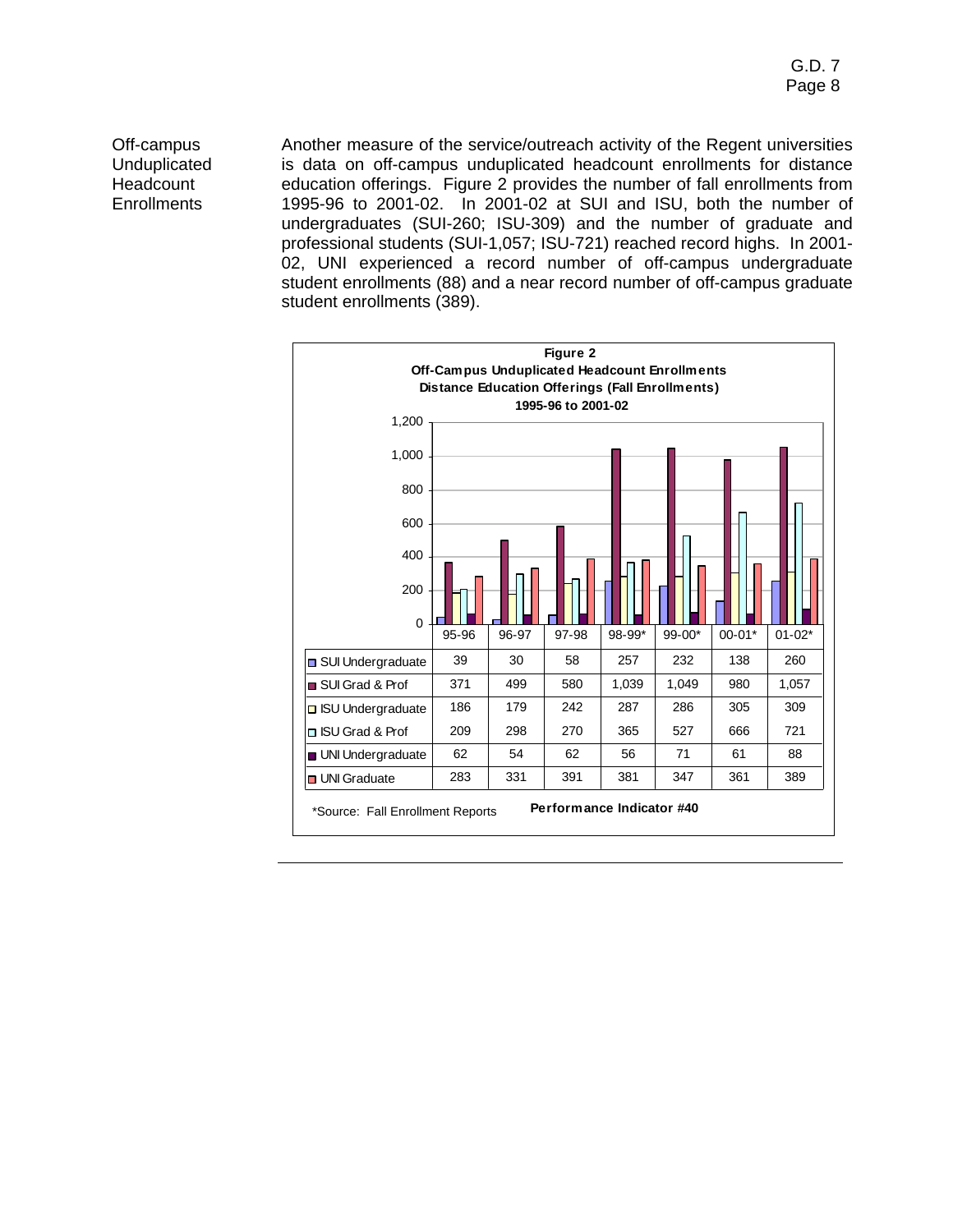# UNI Enrollment - Off-campus Credit Programs

The University of Northern Iowa monitors enrollment data in off-campus credit courses. Consistent with other data regarding credit enrollments, the data in Figure 3 show a significant rise in enrollments, from 4,801 in 1994-95 to 8,076 in 2001-02. The 2001-02 data (8,076 enrollments) reflect a decrease of 280 enrollments (-3.4%) from the 2000-01 data (8,356 enrollments).

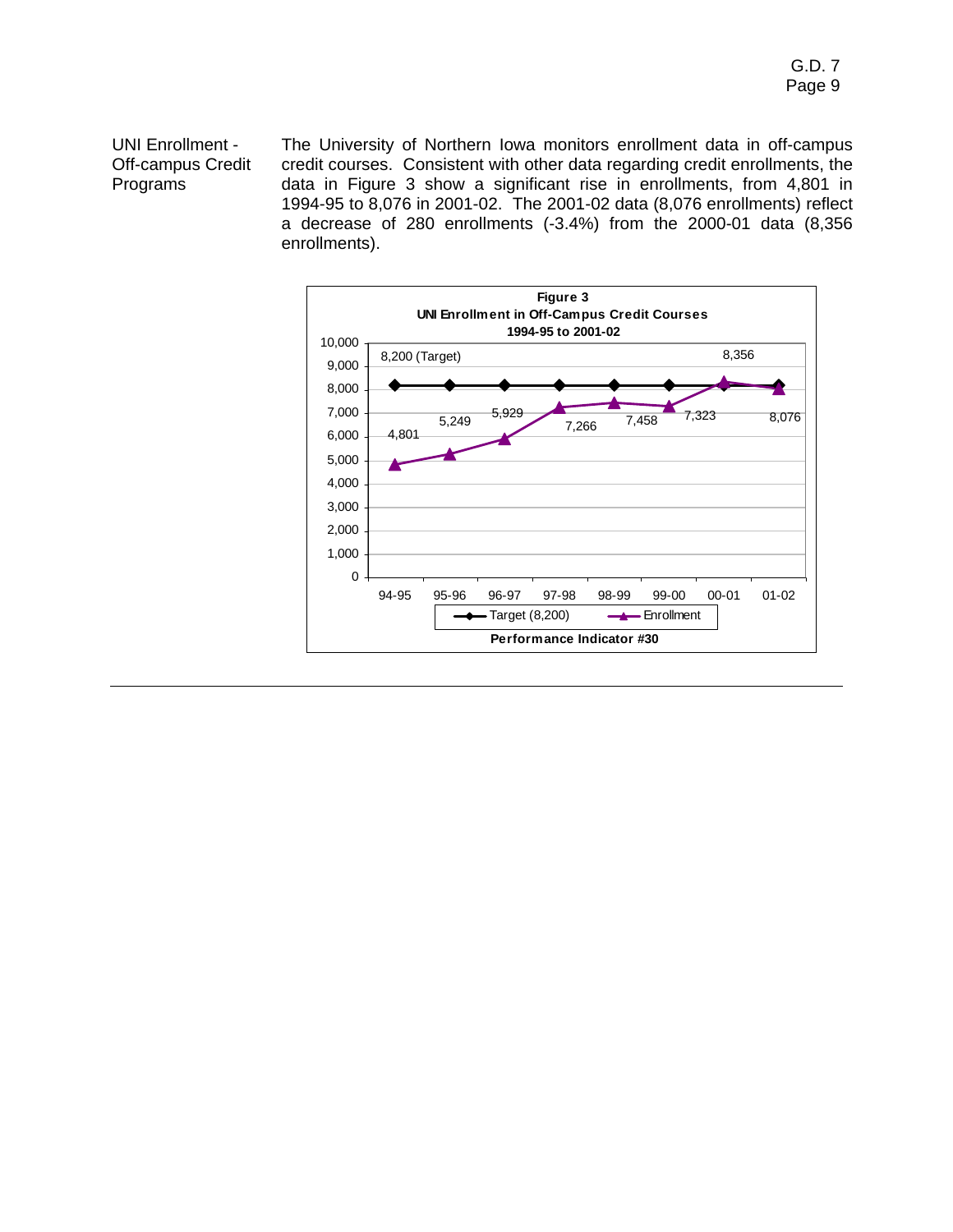# **Bachelor of Liberal Studies Program**

- BLS Background The Bachelor of Liberal Studies (BLS) degree program is a collaborative effort of the Regent universities. The Board established the program in 1977 for the purpose of providing statewide access to upper division courses for Iowa residents interested in completing an undergraduate liberal arts degree.
- BLS Enrollment The total number of students for 2001-02 was 1,160, a record number. The previous high was 1,098 in 1999-00. The 2001-02 enrollment figure (1,160) represented an increase of 130 students (+12.6%) from the 2000-01 enrollment figure (1,030). The 2001-02 enrollment totals for each university follow along with the 2000-01 comparisons:

|           |            | 2001-02 | 2000-01    |
|-----------|------------|---------|------------|
| $\bullet$ | – SUI      | 650     | 549        |
| $\bullet$ | <b>ISU</b> | 316     | 312        |
| $\bullet$ | <b>UNI</b> | 194     | <u>169</u> |
|           | TOTAL      | 1,160   | 1,030      |

# Trend in BLS **Enrollments**

Figure 4 provides six-year data from the Regent universities on the number of students enrolled in, admitted to, and graduating from the BLS degree program. Table 3, p. 29, provides additional details on the number of admitted, graduated, and enrolled students in the BLS degree program for each Regent university from 1996-97 to 2001-02.

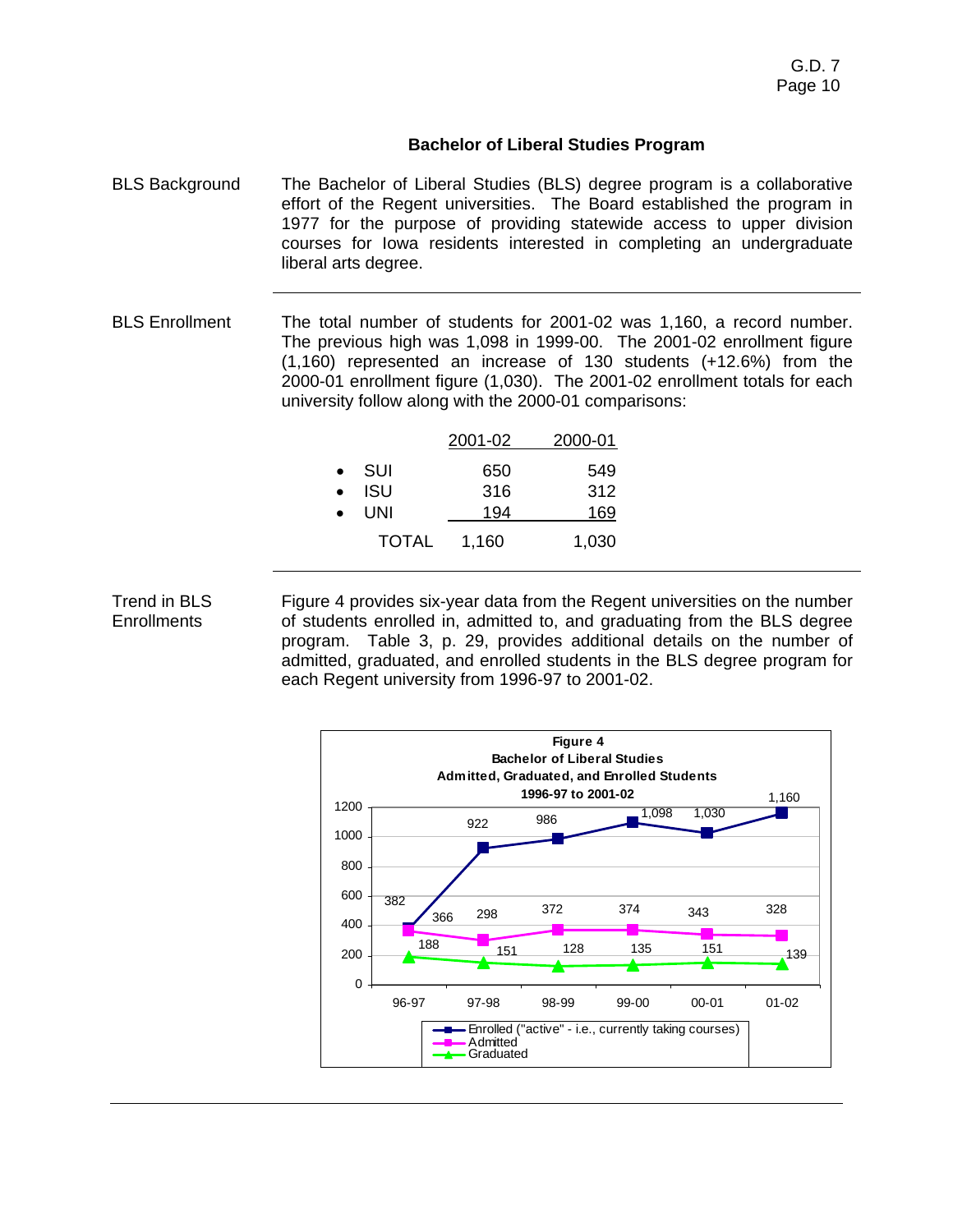## **ICN Credit Courses and Enrollments**

Number of Courses and Enrollments The use of the Iowa Communications Network (ICN) to deliver credit courses is one way that the Regent universities meet the Board's Key Result Area 2.0.0.0, Access. The total enrollment in ICN classes in 2001-02 was 4,341 students, a decrease of 248 students (-5.4%) from the 4,589 enrollment figure in 2000-01. The total number of ICN courses offered in 2001-02 was 221, a decrease of 21 courses (-8.7%) from the 242 courses offered in 2000-01. Data from Table 4, p. 29, and Figure 5 reflect the trend in ICN use by the Regent universities from 1996-97 to 2001-02.

SUI and ISU Enrollment **Decline** Factors contributing to the decline include the reduction in the number of courses offered; in some instances, the availability of a more preferable option for delivery, including face-to-face instruction and Web-based instruction; and elevated ICN usage costs combined with university budgetary constraints.

UNI **Enrollment** Growth

While both SUI and ISU have experienced a decrease in ICN enrollment and in ICN course offerings the last two years, UNI has experienced growth each year. Contributing factors include the expansion of ICN sites and continuation of successful courses. UNI added two new ICN classrooms in 2000-01.

Concern **A growing concern of the Regent universities is that the higher cost of ICN** programming may eventually result in decisions in favor of Web-based course delivery.

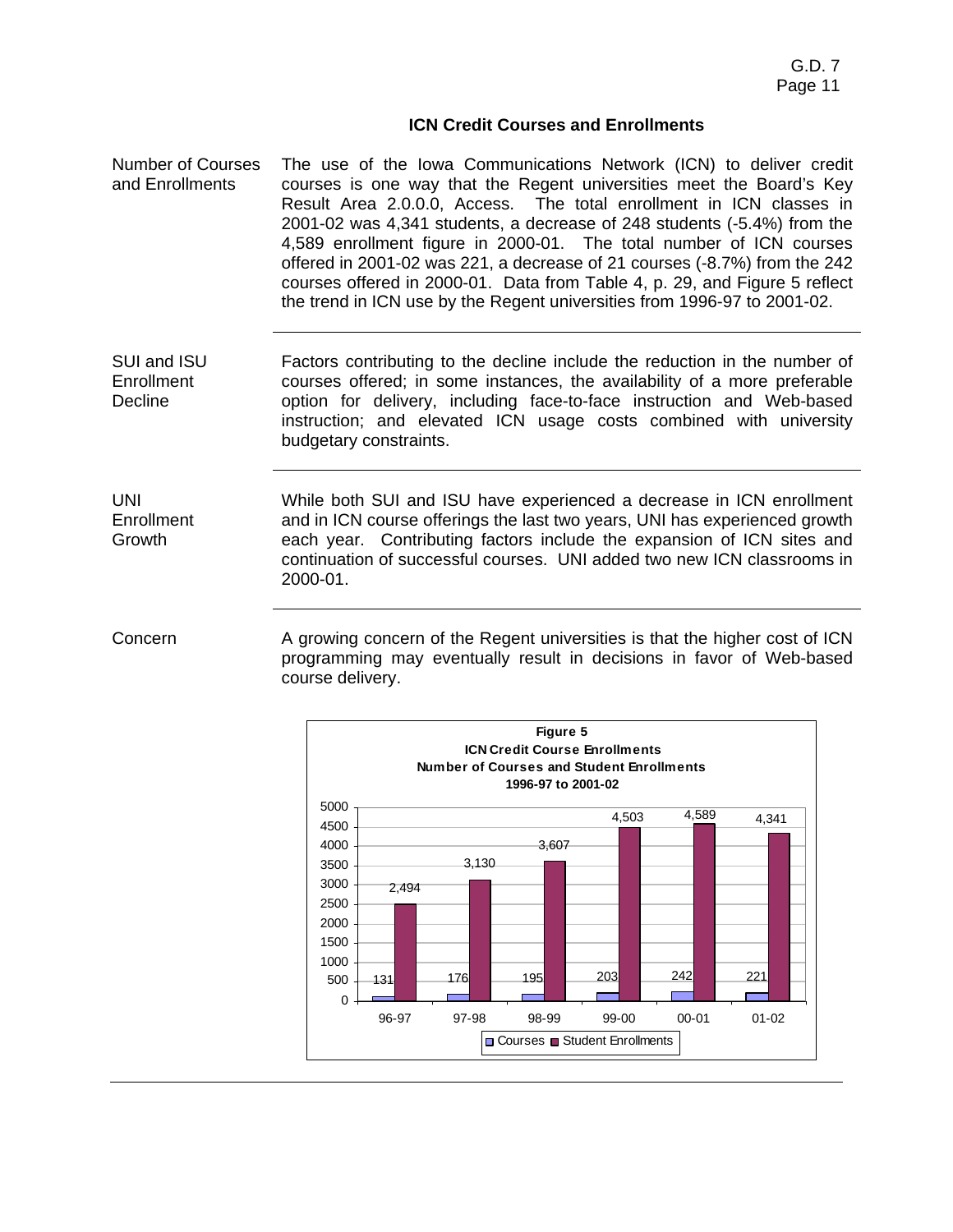# **Non-Credit Courses and Enrollments**

- Courses and **Enrollments** Collectively, the Regent universities offered non-credit courses in 30 subject (Hegis Code) areas in 2001-02. As Table 5, p. 30, illustrates, the total number of enrollments was 474,757 in 2001-02, compared to 515,296 in 2000-01 (-7.9%). For this performance indicator (#28b), enrollment is "duplicated headcount," i.e., one person enrolling in two courses is counted twice.
- University of Iowa SUI non-credit course enrollments for 2001-02 totaled 42,667 enrollments, a decrease of 17,726 (-29.4%) from the 60,393 enrollments in 2000-01. Health areas are still predominant (24,188 enrollments) for SUI.

Iowa State **University** ISU non-credit course enrollments for 2001-02 totaled 419,378, a decrease of 22,743 (-5.1%) from the 442,121 enrollments in 2000-01. Agriculture and Veterinary Medicine (274,429 enrollments) and Family and Consumer Sciences (93,669 enrollments) are still predominant for ISU.

University of Northern Iowa UNI non-credit course enrollments for 2001-02 totaled 12,712, a decrease of 70 (-0.6%) from the 12,782 enrollments in 2000-01. Business (3,541), Education (2,460), and Physical Sciences (2,344) experienced the most enrollments.

Trend Data Figure 6 shows historical trend data for non-credit course enrollments of the three universities.

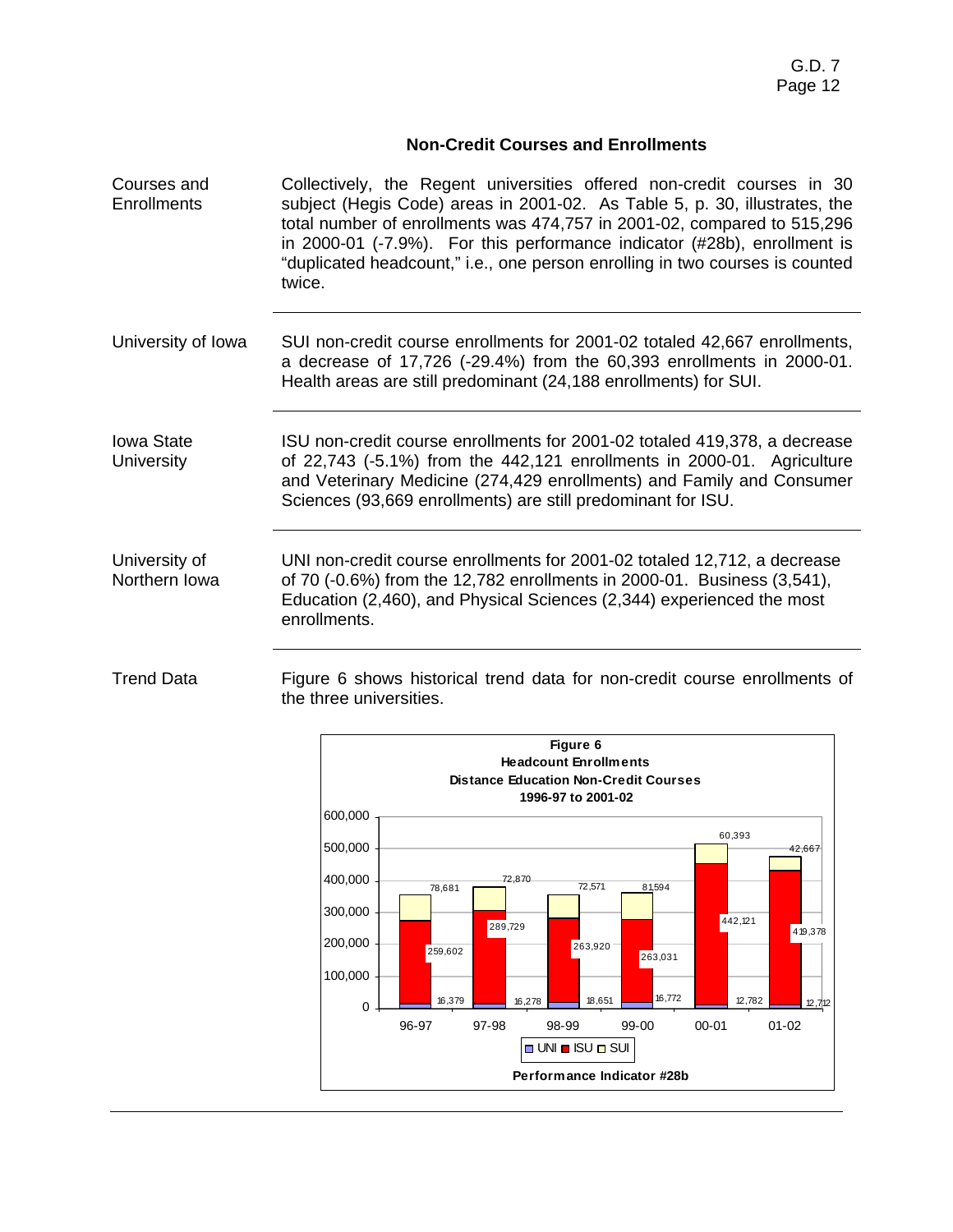## **Cooperative Regent University Activities Related to Distance Education**

Collaborations: Postsecondary Institutions and Public and Private **Sectors** 

The individual distance education reports of the three Regent universities detail the collaborative activities among the three institutions and among one or more of them with other in-state or out-of-state postsecondary institutions. In addition, the reports contain accounts of projects that reflect increasing collaboration with business and industry to meet the needs of public and private sector organizations.

A few examples of collaborative activities include:

| University of Iowa | <b>Program</b> (Partners)           | <b>Description</b>                                     |  |  |
|--------------------|-------------------------------------|--------------------------------------------------------|--|--|
|                    | <b>Iowa Geriatric Center</b>        | Provides<br>statewide<br>geriatric                     |  |  |
|                    | (SUI is lead institution; others    | education & training opportunities                     |  |  |
|                    | include<br>Palmer<br>College<br>οf  | health<br>care<br>providers.<br>for                    |  |  |
|                    | Chiropractic in Davenport, Des      | Recognized by the Iowa Distance                        |  |  |
|                    | Moines University, Northern Iowa    | Learning Association with its 2001                     |  |  |
|                    | Medical Center,<br>and Liberty      | Innovators award.                                      |  |  |
|                    | Country Living in North Liberty)    |                                                        |  |  |
|                    | <b>RN to BSN Program</b>            | Allows a nurse with a RN degree                        |  |  |
|                    | (lowa Central CC, lowa Lakes        | to pursue a Bachelor of Science in                     |  |  |
|                    | CC.<br>North<br>CC,<br>lowa<br>Area | Nursing degree.                                        |  |  |
|                    | Northeast Iowa CC, and Orange       |                                                        |  |  |
|                    | City Hospital)                      |                                                        |  |  |
|                    | <b>Vocology Institute</b>           | Provides educational opportunities                     |  |  |
|                    | (University of Idaho, University of | for performing artists, vocal arts                     |  |  |
|                    | Wisconsin-Madison,<br>and<br>the    | teachers, and voice rehabilitation                     |  |  |
|                    | Denver Center for<br>Performing     | clinicians and professionals from                      |  |  |
|                    | Arts)                               | around the world.                                      |  |  |
|                    | <b>Rockwell Collaborative</b>       | Involves the planning and delivery                     |  |  |
|                    | (Rockwell, Cedar Rapids)            | of coursework leading to a Master                      |  |  |
|                    |                                     | of Science degree in Computer                          |  |  |
|                    |                                     | Science and a Master of Science                        |  |  |
|                    |                                     | degree in Electrical and Computer                      |  |  |
|                    |                                     | Engineering. While this program                        |  |  |
|                    |                                     | benefits primarily employees of                        |  |  |
|                    |                                     | Rockwell,<br>non-employees<br>may                      |  |  |
|                    |                                     | attend classes and participate as                      |  |  |
|                    |                                     | students in the program on a<br>space available basis. |  |  |
|                    | <b>IDC Personnel Training</b>       | SUI Department of Counseling,                          |  |  |
|                    | (lowa Department of Corrections     | <b>Student</b><br>Rehabilitation,<br>and               |  |  |
|                    | $-$ IDC)                            | Development provided two-credit                        |  |  |
|                    |                                     | workshops in conjunction<br>with                       |  |  |
|                    |                                     | personnel training conducted by                        |  |  |
|                    |                                     | the IDC.                                               |  |  |
|                    |                                     |                                                        |  |  |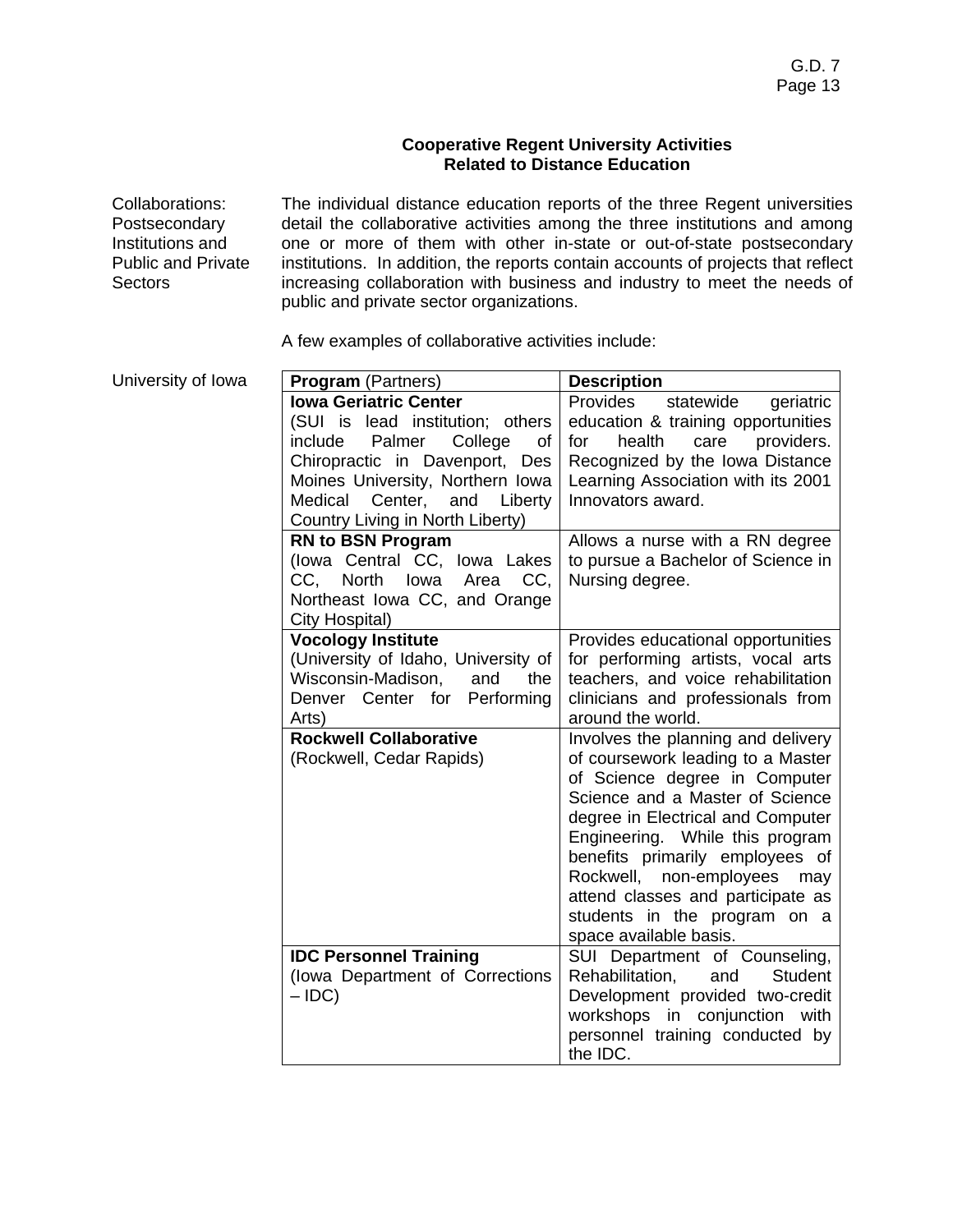| Iowa State        | <b>Program</b> (Partners)                                                                                                                                                                                                                                                                                                                                                                                                                                | <b>Description</b>                                                                                                                                                                                                                                                                                                                                                                                                                                              |
|-------------------|----------------------------------------------------------------------------------------------------------------------------------------------------------------------------------------------------------------------------------------------------------------------------------------------------------------------------------------------------------------------------------------------------------------------------------------------------------|-----------------------------------------------------------------------------------------------------------------------------------------------------------------------------------------------------------------------------------------------------------------------------------------------------------------------------------------------------------------------------------------------------------------------------------------------------------------|
| <b>University</b> | <b>Masters</b><br><b>Family</b><br><b>Degree</b><br>in<br><b>Financial Management</b><br><b>State</b><br>(Kansas<br>University,<br>Montana<br>University,<br><b>State</b><br>University<br>of Nebraska, North<br>Dakota<br><b>State</b><br>University,<br>Oklahoma State University, and<br>South Dakota State University)<br>General<br><b>Chemistry</b><br>lowa<br><b>Network</b><br>(consortium including 10 lowa<br>community colleges, four private | These universities offer a strong,<br>coherent Masters degree program<br>in Family Financial Matters, which<br>is regarded as the highest quality<br>program of its kind in the nation.<br>Upon<br>completion<br>of<br>the<br>curriculum, students are eligible to<br>sit for the CFP™ Certification<br>Examination.<br><b>Focuses</b><br>improving<br>the<br>on<br>learning and teaching of general<br>chemistry in the first year of a<br>college curriculum. |
|                   | colleges, SUI, and UNI)<br>The Life in Iowa Program<br>(various lowa communities)                                                                                                                                                                                                                                                                                                                                                                        | Provides students with meaningful<br>internship and service learning<br>experiences<br>various<br>in<br>lowa<br>communities. A program goal is<br>to create awareness in students<br>that they can be successful and<br>happy remaining in lowa.                                                                                                                                                                                                                |
| University of     |                                                                                                                                                                                                                                                                                                                                                                                                                                                          |                                                                                                                                                                                                                                                                                                                                                                                                                                                                 |
| Northern Iowa     | Program (Partners)<br><b>Management and Professional</b><br><b>Development Center</b><br>(various corporations and<br>organizations)                                                                                                                                                                                                                                                                                                                     | <b>Descriptions</b><br>Provides education and training<br>tailored to the individual needs of<br>public<br>and<br>private<br>sector<br>organizations. Enrolls more than<br>3,000<br>corporate<br>students<br>per<br>year.                                                                                                                                                                                                                                       |
|                   | <b>Ag-Based Industrial Lubricants</b><br><b>Research Program</b><br>(university-state-industry)                                                                                                                                                                                                                                                                                                                                                          | Studies and promotes agricultural-<br>based oils such as soybean, corn,<br>canola, and sunflowers for use in<br>hydraulic<br>industrial<br>and<br>applications.                                                                                                                                                                                                                                                                                                 |
|                   | John Pappajohn<br><b>Entrepreneurial Center</b><br>(public and private sector<br>organizations)                                                                                                                                                                                                                                                                                                                                                          | <b>Assists</b><br>entrepreneurs<br>in<br>launching new firms. Provides a<br>variety of educational program<br>opportunities with several UNI<br>program units.                                                                                                                                                                                                                                                                                                  |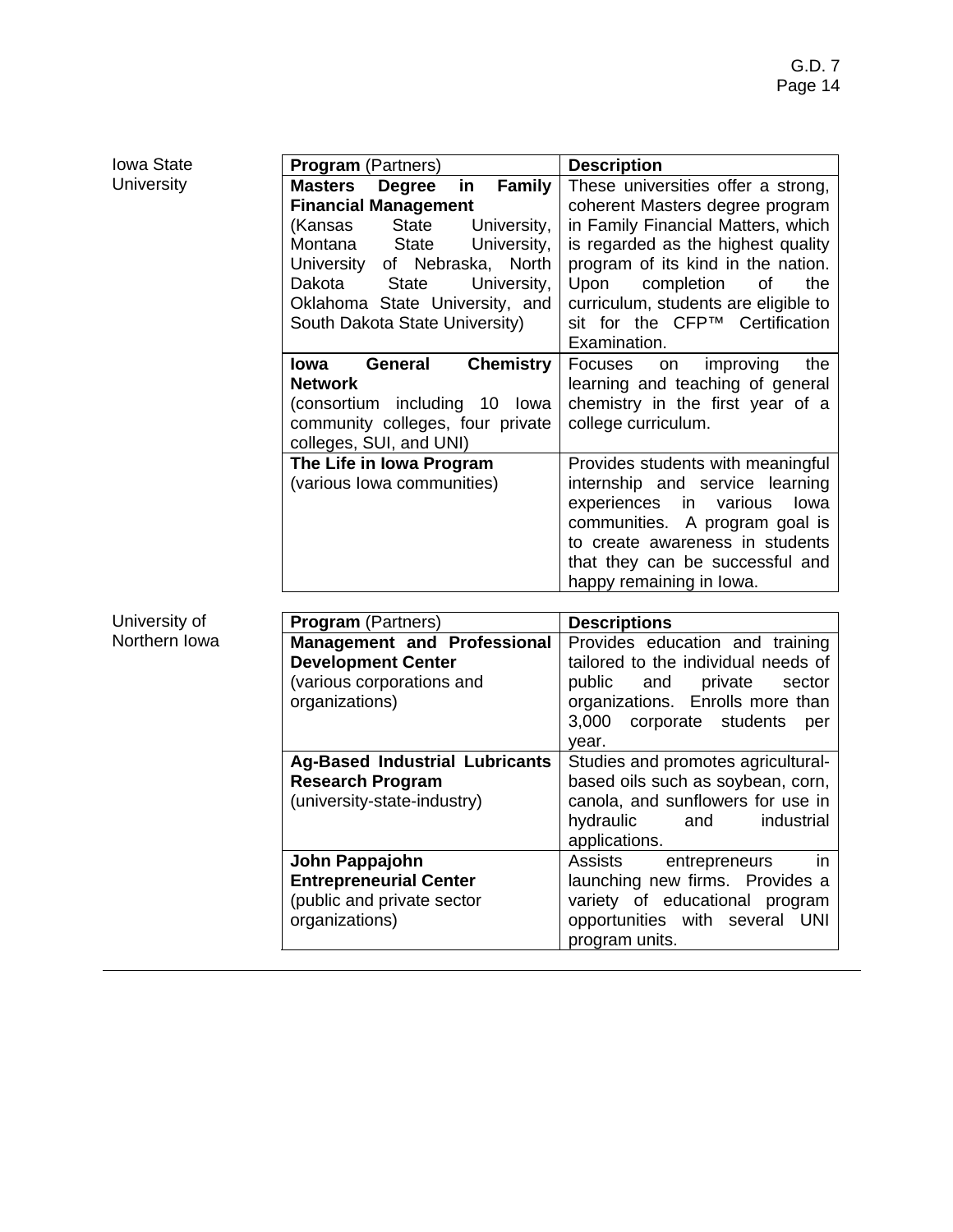# **Regional Study Centers**

| <b>Quad Cities</b><br>Graduate<br><b>Study Center</b> | The Quad Cities Graduate Study Center increased its total student<br>enrollments (duplicated headcount) from 10,239 in 2000-01 to 10,939 in<br>2001-02, an increase of 700 enrollments (+6.8%). During 2001-02, 24 (19<br>degree and 5 certificate or endorsement) programs were offered by the<br>Regent universities at the Center. Of the total number of students enrolled,<br>1,252 were Regent students, an increase of 327 students (+35.4%) from<br>the 925 Regent students in 2000-01. As Table 6, p. 31, indicates, the<br>largest number of Regent students enrolled was in 1997-98, when<br>enrollment was 1,513; 2001-02 marked the next largest Regent student<br>enrollment with 1,252. |                      |                                                                                                                                                                                                                                                                                                                                                                                                                                                                                                                                                     |           |  |  |
|-------------------------------------------------------|--------------------------------------------------------------------------------------------------------------------------------------------------------------------------------------------------------------------------------------------------------------------------------------------------------------------------------------------------------------------------------------------------------------------------------------------------------------------------------------------------------------------------------------------------------------------------------------------------------------------------------------------------------------------------------------------------------|----------------------|-----------------------------------------------------------------------------------------------------------------------------------------------------------------------------------------------------------------------------------------------------------------------------------------------------------------------------------------------------------------------------------------------------------------------------------------------------------------------------------------------------------------------------------------------------|-----------|--|--|
| <b>Tri-State</b><br>Graduate<br><b>Study Center</b>   | 590 Regent students enrolled in 2000-01.                                                                                                                                                                                                                                                                                                                                                                                                                                                                                                                                                                                                                                                               |                      | Student enrollment at the Tri-State Graduate Study Center in Sioux City<br>has been declining for several years. As Table 6, p. 31, indicates, total<br>student enrollments (duplicated headcount) were highest (5,563) in<br>1997-98 and reached a low (3,466 <sup>1</sup> ) in 2001-02. During 2001-02, 20 (16<br>degree and 4 certificate or endorsement) programs were offered by the<br>Regent universities at the Center. Of the total number of students enrolled,<br>461 were Regent students, a decrease of 129 students (-21.9%) from the |           |  |  |
| Southwest Iowa<br>Regents<br><b>Resource Center</b>   | additional program and enrollment data.                                                                                                                                                                                                                                                                                                                                                                                                                                                                                                                                                                                                                                                                |                      | The Southwest Iowa Regents Resource Center, located on the campus of<br>the Iowa School for the Deaf, coordinates the offering of selected Regent<br>university undergraduate and graduate programs, as well as additional<br>course offerings. During 2001-02, 42 (28 degree and 14 certificate or<br>endorsement) programs were offered by the Regent universities at the<br>Center. From 2000-01 to 2001-02, the number of Regent students enrolled<br>increased by 33 students, from 467 to 500 (+7.1%). See Table 6, p. 31, for                |           |  |  |
| Summary of<br>Programs<br>Offered                     |                                                                                                                                                                                                                                                                                                                                                                                                                                                                                                                                                                                                                                                                                                        |                      | For a complete listing of the specific degree, certificate, and endorsement<br>programs offered in 2001-02 at each of the Centers, see Table 7, p. 32. A<br>summary of the number of program offerings follows [2000-01 figures]:                                                                                                                                                                                                                                                                                                                   |           |  |  |
|                                                       |                                                                                                                                                                                                                                                                                                                                                                                                                                                                                                                                                                                                                                                                                                        | <b>Quad Cities</b>   | Tri-State                                                                                                                                                                                                                                                                                                                                                                                                                                                                                                                                           | Southwest |  |  |
|                                                       | SUI                                                                                                                                                                                                                                                                                                                                                                                                                                                                                                                                                                                                                                                                                                    | $\overline{7}$       | $\overline{\mathbf{4}}$                                                                                                                                                                                                                                                                                                                                                                                                                                                                                                                             | $\,6$     |  |  |
|                                                       | <b>ISU</b><br><b>UNI</b>                                                                                                                                                                                                                                                                                                                                                                                                                                                                                                                                                                                                                                                                               | 10<br>$\overline{7}$ | 11<br>5                                                                                                                                                                                                                                                                                                                                                                                                                                                                                                                                             | 20<br>16  |  |  |
|                                                       | <b>TOTALS</b>                                                                                                                                                                                                                                                                                                                                                                                                                                                                                                                                                                                                                                                                                          | 24 [25]              | 20 [19]                                                                                                                                                                                                                                                                                                                                                                                                                                                                                                                                             | 42 [38]   |  |  |

 1 Does not include AEA 4 Winter/Spring 2002 data.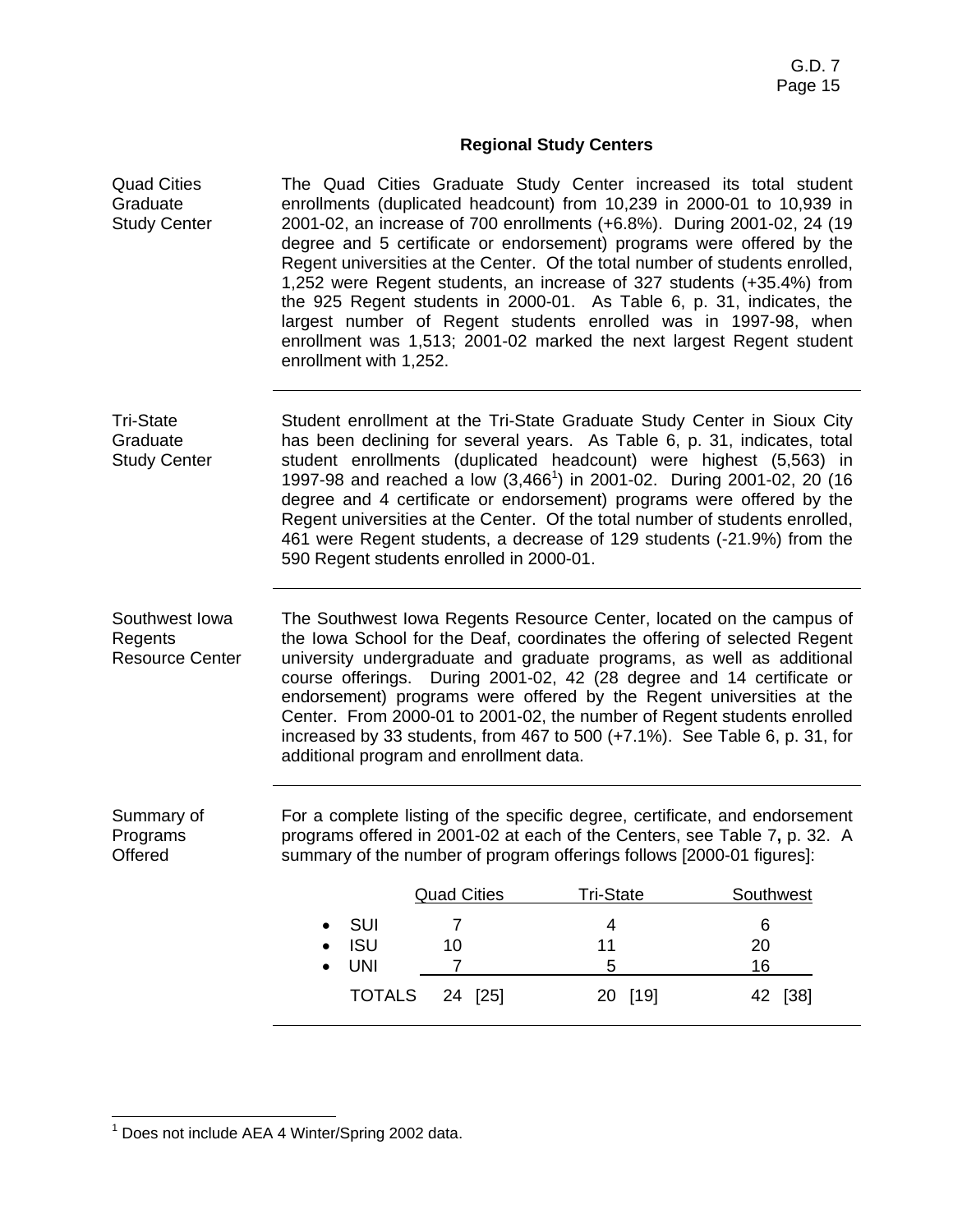Trend Data Figure 7 illustrates six-year data from the three Regional Study Centers from 1996-97 to 2001-02. A more complete report on the Centers is presented annually to the Board in May. Again, it should be noted that "program" includes more than degree curriculum; for the Study Centers, it includes certificate and endorsement offerings as well.



# **Des Moines Centers**

**Learning Connection** The Learning Connection is located in downtown Des Moines, at the Locust Mall. The high tech meeting facilities are used to deliver conferences and seminars. The facility offers space for a variety of ISU resources, including admissions, athletics, the alumni association, the academic colleges, Continuing Education and Communication Services, the seniors college, WOI radio, and others.

Des Moines Higher Education **Collaborative** The Regent universities and several Des Moines-area higher education institutions provide educational offerings at the Des Moines Higher Education Collaborative. A new facility, which will be located in a downtown complex near the future Des Moines Public Library, is scheduled to be operational in 2004.

In 2001-02, the enrollment for University of Iowa programs was 36; the enrollment for Iowa State University programs was 307. Together, these enrollments represented 48.7% of the total Des Moines Higher Education Collaborative enrollment.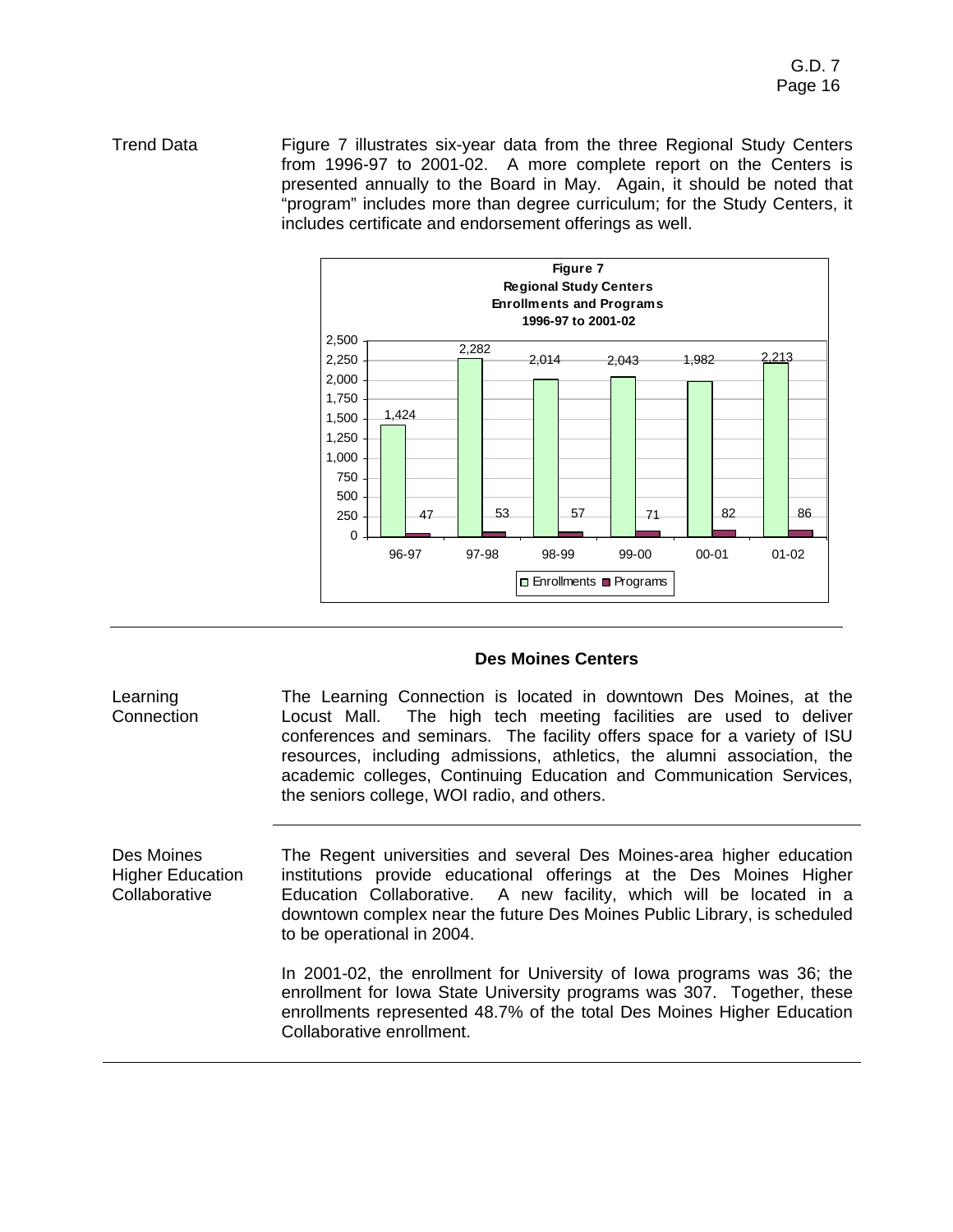# **Coordinating Council for Virtual Learning**

| Council                   | The Distributed Learning Priority Study Group created the Coordinating<br>Council for Virtual Learning in February 2001.                                                                                          |                  |                  |                  |  |  |  |  |
|---------------------------|-------------------------------------------------------------------------------------------------------------------------------------------------------------------------------------------------------------------|------------------|------------------|------------------|--|--|--|--|
| Purpose                   | To facilitate further discussion and planning for a virtual presence among<br>the Regent universities, based on the general concepts contained in the<br>report to the Distributed Learning Priority Study Group. |                  |                  |                  |  |  |  |  |
| <b>Definition</b>         | The Council defined virtual learning as any activity, whether direct<br>instruction or instructional support, that uses Web-based technology.                                                                     |                  |                  |                  |  |  |  |  |
| Membership                | The Council includes the following institutional representatives:                                                                                                                                                 |                  |                  |                  |  |  |  |  |
|                           | SUI - Chet Rzonca                                                                                                                                                                                                 |                  |                  |                  |  |  |  |  |
|                           | <b>ISU - Stan Johnson</b>                                                                                                                                                                                         |                  |                  |                  |  |  |  |  |
|                           | UNI - James Bodensteiner and Sharon Smaldino                                                                                                                                                                      |                  |                  |                  |  |  |  |  |
|                           | Board Office - Diana Gonzalez                                                                                                                                                                                     |                  |                  |                  |  |  |  |  |
| <b>Distance Education</b> |                                                                                                                                                                                                                   | SUI <sup>2</sup> | ISU <sup>3</sup> | UNI <sup>4</sup> |  |  |  |  |
| Courses and               | Number of Web-Based Courses                                                                                                                                                                                       |                  |                  |                  |  |  |  |  |
| <b>Enrollments Using</b>  | Semester courses                                                                                                                                                                                                  | 14               | 119              | 59               |  |  |  |  |
| Web Technology            | Number of students                                                                                                                                                                                                | 280              | 1,262            | 828              |  |  |  |  |
|                           | Guided correspondence study                                                                                                                                                                                       | 89               |                  | 37               |  |  |  |  |
|                           | Number of students                                                                                                                                                                                                | 1,156            |                  | 353              |  |  |  |  |
|                           | Number of Web-Based Programs                                                                                                                                                                                      |                  | 3                |                  |  |  |  |  |
|                           | Number of Web-Based Certificate<br>Programs                                                                                                                                                                       |                  | 5                | $\mathbf{1}$     |  |  |  |  |
|                           | Number of faculty using Web-based<br>technology in their course work                                                                                                                                              | 103              | 731              | 57               |  |  |  |  |
|                           | Number of faculty trained to use<br>Web-based technology                                                                                                                                                          | 103              | 836              | 57               |  |  |  |  |

**EXECUTE:**<br><sup>2</sup> The data reflect the use of Web technology only in distance education courses conducted via the World Wide Web. They do not reflect Web technology used for on-campus courses nor ICN or other courses

supported by Web materials.<br><sup>3</sup> These numbers do no reflect Web technology used for on-campus courses nor courses combining other delivery methods with the Web. Students enrolled in off-campus courses using Web technology plus another delivery method totaled 142.<br><sup>4</sup> These numbers refer only to distance education courses; they do not reflect Web technology used for

on-campus courses or for ICN courses.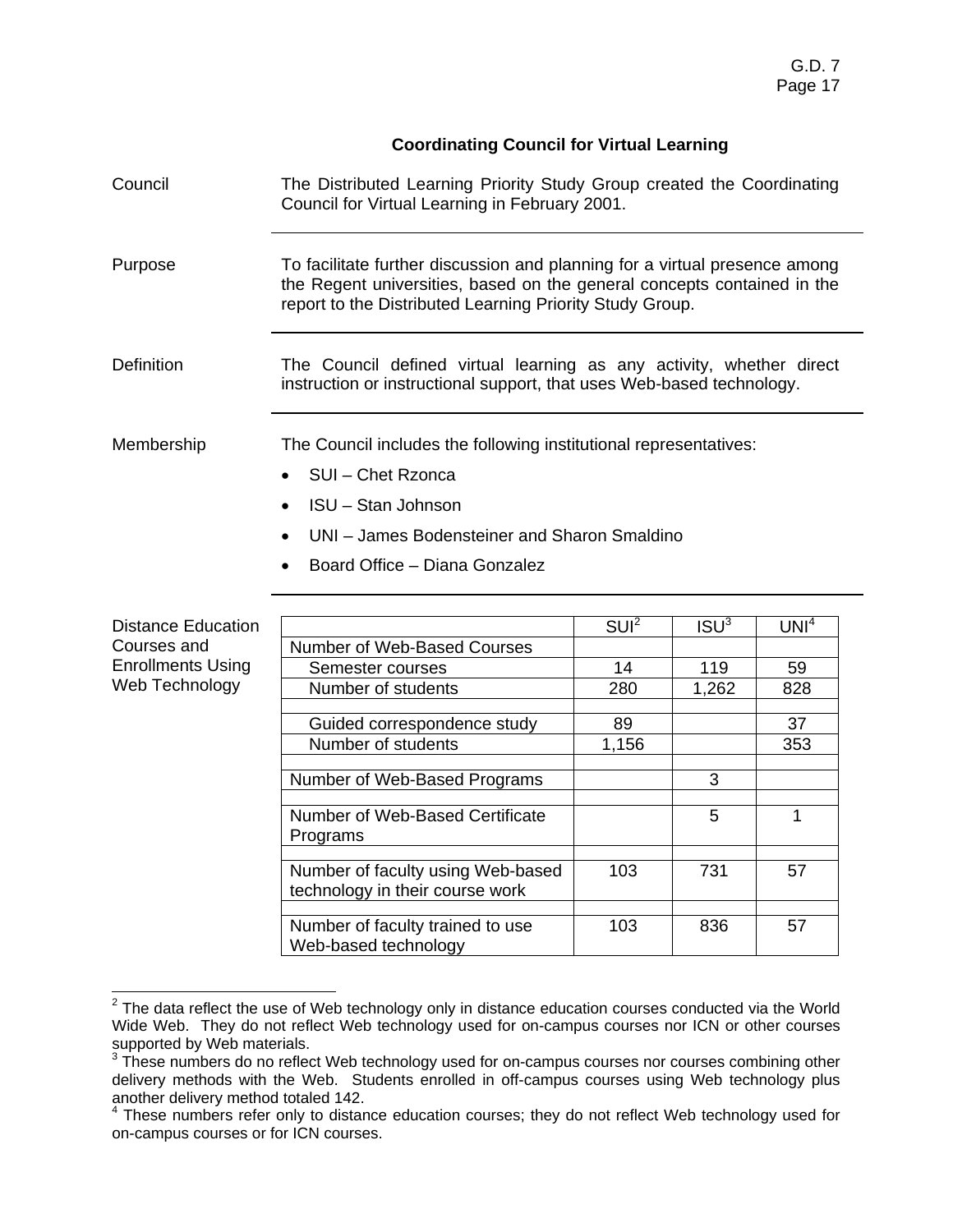Web Development **Efforts** These efforts could include major grants as well as blending credit and non-credit opportunities.

- University of Iowa Approximately 34 Guided Correspondence Study courses were converted for Web delivery last year.
	- Semester-based Web courses were offered by the Colleges of Liberal Arts and Sciences, Engineering, Nursing, Pharmacy, Business, and Public Health.
	- The College of Nursing is developing an online Master of Science in Nursing program. Core courses and a Web portal were developed during FY 2002 and made available in Fall 2002.
	- The College of Public Health developed a Certificate in Public Health program that will include courses offered via the World Wide Web. Course development is underway.
	- The Connie Belin-Jacqueline N. Blank International Center for Gifted Education and Talent Development developed a Web portal for use by Iowa teachers and students to access online Advanced Placement courses and related services. The work, done in cooperation with Apex Learning, was funded as part of a \$1.6 million grant from the Iowa Department of Education in Spring 2001.

Iowa State **University** 

- The Great Plains-Internet Distance Education Alliance Program in Family Financial Counseling has completed its second year. As part of this collaborative, graduate degree program, courses are taught by Iowa State University, Kansas State University, Montana State University, University of Nebraska, North Dakota State University, Oklahoma State University, and South Dakota State University.
	- $\triangleright$  This program received the American Distance Education Consortium (ADEC) distance education award this year. It also received an award at the University Continuing Education Association (UCEA) conference.
	- $\triangleright$  Seventy-seven students have been admitted to the program as of June 2002, including 12 ISU students.
	- $\triangleright$  The alliance schools have developed two additional programs that will be offered during FY 2003 – Master in Gerontology and Master in Youth Development.
- ! The Continuing Education and Communication Services unit received a grant from ISU's Professional and Scientific Council to develop a participatory online Web demo, titled "You Can Do It." This demo Web-based course uses ISU trivia as individuals have the opportunity to try actual Web-based instruction online before deciding to take a Web-based course.
- ! The Crop Advisor Institute (CAI), which was developed in FY 2001, tested its initial Web module with 200 certified Crop Advisors.
	- $\triangleright$  One hundred and ten individuals completed their online exams.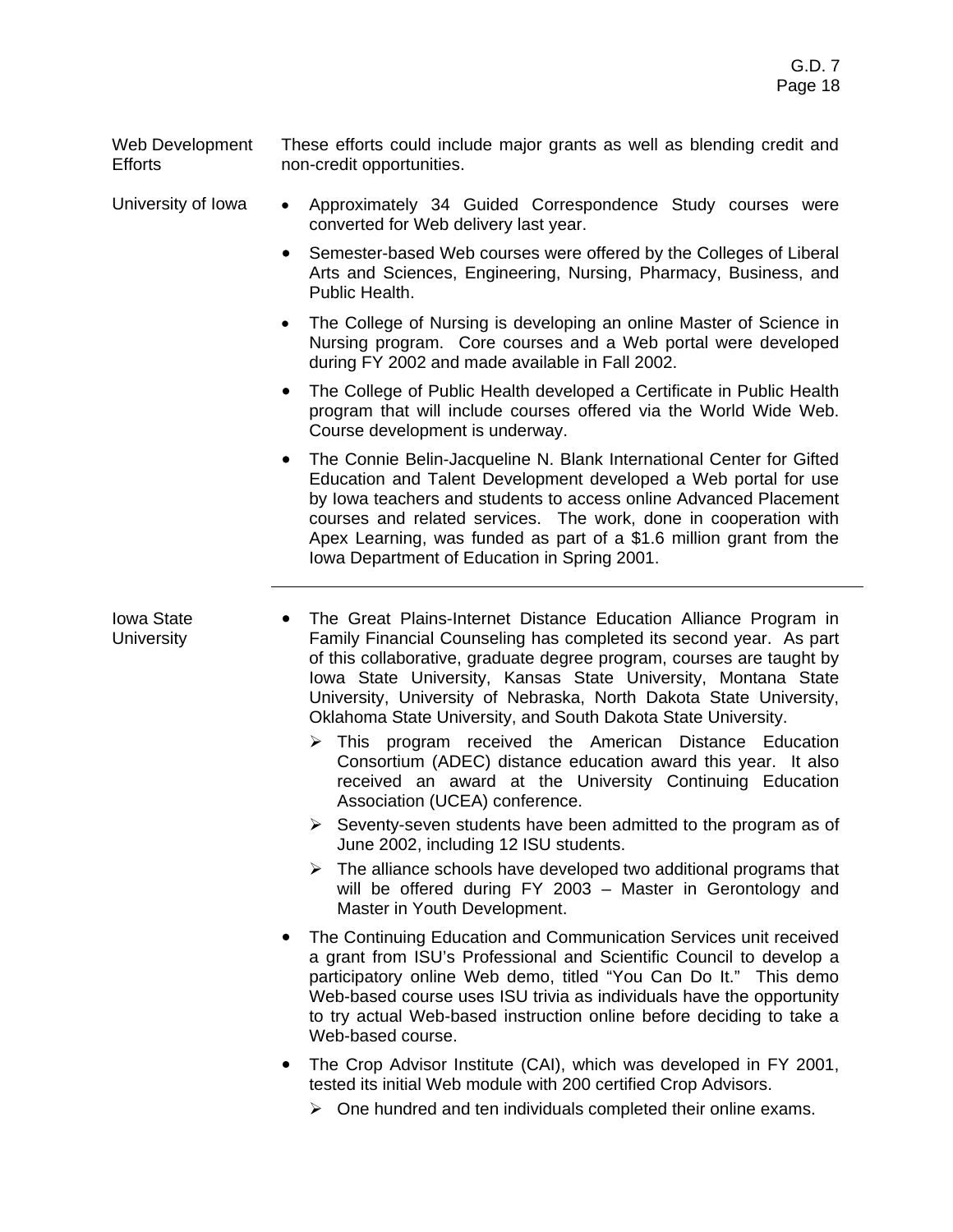- $\triangleright$  Seven modules are currently available online. They are the first fully-enabled e-commerce sites at ISU to use the new ISU TouchNet payment gateway where a user can purchase and receive credit card authorization in real-time without leaving the Website.
- $\triangleright$  The Website also provides up-to-date information on crops and weather during the growing season and links to other online resources as well as industry news of interest to crop consultants.
- $\triangleright$  Students who complete a prescribed number of continuing education units in the specific areas of nutrient management, soil management, water management, pest management, and crop management will receive a certificate.
- Two instructors in the College of Veterinary Medicine received a Coleman Foundation Grant to develop Web-based instructional modules for veterinarians regarding business practices. They provided the instruction as both credit and non-credit Web-based modules. The non-credit modules enrolled 248 individuals.
- ! A graduate degree program in Family Consumer Science Education was developed and approved for instruction. Eighteen individuals began their degree programs with a face-to-face course in Ames and will complete the remainder of the degree via the Web.
- The Center for Online Learning in the College of Liberal Arts and Sciences was developed to integrate scholarship with support for the development, use, and evaluation of online instructional materials. During FY 2002, seven new online courses were developed and offered.
- The following are currently under development:
	- $\triangleright$  Master of Agriculture a conversion of a traditional ICN degree program to Web-based delivery.
	- $\triangleright$  Master of Family and Consumer Sciences a conversion of an ICN degree program to Web-based delivery.
	- $\triangleright$  Online Global Change Seminar a Web-based course, which will be offered in conjunction with the Natural Resources Conservation Services (NRCS) to federal employees.

University of Northern Iowa

- A Web-based Certificate in Criminal Justice is under development.
- The Certificate of Gerontology is offered entirely over the Web.
- Through the Department of Teaching, UNI offers a number of Webbased professional development courses; some of the print-based correspondence courses are being converted to Web courses.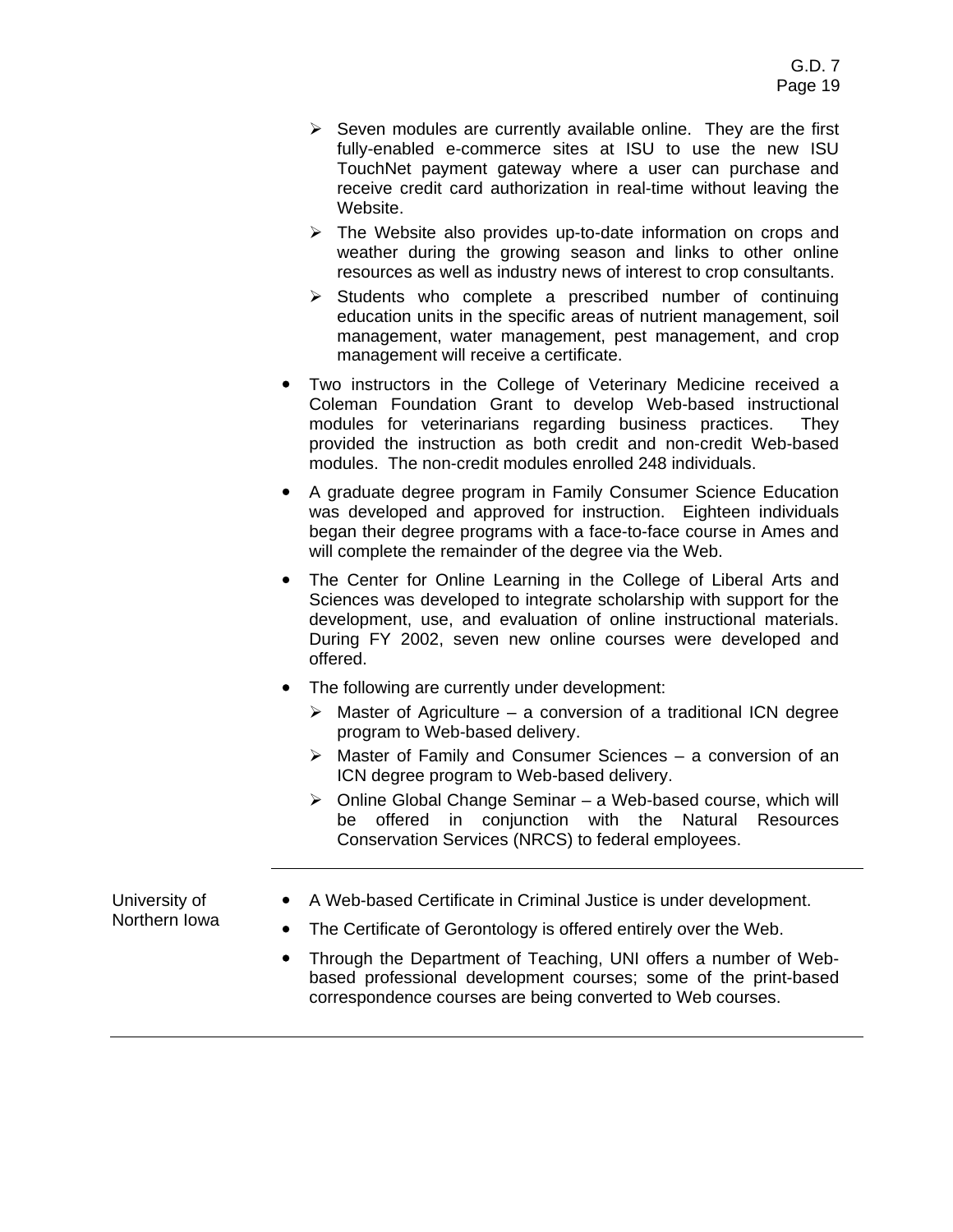**Evaluation** Processes for Web-Based Instructional **Activities** 

The off-campus program activities are held to the same standards of quality and achievement as the on-campus activities, and the processes used to evaluate a program and its offerings are similar.

- University of Iowa  $\bullet$  A basic element of the process is academic review, which assesses both on- and off-campus instruction and delivery in a program.
	- ! Programs may also be evaluated by specialized accrediting agencies.
		- Furthermore, all programs that provide off-campus locations to students use a variety of evaluation activities to assess program quality and examine opportunities for improvement, including assessments by faculty, students, and alumni. Student evaluations are reviewed by departmental administrators, shared with the faculty member teaching the course, and used as a basis for reviewing and developing strategies to improve instruction and delivery.
- Iowa State **University** ISU programs develop strategic goals, outcomes, and measures. Offcampus programs and Web-based courses are handled in a manner consistent with evaluation of on-campus programs and courses. The Continuing Education unit has used benchmarks outlined in a report titled "Quality on the Line: Benchmarks for Success in Internet-Based Distance Education," prepared by the Institute for Higher Education Policy.

At the end of a course, a faculty member collects course evaluations according to the process established by the department/college. Student evaluations are reviewed, shared with faculty, and used as a basis for improving teaching and learning. In addition, every student taking an offcampus course through Continuing Education is asked to complete a form evaluating the services.

University of Northern Iowa

- Students are given the opportunity to evaluate Web-based courses and the instructors.
- ! Because not every course lends itself to Web delivery, academic departments and instructors make the decision regarding the effectiveness of Web delivery for certain courses. If a course lends itself to Web delivery, the instructors work with the instructional developer to put it together.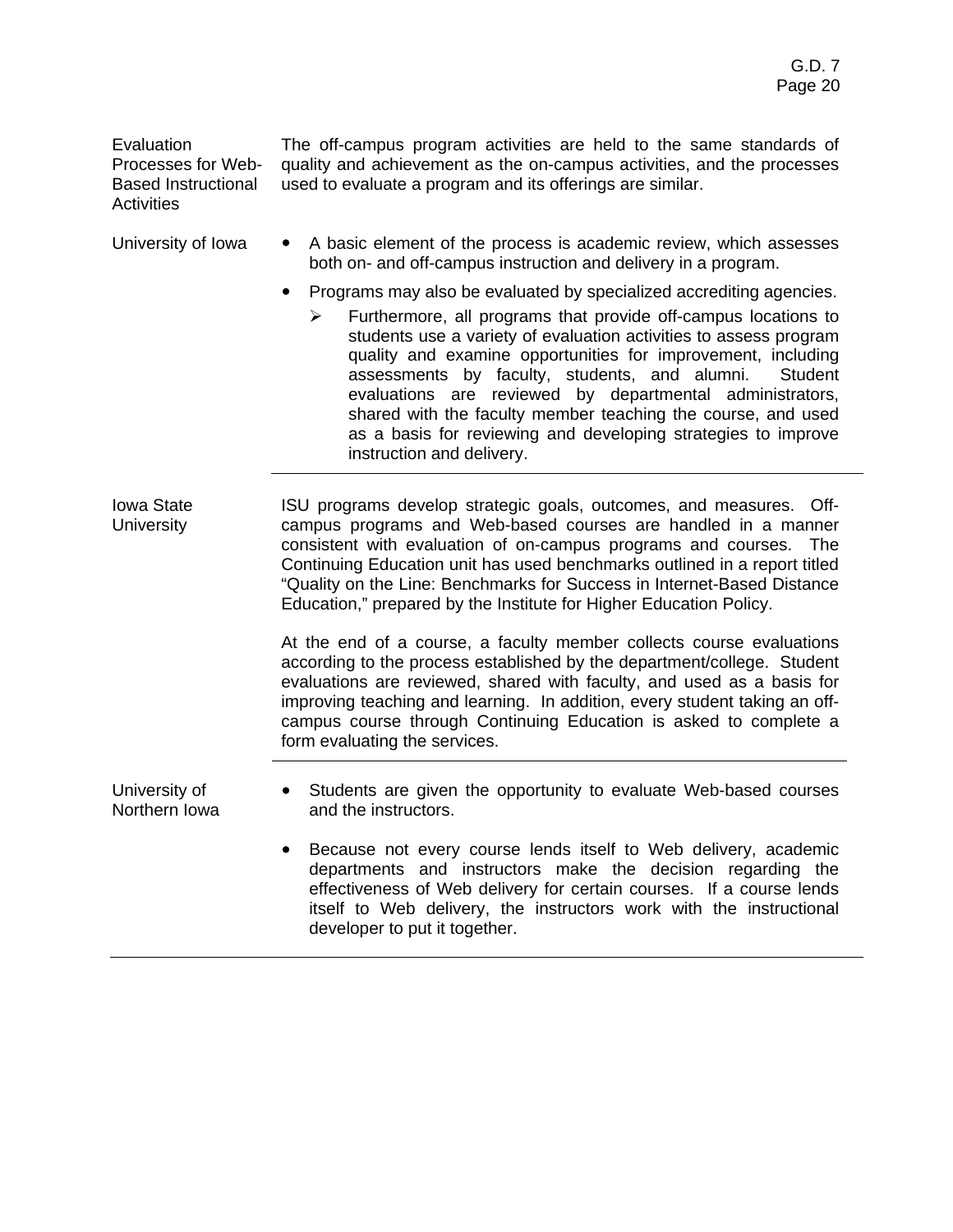# **2 + 2 Council**

| Council                                    | The Distributed Learning Priority Study Group created the $2 + 2$ Council in<br>December 2001.                                                                                                                                                                                                                                                                                                                                                                                                                                                                                                                                                                                                |
|--------------------------------------------|-----------------------------------------------------------------------------------------------------------------------------------------------------------------------------------------------------------------------------------------------------------------------------------------------------------------------------------------------------------------------------------------------------------------------------------------------------------------------------------------------------------------------------------------------------------------------------------------------------------------------------------------------------------------------------------------------|
| Purpose                                    | To enhance current articulation agreements between the Regent<br>universities and the lowa community colleges and, where feasible, to<br>encourage the development of new agreements; and to make the transition<br>for both transferring students and place-bound students more seamless.                                                                                                                                                                                                                                                                                                                                                                                                    |
| Definition                                 | For the purposes of the Council, the term " $2 + 2$ " is used both specifically<br>and generally. Specifically, and more traditionally, " $2 + 2$ " has been used to<br>refer to articulation agreements between community colleges and<br>universities in which students in specific curricula or programs take the first<br>two years of study at the community college and the final two years at the<br>university. Generally, and more recently, there are increasing variations to<br>"2 + 2," including universities delivering the final two years to place-bound<br>students through a combination of face-to-face classes, internet courses,<br>and/or distance education programs. |
| Membership                                 | The 2001-02 Council membership included the following institutional<br>representatives:                                                                                                                                                                                                                                                                                                                                                                                                                                                                                                                                                                                                       |
|                                            | • SUI – Lola Lopes, Wayne Prophet, and Chet Rzonca                                                                                                                                                                                                                                                                                                                                                                                                                                                                                                                                                                                                                                            |
|                                            | • ISU – Howard Shapiro                                                                                                                                                                                                                                                                                                                                                                                                                                                                                                                                                                                                                                                                        |
|                                            | UNI – Jim Bodensteiner and Susan Koch                                                                                                                                                                                                                                                                                                                                                                                                                                                                                                                                                                                                                                                         |
|                                            | • Board Office - Charles Kniker                                                                                                                                                                                                                                                                                                                                                                                                                                                                                                                                                                                                                                                               |
|                                            | Department of Education – Evelyn Anderson                                                                                                                                                                                                                                                                                                                                                                                                                                                                                                                                                                                                                                                     |
|                                            | Iowa Community Colleges - Carol Brobst (Hawkeye), Barb Crittenden<br>(Southwestern), Ellengray Kennedy (Iowa Lakes), Kim Linduska<br>(DMACC), Terry Moran (Kirkwood), Michael Morrison (NIACC), and<br>Tim Wynes (formerly Indian Hills/currently Iowa Valley)                                                                                                                                                                                                                                                                                                                                                                                                                                |
| Initiative:<br>Communications<br>Inventory | A communications inventory survey was distributed to representatives of<br>the three Regent universities and the 15 Iowa community college districts<br>requesting information both on materials sent and materials received that<br>relate to students transferring from Iowa community colleges to the Regent<br>universities. The purpose of the inventory was to determine how and on<br>what issues community college staff and university staff are communicating                                                                                                                                                                                                                       |

and to recommend areas for enhanced communication to make the

transfer process more seamless.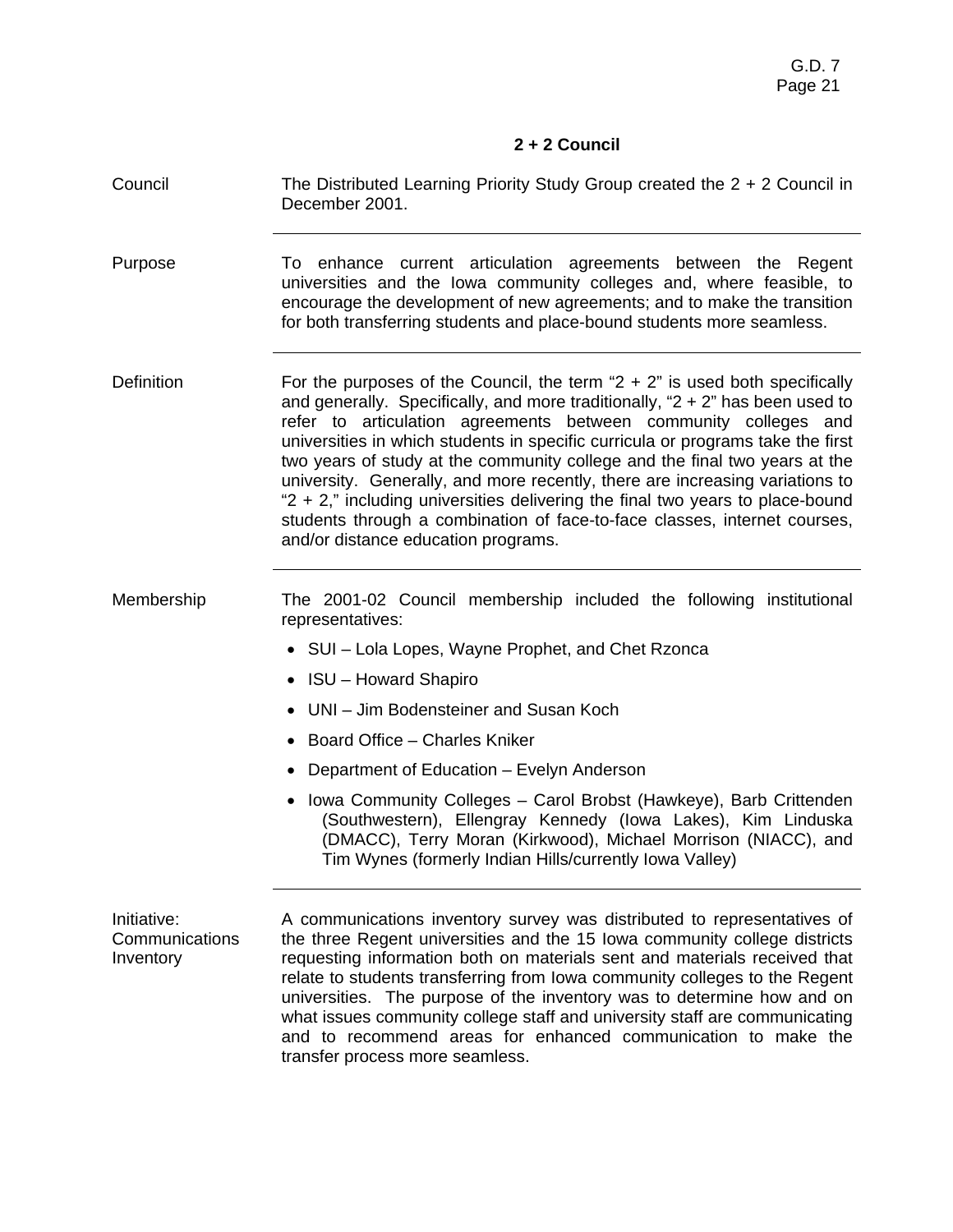|                                                                    | Responses were received from the three Regent universities and from 12<br>community college districts. A draft of the inventory results has been<br>completed; final copy is scheduled for distribution in Fall 2002. Out of this<br>initiative, it also was determined that a directory of key, involved<br>institutional representatives would be compiled and distributed along with<br>the inventory results.                        |
|--------------------------------------------------------------------|------------------------------------------------------------------------------------------------------------------------------------------------------------------------------------------------------------------------------------------------------------------------------------------------------------------------------------------------------------------------------------------------------------------------------------------|
| Initiative:<br>Place-Bound<br><b>Students</b>                      | A subcommittee of the Council was formed to examine the articulation and<br>transfer issues that are unique to place-bound community college students.<br>This group began its work in Summer 2002 and will recommend to the<br>entire Council in Fall 2002 specific strategies to benefit place-bound<br>students.                                                                                                                      |
| Initiative:<br>Update of<br>Articulation<br>Agreements<br>Document | In Fall 2001, the Board Office compiled a document listing all of the<br>articulation agreements between the Regent universities and the lowa<br>community colleges. During Summer 2002, a request was made to the<br>Regent universities to update the document. Currently, the articulation<br>agreements document is being revised; the revised document is scheduled<br>for distribution in Fall 2002.                               |
|                                                                    | <b>State Extension and Continuing Education Council</b>                                                                                                                                                                                                                                                                                                                                                                                  |
| <b>SECEC Purpose</b>                                               | The Board established the State Extension and Continuing Education<br>Council (SECEC) in 1962. Its primary purpose is to serve as a medium for<br>information exchange on off-campus programming initiatives of the<br>individual colleges on each campus in order to avoid unnecessary<br>duplication of offerings. SECEC meets regularly to conduct collaborative<br>program planning and to discuss issues of mutual concern.         |
| <b>SECEC</b><br>Initiatives                                        | Guided the launching of a three-year schedule of classes delivered at<br>$\bullet$<br>selected sites via the Iowa Communications Network (ICN), which will<br>lead to earning a Bachelor of Liberal Studies (BLS) degree at a<br>number of off-campus sites. Known as BLSAI - Bachelor of Liberal<br>Studies Across Iowa - classes in this program (two each fall and<br>spring term and one each summer term) are offered on a rotating |

basis by the three Regent universities.

• Extending beyond the BLSAI, the SECEC commenced information exchange and discussion with a number of Iowa community college leaders regarding the delivery of the BLS program via courses delivered on the World Wide Web. A number of Iowa community colleges provide Associate of Arts degrees entirely online, and the Regent universities collectively can provide online upper division courses associated with the BLS program granted by each of the universities.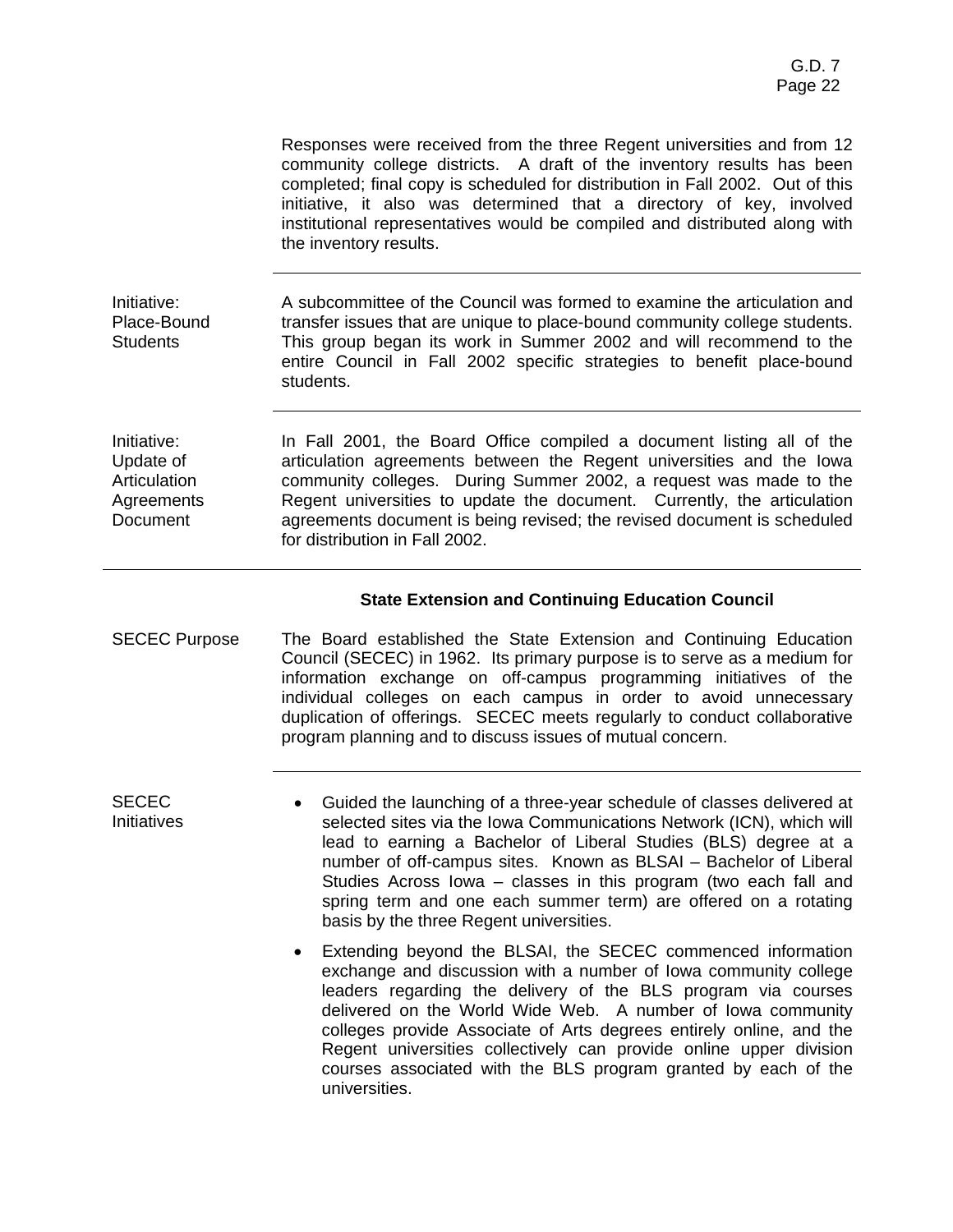- Continuing Education staff from the Regent universities participated in numerous activities in support of the BLS program in 2001-02, including visits to community colleges, educational centers, conferences, and educational and employment fairs associated with business and industry.
- Members of the SECEC serve on the boards of the Tri-State Graduate Study Center in Sioux City and the Quad Cities Graduate Study Center.

### **Scope of Service and Outreach to Iowans**

Counties and **Communities** Served One measure of the extent of service and outreach provided by the three Regent universities is to examine the number of Iowa counties and communities in which distance education programs are offered. In 2001-02, the three universities collectively offered courses/sections in all 99 Iowa counties and in 357 Iowa communities; a total of 3,496 courses/sections were offered. Table 8, pp. 33-39, contains detailed information on the counties and communities in which distance education programs were held in 2001-02, and the enrollments in courses/sections. A summary of each university's distance education offerings in 2001-02 follows [2000-01 figures]:

| <b>Courses Offered</b> |  | <b>Counties</b> |    |      | Communities |       | Courses |               |
|------------------------|--|-----------------|----|------|-------------|-------|---------|---------------|
|                        |  | $\bullet$ SUI   | 73 | [67] | 143         | [116] | 743     | [632]         |
|                        |  | $\cdot$ ISU     | 95 | [94] | 263         | [271] |         | 2,017 [1,301] |
|                        |  | $\bullet$ UNI   | 75 | [67] | 140         | [127] | 736     | [653]         |
|                        |  | TOTALS *99      |    | [98] | *357        | [339] |         | 3,496 [2,586] |

\*Unduplicated totals

Map of Iowa **On the map of Iowa (p. 40) included with this memorandum, two numbers** appear in each Iowa county. The top number represents the number of communities in which one or more of the Regent universities offered courses in 2001-02. The bottom number represents the total number of student enrollments in the courses/sections offered in that county. It should be noted that if more than one university offered a course in the same city, that community was counted only once.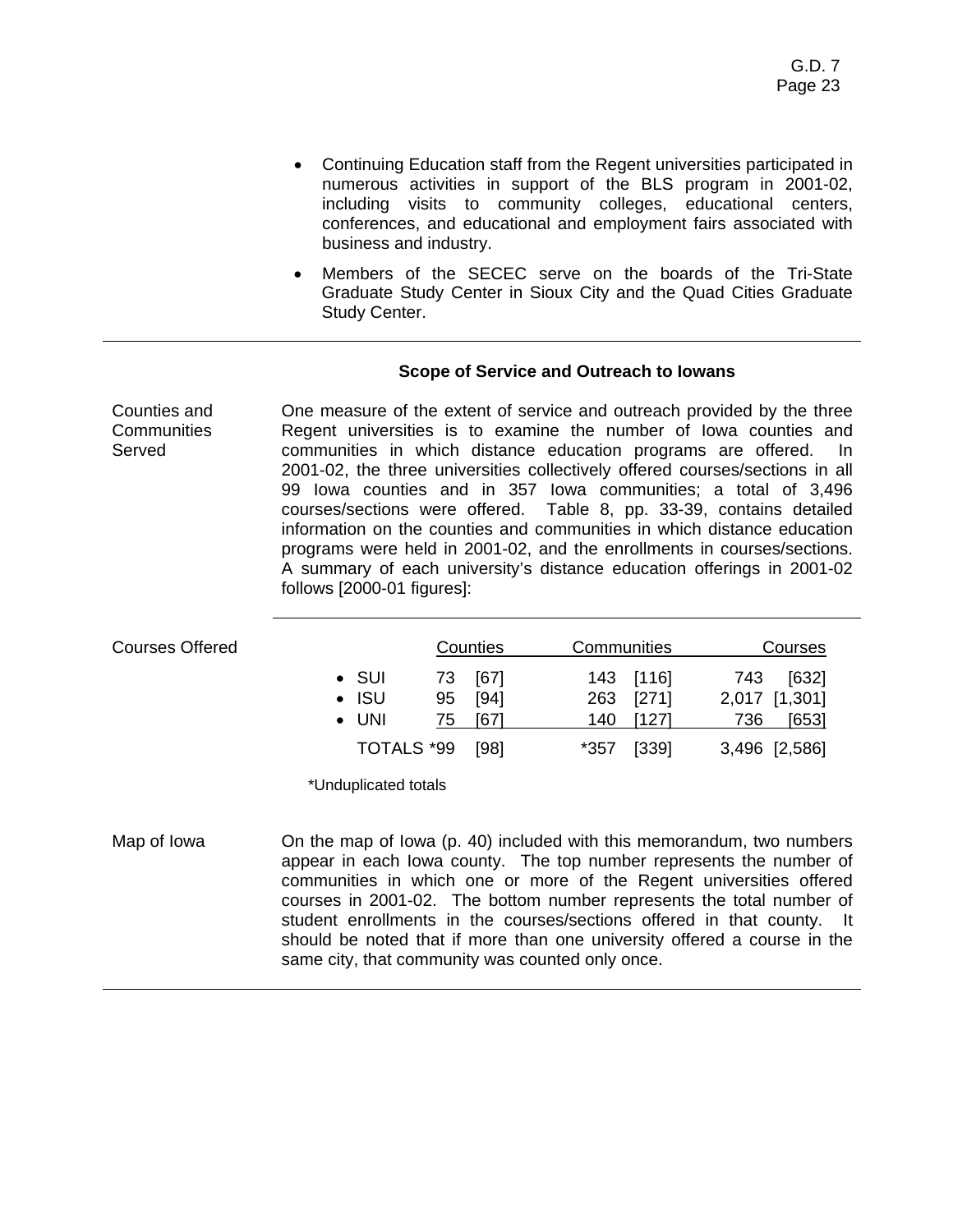**Performance Indicators:**  Throughout this report, charts, graphs, and tables have been used to illustrate trends associated with distance education at the Regent universities. Many of the charts, graphs, and tables contained in this report are based on data collected for performance indicators that the Board has adopted to assist in meeting Key Result Area 4.0.0.0, Accountability.

The performance indicators referenced in this report include:

- #28a Headcount Enrollments (Duplicated) in Distance Education Credit Courses – SUI, ISU, UNI
- #28b Headcount Enrollments (Duplicated) in Distance Education Non-credit Courses – SUI, ISU, UNI
- #30 Availability of Off-campus Credit Courses (Student Enrollments) – UNI
- #40 Off-campus Student Headcount Enrollments (Unduplicated Fall Enrollment) for Distance Education Offerings – SUI, ISU, UNI

A complete report of the performance indicators will be presented in the Annual Report on Performance Indicators in January 2003.

**Conclusion:** The Annual Report on Distance Education and the individual university reports for 2001-02 demonstrate that there are many more aspects of distance education, or distributed education, than continuing education and credit course offerings. Each university report included narratives and/or lists of a variety of programs designed to reach the citizens of Iowa. The university reports should continue to expand the narrative sections describing more of the collaborative distance education activities among the three Regent universities, as well as distance education activities involving the Regent universities with other in- and out-of-state higher education institutions and the public and private sectors.

Regent Exhibit Book

The individual distance education reports of the three universities are available in the Regent Exhibit Book.

illiam R. Nelson

h/aa/docket/2002/October/gd7

Approved: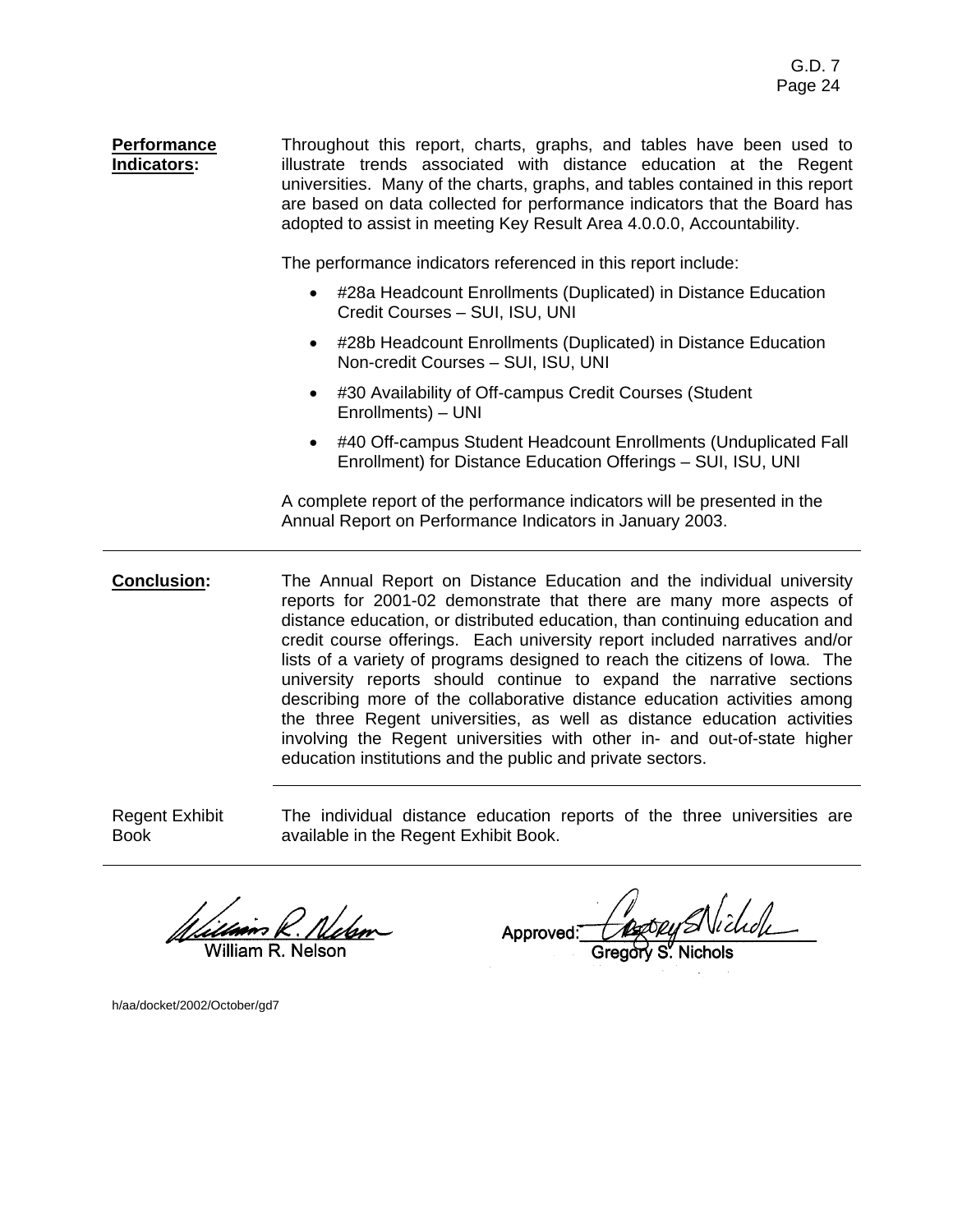#### **Off-Campus Academic Credit Programs (Including ICN-Delivered Courses) 2001-02**

# **University of Iowa**

| Program                                     | Delivery/Site(s)                        |
|---------------------------------------------|-----------------------------------------|
| Master of Social Work                       | On-site & ICN (Des Moines, Quad         |
|                                             | Cities, & Sioux City)                   |
| <b>Master of Business Administration</b>    | On-site & ICN (Cedar Rapids, Quad       |
|                                             | Cities, Newton, & Des Moines)           |
| Master of Public Health*                    | ICN & WWW (Cedar Rapids, Council        |
|                                             | Bluffs, Des Moines, & Quad Cities)      |
| Master of Science in Computer Science       | Microwave relay system (Cedar Rapids)   |
| Master of Science in Electrical &           | Microwave relay system (Cedar Rapids)   |
| Computer Engineering*                       |                                         |
| Master of Science in Nursing*               | Statewide via ICN & WWW                 |
| Bachelor of Science in Nursing              | ICN (Fort Dodge, Iowa City, Mason City, |
|                                             | Emmetsburg/Spencer, & Orange City)      |
| Bachelor of Science in Nursing - VA         | ICN (Des Moines, Iowa City, &           |
| Hospitals                                   | Knoxville)                              |
| Doctor of Pharmacy (Pharm. D.)              | Statewide via videotape, WWW, & ICN     |
| <b>Community College Teaching Licensure</b> | Statewide via ICN                       |
| Master of Arts in Library Science*          | Statewide via ICN                       |
| <b>Bachelor of Liberal Studies</b>          | Statewide via ICN & Guided              |
|                                             | Correspondence Study                    |

\*Program requirements may include designated hours for residential (on-campus) registration.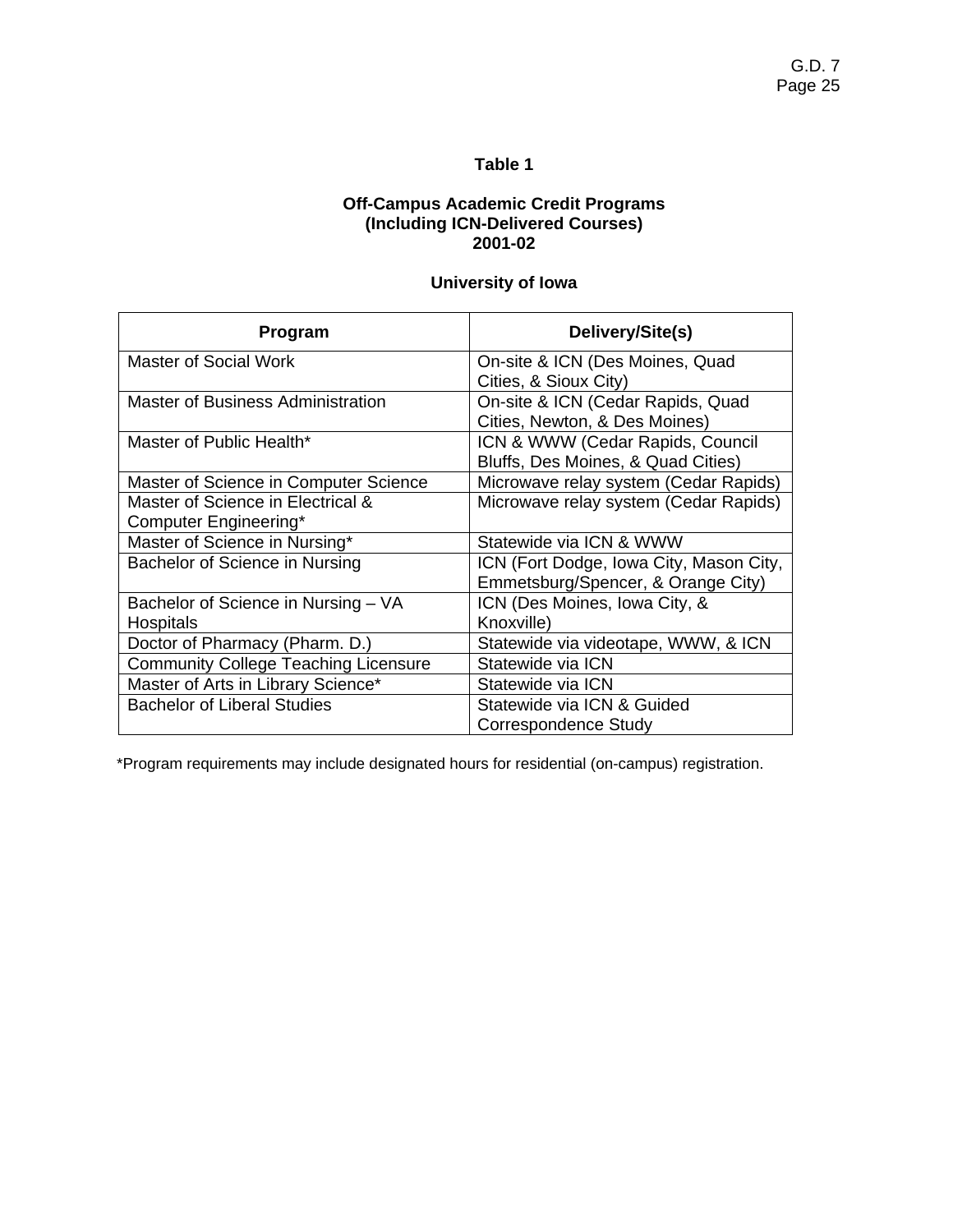# **Iowa State University**

| Program (in U.S.A. and Canada)                                                                                          | Delivery/Site(s)               |  |  |  |
|-------------------------------------------------------------------------------------------------------------------------|--------------------------------|--|--|--|
| Bachelor of Science in Professional<br>Agriculture                                                                      | Videotape                      |  |  |  |
| Certificate of Advanced Medical Nutrition<br>Therapy                                                                    | <b>WWW</b>                     |  |  |  |
| Certificate of Dietetics Communication and<br>Counseling                                                                | <b>WWW</b>                     |  |  |  |
| Certificate of Dietetics Management                                                                                     | <b>WWW</b>                     |  |  |  |
| <b>Family Counselor Certification</b>                                                                                   | <b>WWW</b>                     |  |  |  |
| Master of Agriculture                                                                                                   | Videotape                      |  |  |  |
| Master of Engineering in Systems<br>Engineering                                                                         | Streaming Video/DVD/Videotape  |  |  |  |
| Master of Family & Consumer Science -<br><b>Family Financial Planning</b>                                               | <b>WWW</b>                     |  |  |  |
| Master of Science in Agronomy                                                                                           | WWW & CD Rom                   |  |  |  |
| Master of Science in Computer Engineering                                                                               | Videotape                      |  |  |  |
| Master of Science in Electrical Engineering                                                                             | Videotape                      |  |  |  |
| Master of Science in Mechanical<br>Engineering                                                                          | Streaming Video/DVD/Videotape  |  |  |  |
| Master of Science in Microbiology                                                                                       | Videotape                      |  |  |  |
| Master of Science in Statistics                                                                                         | Videotape                      |  |  |  |
| Available only in lowa                                                                                                  |                                |  |  |  |
| <b>Bachelor of Liberal Studies</b>                                                                                      | On-site (Ankeny) or ICN        |  |  |  |
| Bachelor of Science in Community &<br>Regional Planning                                                                 | <b>ICN/DVD</b>                 |  |  |  |
| <b>Bachelor of Science in Electrical</b><br>Engineering                                                                 | <b>ICN</b>                     |  |  |  |
| Certificate of Public Management                                                                                        | <b>ICN</b>                     |  |  |  |
| <b>Community College/Induction Mentoring</b>                                                                            | On-site (Des Moines)           |  |  |  |
| Dietetics Internship                                                                                                    | On-site (various)              |  |  |  |
| Master of Community & Regional Planning                                                                                 | <b>ICN/DVD</b>                 |  |  |  |
| Master of Education in Education<br>Leadership (Leadership Emphasis)                                                    | On-site (Mason City, Atlantic) |  |  |  |
| Master of Family & Consumer Sciences                                                                                    | <b>ICN/WWW</b>                 |  |  |  |
| <b>Master of School Mathematics</b>                                                                                     | ICN/On-site                    |  |  |  |
| <b>Available only in Greater Des Moines</b>                                                                             |                                |  |  |  |
| <b>Master of Business Administration</b>                                                                                | On-site (Des Moines)           |  |  |  |
| Master of Education in Educational<br>Leadership (Organizational Leadership and<br>Human Resource Development emphasis) | On-site (Ankeny)               |  |  |  |
| Master of Education in Higher Education                                                                                 | On-site (Ankeny)               |  |  |  |
| Master of Family & Consumer Sciences -<br><b>Family Financial Planning</b>                                              | <b>WWW</b>                     |  |  |  |
| Master of Public Administration                                                                                         | On-site (Des Moines)           |  |  |  |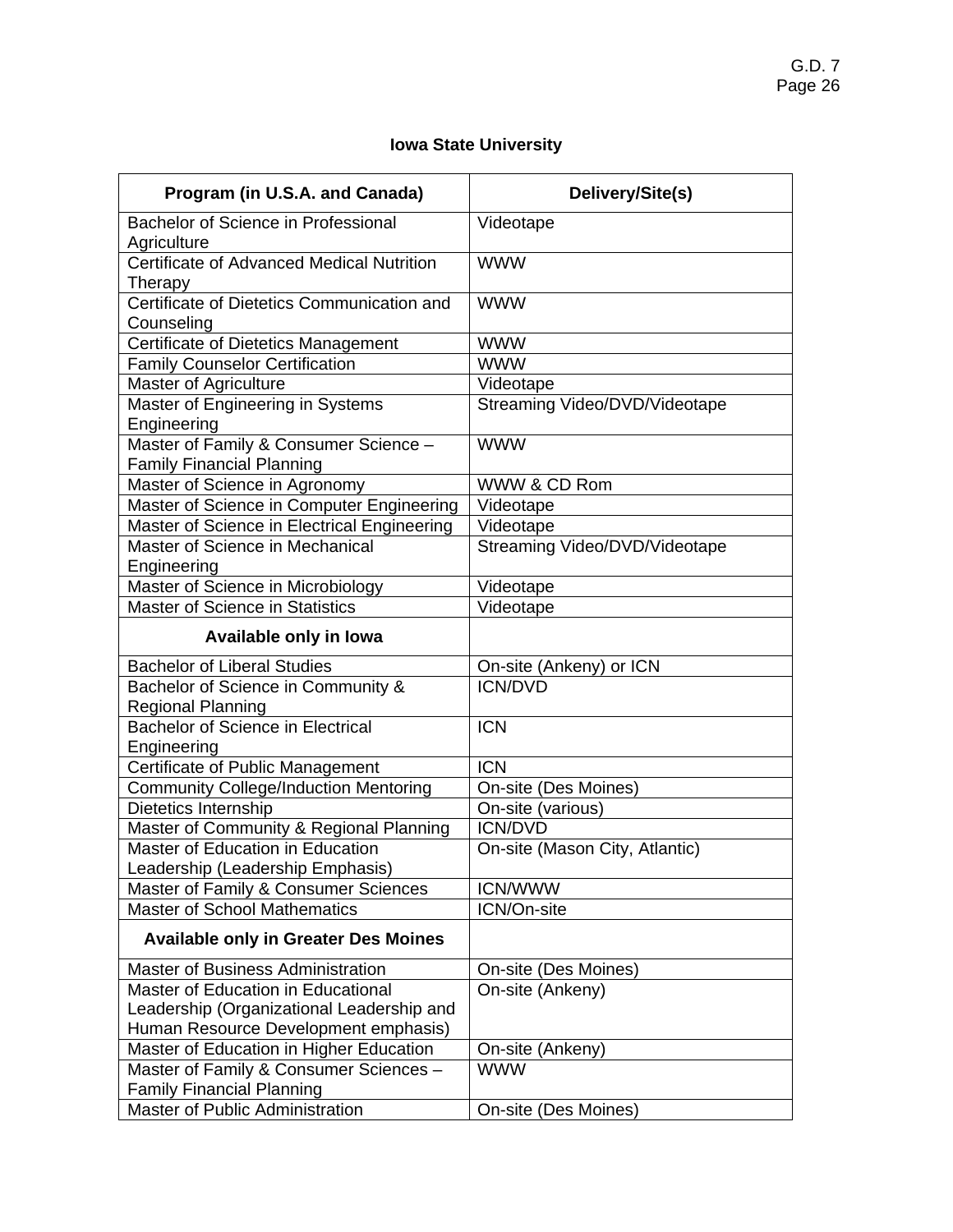# **University of Northern Iowa**

| Program                                    | Delivery/Site(s)                                                                                                                                       |
|--------------------------------------------|--------------------------------------------------------------------------------------------------------------------------------------------------------|
| <b>Business Administration (MBA)</b>       | Waterloo (John Deere), Hong Kong                                                                                                                       |
| <b>Communication Education (MA)</b>        | ICN (Decorah, Eagle Grove, Marcus)                                                                                                                     |
| <b>Driver Education Certificate</b>        | <b>Various Sites</b>                                                                                                                                   |
| Early Childhood Education (MAE)            | ICN (Clarinda, Council Bluffs, Mason<br>City, Webster City)                                                                                            |
| Educational Leadership (MAE)               | ICN (Aurelia, Cedar Rapids, Council<br>Bluffs, Davenport, Des Moines,<br>Dubuque, Maquoketa, Mt. Pleasant,<br>Norwalk, Tipton, Sioux City)             |
| Educational Technology (MA)                | ICN (Aurelia, Cedar Rapids, Council<br>Bluffs, Davenport, Denison, Des<br>Moines, Dubuque, Elk Horn, Manilla,<br>Mason City, Mt. Pleasant, New Sharon) |
| <b>Elementary Education (MAE)</b>          | ICN (Blairsburg, Delhi, DeWitt, Liberty<br>Center, Northwood, Shelby)                                                                                  |
| <b>Elementary Education (BA)</b>           | Carroll (On-site & ICN)                                                                                                                                |
| English - ESL/TESOL (MA)                   | ICN (Bedford, Hinton, Johnston,<br>Murray, Shenandoah, Wappello,<br><b>Webster City)</b>                                                               |
| Industrial Technology - Metal Casting (MA) | Waterloo (John Deere)                                                                                                                                  |
| Library Science (MA)                       | ICN (Cedar Rapids, Forest City,<br>Norwalk, Quad Cities, Storm Lake)                                                                                   |
| Literacy Education (MA)                    | ICN (Council Bluffs, Des Moines,<br>Manson)                                                                                                            |
| Middle School Education (MAE)              | ICN (Bettendorf, Des Moines,<br>Dubuque, Glenwood, Ottumwa,<br>Shelby)                                                                                 |
| Middle School Mathematics (MA)             | ICN (Cedar Rapids, Des Moines,<br>Dubuque)                                                                                                             |
| Music Education (MM)                       | ICN (Ankeny, Charles City, Clinton,<br>Council Bluffs, Decorah, Dubuque)                                                                               |
| <b>Public Relations (MA)</b>               | ICN (Clear Lake, Davenport,<br>Muscatine, Sioux City)                                                                                                  |
| Science Education (MA)                     | ICN (Cedar Rapids, Council Bluffs,<br>Dubuque, Elkader, Independence)                                                                                  |
| <b>Superintendency Certificate</b>         | ICN (Corning, Cylinder, Goose Lake,<br>Manson, Newell-Fonda, Panora)                                                                                   |
| Technology Management (BA)                 | ICN (Council Bluffs, Early, Fairfield,<br>George)                                                                                                      |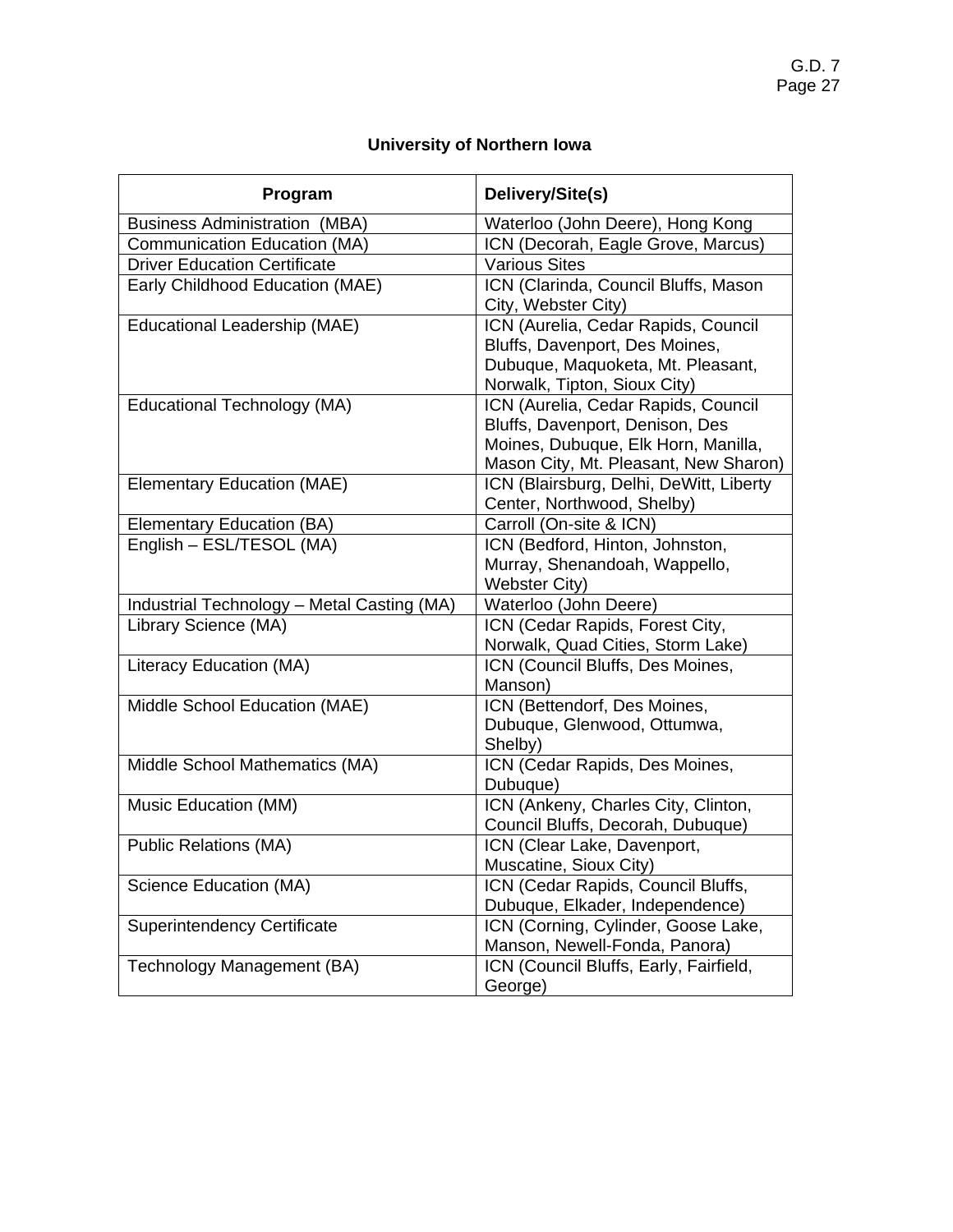## **2001-02 Credit Course Registrations by Institution and Subject Area (Hegis Code)**

| Code | <b>Subject Area</b>                          | <u>SUI</u> | <u>ISU</u> | <u>UNI</u> | <u>Total</u> | % of Total |
|------|----------------------------------------------|------------|------------|------------|--------------|------------|
| 01   | Agriculture                                  |            | 873        |            | 873          | 2.4%       |
| 02   | Architecture and Environmental Design        |            | 45         |            | 45           | 0.1%       |
| 03   | Area and Ethnic Studies                      |            |            | 404        | 404          | 1.1%       |
| 04   | <b>Business</b>                              | 4,230      | 765        | 399        | 5,394        | 15.1%      |
| 05   | Communications                               | 1,550      | 47         | 250        | 1,847        | 5.2%       |
| 06   | <b>Computer and Information Sciences</b>     | 265        |            | 21         | 286          | 0.8%       |
| 07   | Consumer, Personal, and Misc. Services       |            |            |            |              | 0.0%       |
| 08   | Education                                    | 3,802      | 1,330      | 2,855      | 7,987        | 22.3%      |
| 09   | Engineering                                  | 82         | 667        |            | 749          | 2.1%       |
| 10   | Foreign Languages                            | 397        | 2          | 100        | 499          | 1.4%       |
| 11   | Health                                       | 1,714      |            | 131        | 1,845        | 5.2%       |
| 12   | Family & Consumer Sciences                   |            | 629        | 301        | 930          | 2.6%       |
| 13   | <b>Industrial Arts</b>                       |            |            | 195        | 195          | 0.5%       |
| 14   | Law                                          |            |            |            |              | 0.0%       |
| 15   | Letters                                      | 857        |            | 437        | 1,294        | 3.6%       |
| 16   | <b>Liberal/General Studies</b>               |            | 202        |            | 202          | 0.6%       |
| 17   | <b>Library and Archival Sciences</b>         | 87         |            | 133        | 220          | 0.6%       |
| 18   | <b>Life Sciences</b>                         | 37         | 194        | 296        | 527          | 1.5%       |
| 19   | <b>Mathematics</b>                           | 740        | 334        | 225        | 1,299        | 3.6%       |
| 20   | <b>Military Sciences</b>                     |            |            |            |              | 0.0%       |
| 21   | Multi/Interdisciplinary Studies              | 287        |            | 106        | 393          | 1.1%       |
| 22   | <b>Parks and Recreation</b>                  |            |            | 2,268      | 2,268        | 6.3%       |
| 23   | <b>Personal and Social Development</b>       |            | 28         |            | 28           | 0.1%       |
| 24   | Philosophy, Religion, and Theology           | 590        | 43         | 124        | 757          | 2.1%       |
| 25   | <b>Physical Sciences</b>                     | 277        |            | 560        | 837          | 2.3%       |
| 26   | Psychology                                   | 774        | 23         | 162        | 959          | 2.7%       |
| 27   | <b>Public Affairs and Protective Service</b> | 1,367      | 86         |            | 1,453        | 4.1%       |
| 28   | <b>Social Sciences</b>                       | 2,085      | 29         | 670        | 2,784        | 7.8%       |
| 29   | <b>Trade and Industrial</b>                  |            |            |            |              | 0.0%       |
| 30   | Visual and Performing Arts                   | 1,527      |            | 182        | 1,709        | 4.8%       |
| 31   | Communities                                  |            | 1          |            | 1            | 0.0%       |
| 32   | <b>Veterinary Medicine</b>                   |            |            |            |              | 0.0%       |
|      |                                              |            |            |            |              |            |

 20,668 5,298 9,819 35,785 100.0% (+ **\***9,369 Sat/eve enrollments)

### **Total Registrations/Enrollments 20,668 + 14,667 + 9,819 = 45,154**

\*ISU reported that the 9,369 Saturday and evening enrollments could not be reported by Hegis Code.

- SUI registrations include: Off-campus (7,001), Guided Correspondence Study (3,842), and Saturday & Evening Enrollments (9,825).
- ISU registrations include: Off-campus (5,298) and Saturday & Evening Enrollments (9,369).
- UNI registrations include: Off-campus (5,579), On-campus (689), ICN (1,631), WWW (828), IPT Telecourses (38), and Guided Correspondence Study (1,054).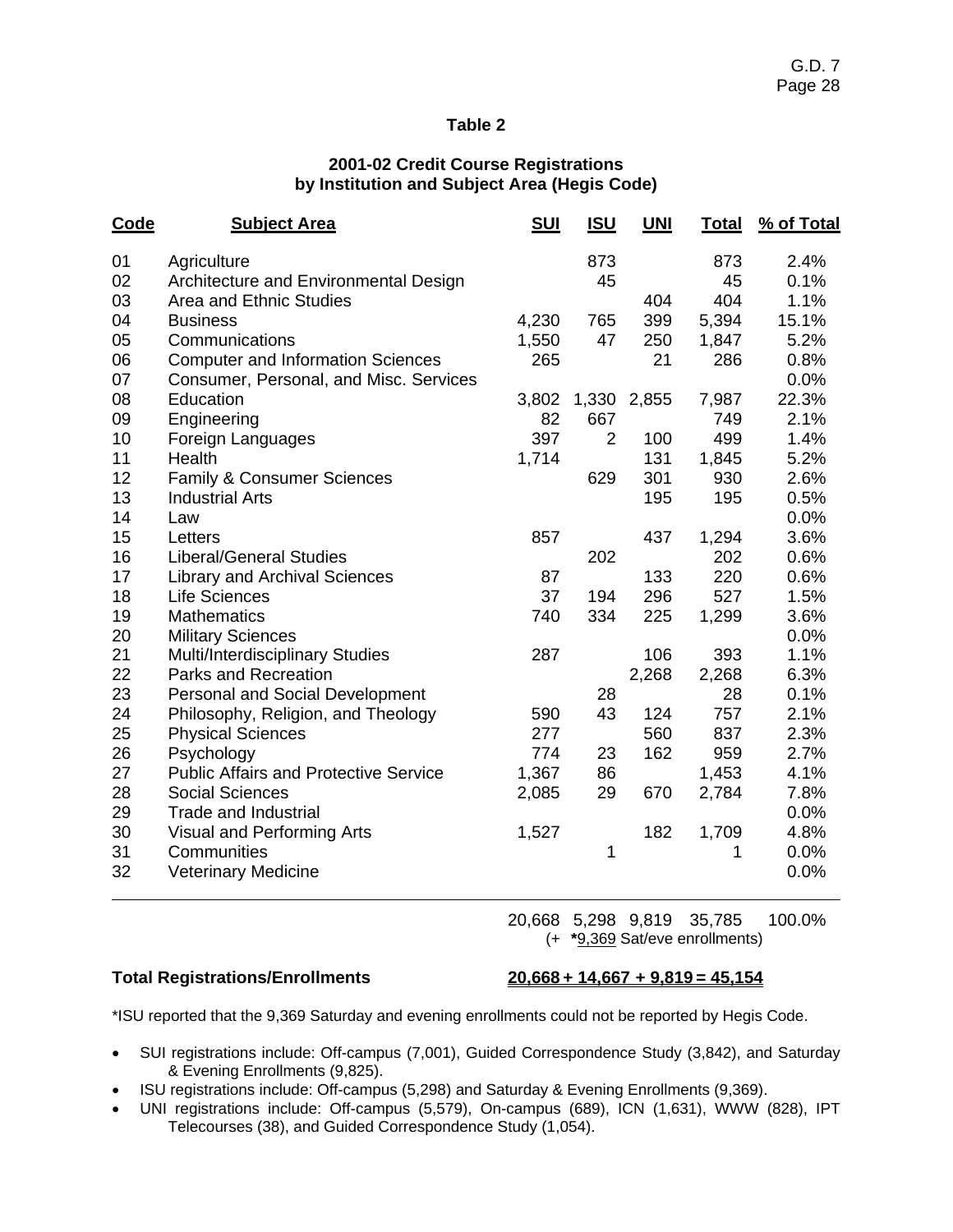|               | 1996-97 | 1997-98 | 1998-99 | 1999-00 | 2000-01 | 2001-02 |
|---------------|---------|---------|---------|---------|---------|---------|
| <b>SUI</b>    |         |         |         |         |         |         |
| Admitted      | 221     | 175     | 205     | 174     | 123     | 134     |
| Graduated     | 76      | 49      | 26      | 31      | 25      | 20      |
| Enrolled      |         | 600     | 680     | 687     | 549     | 650     |
| *LSI Admits   |         |         |         |         | 26      | 17      |
|               |         |         |         |         |         |         |
| ISU           |         |         |         |         |         |         |
| Admitted      | 125     | 103     | 140     | 119     | 139     | 124     |
| Graduated     | 102     | 92      | 97      | 89      | 107     | 107     |
| Enrolled      | 264     | 262     | 267     | 277     | 312     | 316     |
|               |         |         |         |         |         |         |
| <b>UNI</b>    |         |         |         |         |         |         |
| Admitted      | 20      | 20      | 27      | 81      | 81      | 70      |
| Graduated     | 10      | 10      | 5       | 15      | 19      | 12      |
| Enrolled      | 118     | 60      | 39      | 134     | 169     | 194     |
|               |         |         |         |         |         |         |
| <b>Totals</b> |         |         |         |         |         |         |
| Admitted      | 366     | 298     | 372     | 374     | 343     | 328     |
| Graduated     | 188     | 151     | 128     | 135     | 151     | 139     |
| Enrolled      | **382   | 922     | 986     | 1,098   | 1,030   | 1,160   |

# **Bachelor of Liberal Arts – Student Enrollments 1996-97 to 2001-02**

\*LSI was a new category for SUI in 2000-01. It is not included in the totals.

 $\overline{a}$ 

## **Table 4**

## **ICN Credit Courses (C) and Student Enrollments (E) 1996-97 to 2001-02**

|               | 1996-97 |       |     | 1997-98<br>1998-99 |     | 1999-00 |     | 2000-01 |     | 2001-02 |     |       |
|---------------|---------|-------|-----|--------------------|-----|---------|-----|---------|-----|---------|-----|-------|
|               | U       |       |     |                    | С   |         | ◡   |         |     |         | ◡   | E     |
| <b>SUI</b>    | 37      | ,308  | 38  | ,538               | 46  | .644    | 53  | 2,126   | 56  | 2,228   | 48  | 1,988 |
| <b>ISU</b>    | 52      | 541   | 80  | 748                | 78  | 911     | 78  | 109     | 85  | 877     | 67  | 722   |
| <b>UNI</b>    | 42      | 645   | 58  | 844                | 71  | 1,052   | 72  | .268    | 101 | ,484    | 106 | 1,631 |
|               |         |       |     |                    |     |         |     |         |     |         |     |       |
| <b>Totals</b> | 131     | 2,494 | 176 | 3,130              | 195 | 3,607   | 203 | 4,503   | 242 | 4,589   | 221 | 4,341 |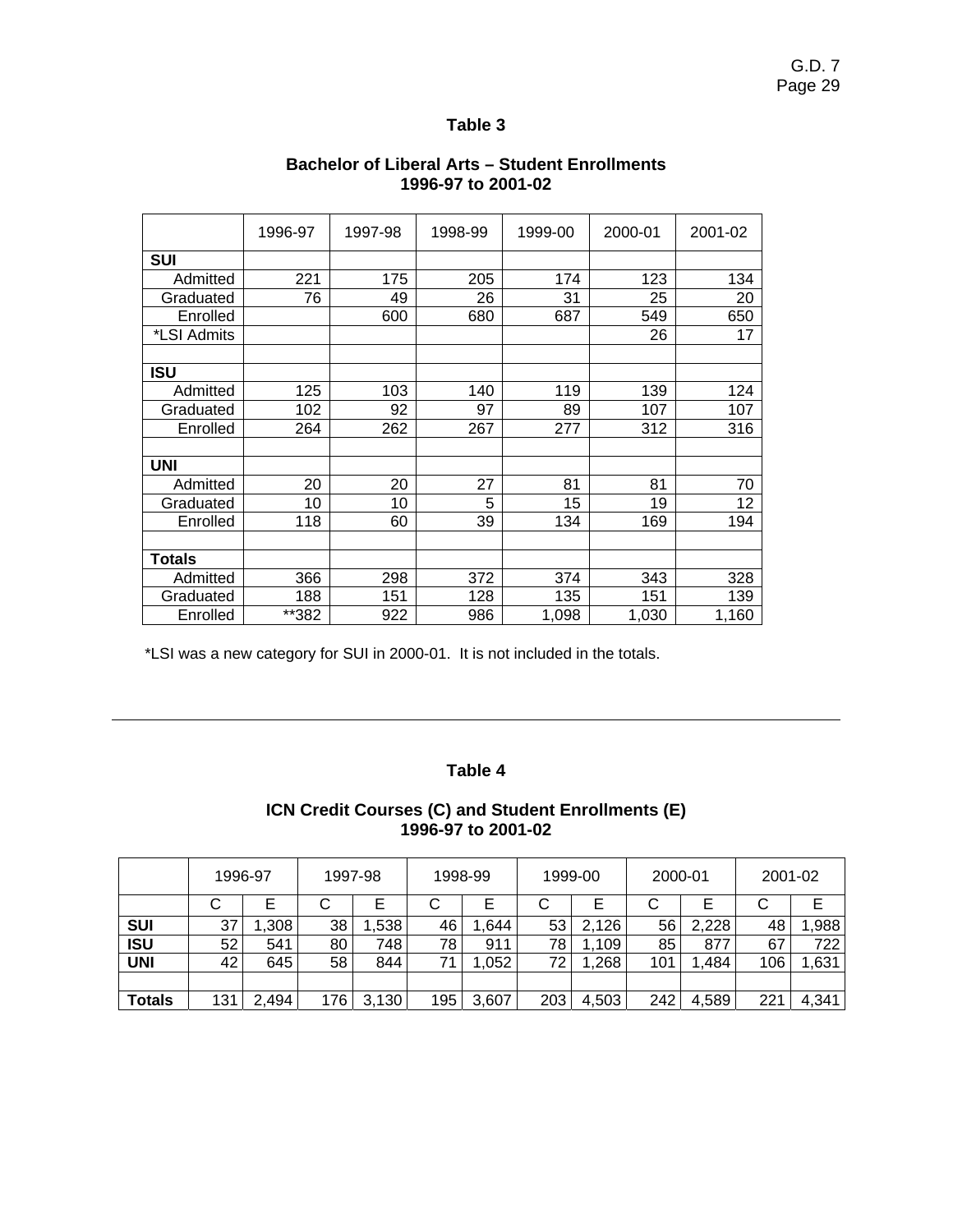# **2001-02 Non-Credit Course Registrations by Institution and Subject Matter (Hegis Code)**

| Code | <b>Subject Area</b>                    | <u>SUI</u> | <u>ISU</u> | <b>UNI</b> | <b>Total</b> | % of Total |
|------|----------------------------------------|------------|------------|------------|--------------|------------|
| 01   | Agriculture                            | 147        | 274,429    |            | 274,576      | 57.8%      |
| 02   | Architecture & Environ. Design         | 44         | 3          |            | 47           | 0.0%       |
| 03   | Area and Ethnic Studies                | 8          |            |            | 8            | 0.0%       |
| 04   | <b>Business</b>                        | 149        | 681        | 3,541      | 4,371        | 0.9%       |
| 05   | Communications                         | 161        |            | 134        | 295          | 0.1%       |
| 06   | Computer & Inform. Sciences            | 68         | 1,333      | 233        | 1,634        | 0.3%       |
| 07   | Consumer, Personal, & Misc. Serv.      | 164        |            |            | 164          | 0.0%       |
| 08   | Education                              | 401        | 451        | 2,460      | 3,312        | 0.7%       |
| 09   | Engineering                            | 2,650      | 7,025      |            | 9,675        | 2.0%       |
| 10   | Foreign Languages                      | 136        |            |            | 136          | 0.0%       |
| 11   | Health                                 | 24,188     | 147        | 563        | 24,898       | 5.2%       |
| 12   | Family & Consumer Sciences             |            | 93,669     |            | 93,669       | 19.7%      |
| 13   | <b>Industrial Arts</b>                 | 162        |            | 150        | 312          | 0.1%       |
| 14   | Law                                    | 967        |            |            | 967          | 0.2%       |
| 15   | Letters                                | 1,663      |            | 25         | 1,688        | 0.4%       |
| 16   | <b>Liberal/General Studies</b>         | 73         | 438        |            | 511          | 0.1%       |
| 17   | <b>Library and Archival Sciences</b>   | 456        |            |            | 456          | 0.1%       |
| 18   | <b>Life Sciences</b>                   | 1,045      |            |            | 1,045        | 0.2%       |
| 19   | <b>Mathematics</b>                     |            |            | 363        | 363          | 0.1%       |
| 20   | <b>Military Sciences</b>               |            |            |            |              | 0.0%       |
| 21   | Multi/Interdisciplinary Studies        | 1,116      | 109        |            | 1,225        | 0.3%       |
| 22   | <b>Parks and Recreation</b>            |            | 24,800     | 852        | 25,652       | 5.4%       |
| 23   | <b>Personal and Social Development</b> | 753        | 14,717     | 108        | 115,578      | 3.3%       |
| 24   | Philosophy, Religion, and Theology     | 26         | 400        | 1,000      | 1,426        | 0.3%       |
| 25   | <b>Physical Sciences</b>               | 246        |            | 2,344      | 2,590        | 0.5%       |
| 26   | Psychology                             | 530        |            |            | 530          | 0.1%       |
| 27   | Public Affairs and Protect. Serv.      | 6,047      | 408        |            | 6,455        | 1.4%       |
| 28   | <b>Social Sciences</b>                 | 880        |            | 313        | 1,193        | 0.3%       |
| 29   | Trade and Industrial                   | 171        |            | 50         | 221          | 0.0%       |
| 30   | Visual and Performing Arts             | 416        |            | 576        | 992          | 0.2%       |
| 31   | Communities                            |            | 768        |            | 768          | 0.2%       |
| 32   | <b>Veterinary Medicine</b>             |            |            |            |              | 0.0%       |
|      |                                        |            |            |            |              |            |

**Total Registrations/Enrollments** \*42,667 419,378 12,712 474,757 100.0%

\*SUI registrations include 11,764 enrolled by Conferences & Institutes; 30,903 enrolled by other entities.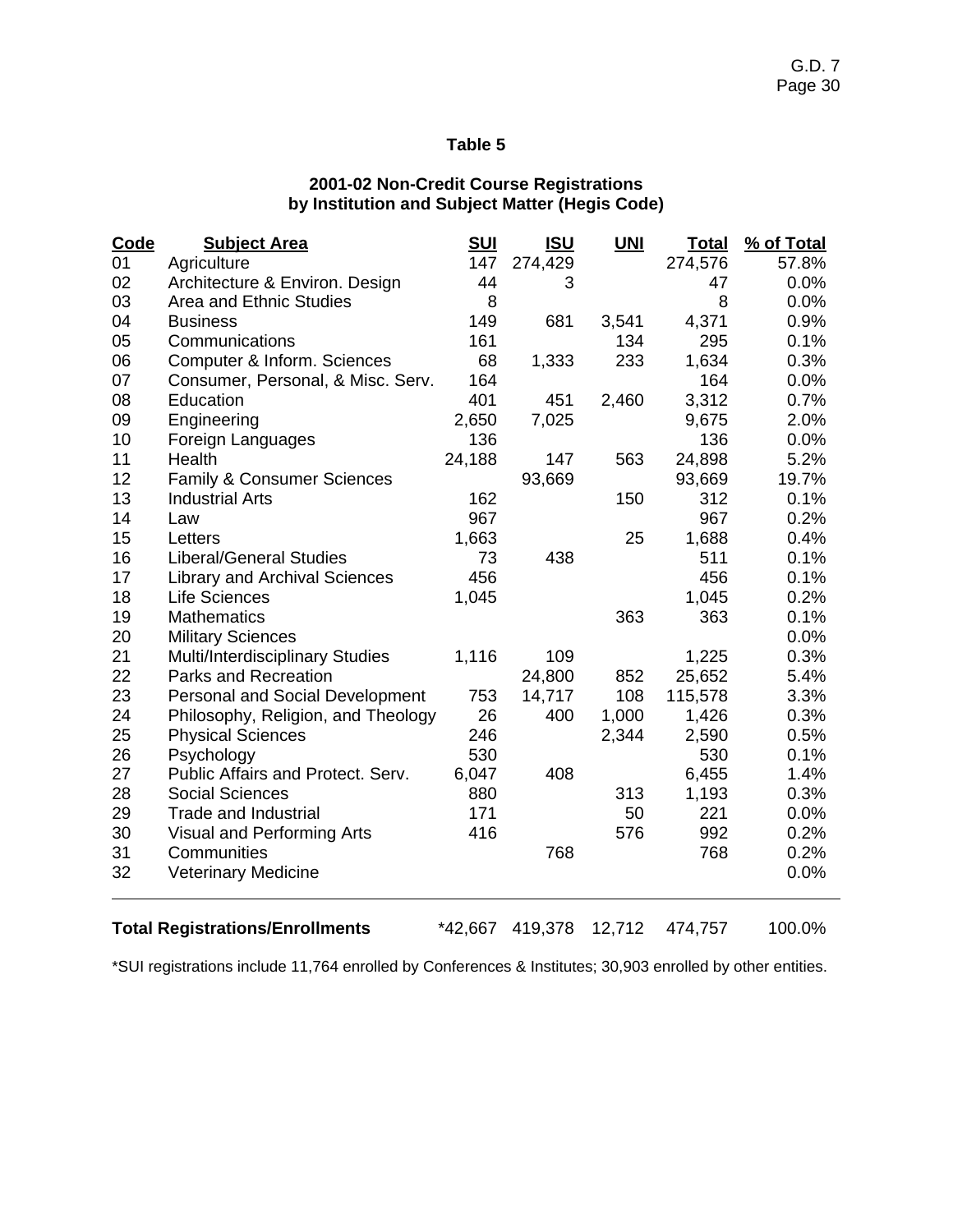# **Regional Study Centers Enrollment and Program Data 1995-96 to 2001-02 (Summer, Fall and Spring)**

|                        | <b>FY 96</b> | <b>FY 97</b> | <b>FY 98</b> | <b>FY 99</b> | <b>FY 00</b> | <b>FY 01</b> | <b>FY 02</b> | <b>Seven</b>         |
|------------------------|--------------|--------------|--------------|--------------|--------------|--------------|--------------|----------------------|
|                        | $(95-96)$    | $(96-97)$    | $(97-98)$    | $(98-99)$    | $(99-00)$    | $(00-01)$    | $(01-02)$    | Year<br><b>Total</b> |
| <b>Quad Cities</b>     |              |              |              |              |              |              |              |                      |
| Total Student          | 5,014        | 5,283        | 5,186        | 7,151        | 9,264        | 10,239       | 10,939       | 53,076               |
| <b>Enrollments</b>     |              |              |              |              |              |              |              |                      |
| <b>Regent Students</b> | 745          | 815          | 1,513        | 1,094        | 1,084        | 925          | 1,252        | 7,428                |
| # Regent               | 8            | 12           | <b>NA</b>    | 20           | 22           | 25           | $24*$        |                      |
| Programs               |              |              |              |              |              |              |              |                      |
|                        |              |              |              |              |              |              |              |                      |
| <b>Tri-State</b>       |              |              |              |              |              |              |              |                      |
| <b>Total Student</b>   | 3,521        | 4,115        | 5,563        | 4,718        | 4,729        | 4,247        | $3,466^{5}$  | 30,359               |
| <b>Enrollments</b>     |              |              |              |              |              |              |              |                      |
| <b>Regent Students</b> | 136          | 287          | 312          | 329          | 431          | 590          | 461          | 2,546                |
| # Regent               | 6            | 11           | 12           | 11           | 21           | 19           | $20**$       |                      |
| Programs               |              |              |              |              |              |              |              |                      |
|                        |              |              |              |              |              |              |              |                      |
| <b>Southwest IA</b>    |              |              |              |              |              |              |              |                      |
| <b>Total Student</b>   | 296          | 322          | 457          | 591          | 528          | 467          | 500          | 3,161                |
| <b>Enrollments</b>     |              |              |              |              |              |              |              |                      |
| <b>Regent Students</b> | 296          | 322          | 457          | 591          | 528          | 467          | 500          | 3,161                |
| # Regent               | 21           | 24           | 25           | 26           | 28           | 38           | 42***        |                      |
| Programs               |              |              |              |              |              |              |              |                      |
|                        |              |              |              |              |              |              |              |                      |
| <b>Totals</b>          |              |              |              |              |              |              |              |                      |
| <b>Total Student</b>   | 8,831        | 9,720        | 11,206       | 12,460       | 14,521       | 14,953       | 14,905       | 86,596               |
| <b>Enrollments</b>     |              |              |              |              |              |              |              |                      |
| <b>Regent Students</b> | 1,177        | 1,424        | 2,282        | 2,014        | 2,043        | 1,982        | 2,213        | 13,135               |
| # Regent               | 35           | 47           | <b>NA</b>    | 57           | 71           | 82           | 86           |                      |
| Programs               |              |              |              |              |              |              |              |                      |

\*19 degree programs and 5 certificate/endorsement programs

\*\*16 degree programs and 4 certificate/endorsement programs

\*\*\*28 degree programs and 14 certificate/endorsement programs

[Note: These figures are based on full year data rather than on academic year data (Fall and Spring Semesters). The three semesters for FY 02 include Summer 2001, Fall 2001, and Spring 2002. Total Student Enrollments represents total enrollments, i.e., an individual student taking three courses is counted three times. In addition, the data reported from FY96 through FY00 may be different than the data reported in the Annual Governance Reports on Regional Study Centers due to the exact timing of the reporting period.]

*FY01 and FY02 Source: Annual Governance Reports on Regional Study Centers* 

<sup>&</sup>lt;sup>5</sup> Does not include AEA 4 Winter/Spring 2002 data.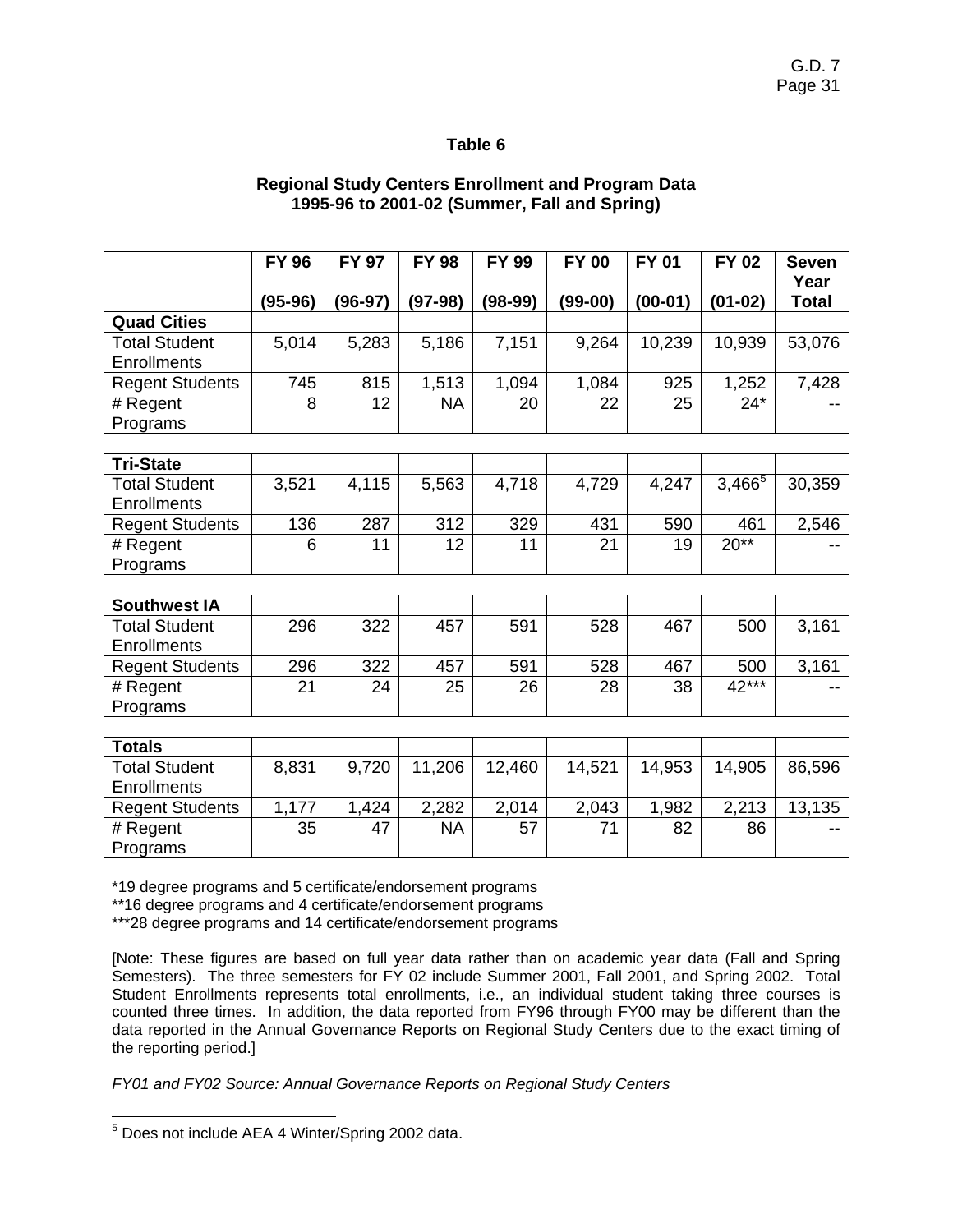| Table 7                                                     |  |  |  |  |  |  |  |  |
|-------------------------------------------------------------|--|--|--|--|--|--|--|--|
| <b>Regent University Programs at Regional Study Centers</b> |  |  |  |  |  |  |  |  |
| nna nn                                                      |  |  |  |  |  |  |  |  |

| 2001-02                                               |    |             |              |  |  |  |
|-------------------------------------------------------|----|-------------|--------------|--|--|--|
| University of lowa                                    | QC | <b>TriS</b> | <b>SWRRC</b> |  |  |  |
| <b>Bachelor of Liberal Studies</b>                    |    |             | Y            |  |  |  |
| Doctor of Pharmacy (Pharm.D.)                         | Υ  | Y           | Υ            |  |  |  |
| Master of Arts in Library Science                     | Y  | Y           | Y            |  |  |  |
| Master of Arts in Nursing                             | Υ  | Y           | Y            |  |  |  |
| Master of Business Administration                     | Y  |             |              |  |  |  |
| Master of Public Health                               | Y  |             | Y            |  |  |  |
| Master of Social Work                                 | Υ  | Υ           |              |  |  |  |
| <b>Community College Teaching Certificate</b>         | Y  |             | Y            |  |  |  |
|                                                       |    |             |              |  |  |  |
| <b>lowa State University</b>                          |    |             |              |  |  |  |
| <b>Bachelor of Liberal Studies</b>                    |    |             | Υ            |  |  |  |
| Bachelor of Science in Professional Agriculture       |    |             | Y            |  |  |  |
| Master of Agriculture                                 | Y  | Υ           | Υ            |  |  |  |
| Master of Science in Agronomy                         |    | Y           | Υ            |  |  |  |
| Master of Science in Computer Engineering             | Υ  | Υ           | Υ            |  |  |  |
| Master of Science in Electrical Engineering           | Y  | Υ           | Y            |  |  |  |
| Master of Science in Mechanical Engineering           |    | Υ           | Y            |  |  |  |
| Master of Engineering in Systems Engineering          | Υ  | Υ           | Y            |  |  |  |
| Master of Family and Consumer Sciences                | Y  | Y           | Y            |  |  |  |
| Master of School Mathematics/Mathematics Ed.          | Y  | inactive    | Y            |  |  |  |
|                                                       |    |             |              |  |  |  |
| Master of Science in Microbiology                     | Y  | inactive    | Y            |  |  |  |
| Master of Community and Regional Planning             |    |             | Y            |  |  |  |
| Master of Education in Educational Leadership         |    | Y           | Y            |  |  |  |
| <b>Advanced Medical Nutrition Therapy Certificate</b> |    |             | Y            |  |  |  |
| Dietetics Communication/Counseling Certificate        |    |             | Y            |  |  |  |
| Dietetics Management Certificate                      |    |             | Υ            |  |  |  |
| <b>Financial Counseling Certificate</b>               | Y  | Υ           | Υ            |  |  |  |
| <b>Information Assurance Certificate</b>              |    |             | Υ            |  |  |  |
| <b>Public Management Certificate</b>                  | Υ  | Υ           | Y            |  |  |  |
| <b>Superintendency Certificate</b>                    | Y  | Y           | Y            |  |  |  |
| <b>University of Northern lowa</b>                    |    |             |              |  |  |  |
| Early Childhood Education MAE                         |    |             | Y            |  |  |  |
|                                                       | Υ  | Υ           | Υ            |  |  |  |
| Educational Leadership/Administration MAE             | Υ  |             | Y            |  |  |  |
| <b>Educational Technology MA</b>                      |    |             | Y            |  |  |  |
| <b>Elementary Education MAE</b>                       |    |             |              |  |  |  |
| English (ESL/TESOL) MA                                |    | Υ           |              |  |  |  |
| Liberal Studies BA                                    |    |             | Y            |  |  |  |
| Library Science (K-12) MA                             | Y  | Y           |              |  |  |  |
| <b>Literacy Education MAE</b>                         |    |             | Y            |  |  |  |
| Middle School Education MAE                           | Y  |             | Y            |  |  |  |
| Middle School Mathematics MA                          |    |             | Y            |  |  |  |
| <b>Music Education MM</b>                             | Υ  |             | Y            |  |  |  |
| <b>Public Relations MA</b>                            | Y  | Υ           |              |  |  |  |
| <b>Science Education MA</b>                           |    |             | Y            |  |  |  |
| <b>Community College Teaching Certificate</b>         |    |             | Y            |  |  |  |
| <b>Gerontology Certificate</b>                        | Υ  |             | Y            |  |  |  |
| Superintendency Certificate                           |    | Υ           |              |  |  |  |
| <b>Technology Management Certificate</b>              |    |             | Y            |  |  |  |
| <b>Drivers Education Endorsement</b>                  |    |             | Y            |  |  |  |
| <b>ESL Endorsement</b>                                |    |             | Y            |  |  |  |
| <b>Talented and Gifted Endorsement</b>                |    |             | Y            |  |  |  |
|                                                       |    |             |              |  |  |  |

"Y" indicates program is offered. Source: 2002 Annual Governance Report on Regional Study Centers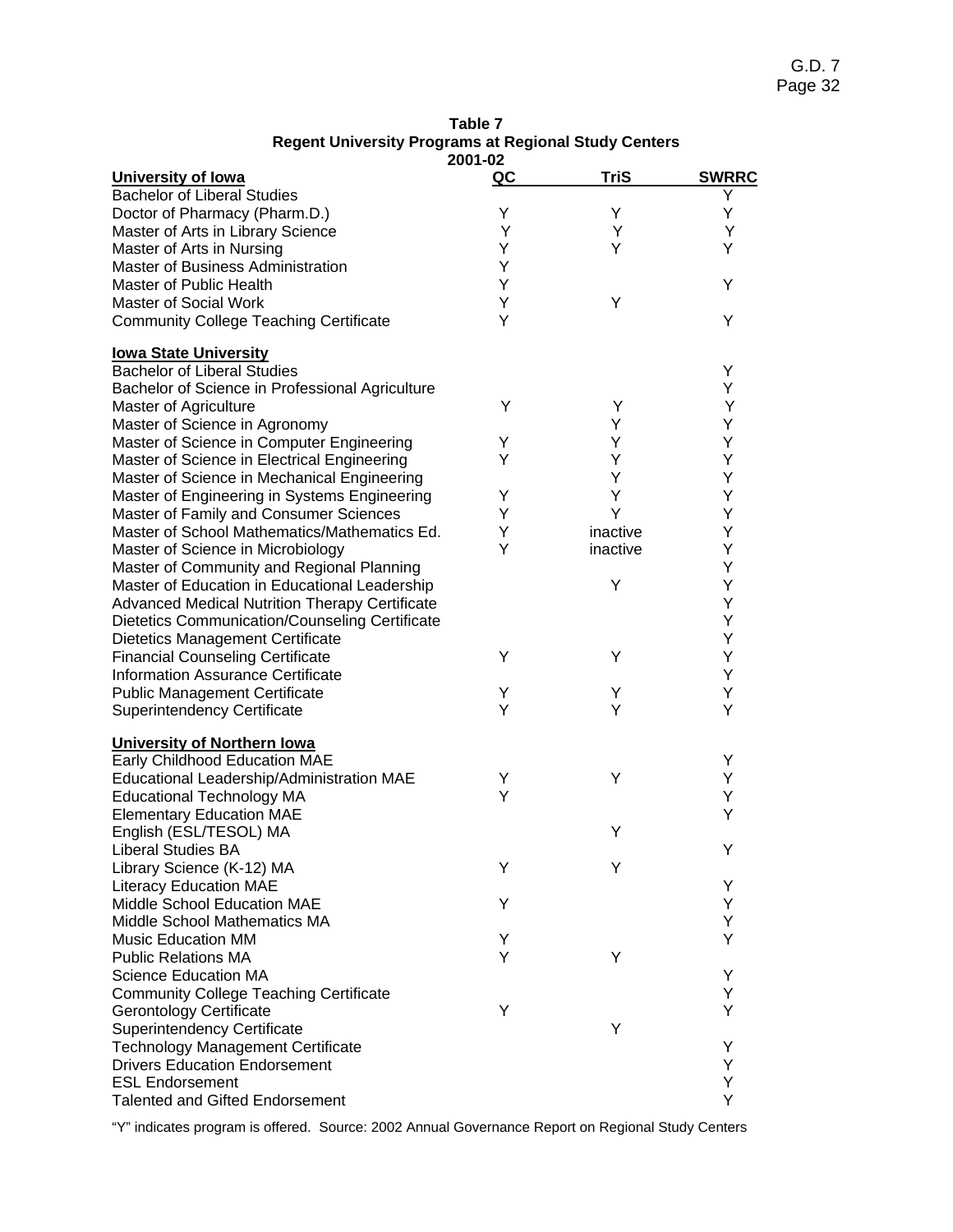#### **Regent University Distance Education Courses/Sections Number of Communities and Enrollments by County 2001-02**

The first number following each county is the total number of communities within the county in which distance education courses/sections were offered by one or more of the Regent universities. The second number is the total number of student enrollments. In addition, the individual communities are listed.

Collectively, Regent universities offered distance education courses/sections in all 99 Iowa counties, compared to 98 counties in 2000-01. The total number of communities in which distance education courses/sections were offered was 357, compared to 339 in 2000-01 (+5.3%). The total number of student enrollments was 15,783.

Not presented in Table 8, but noteworthy is that the total number of distance education courses/sections offered in 2001-02 was 3,496, compared to 2,586 in 2000-01 (+35.2%). Table 8 concludes with the collective and individual totals of the three Regent universities.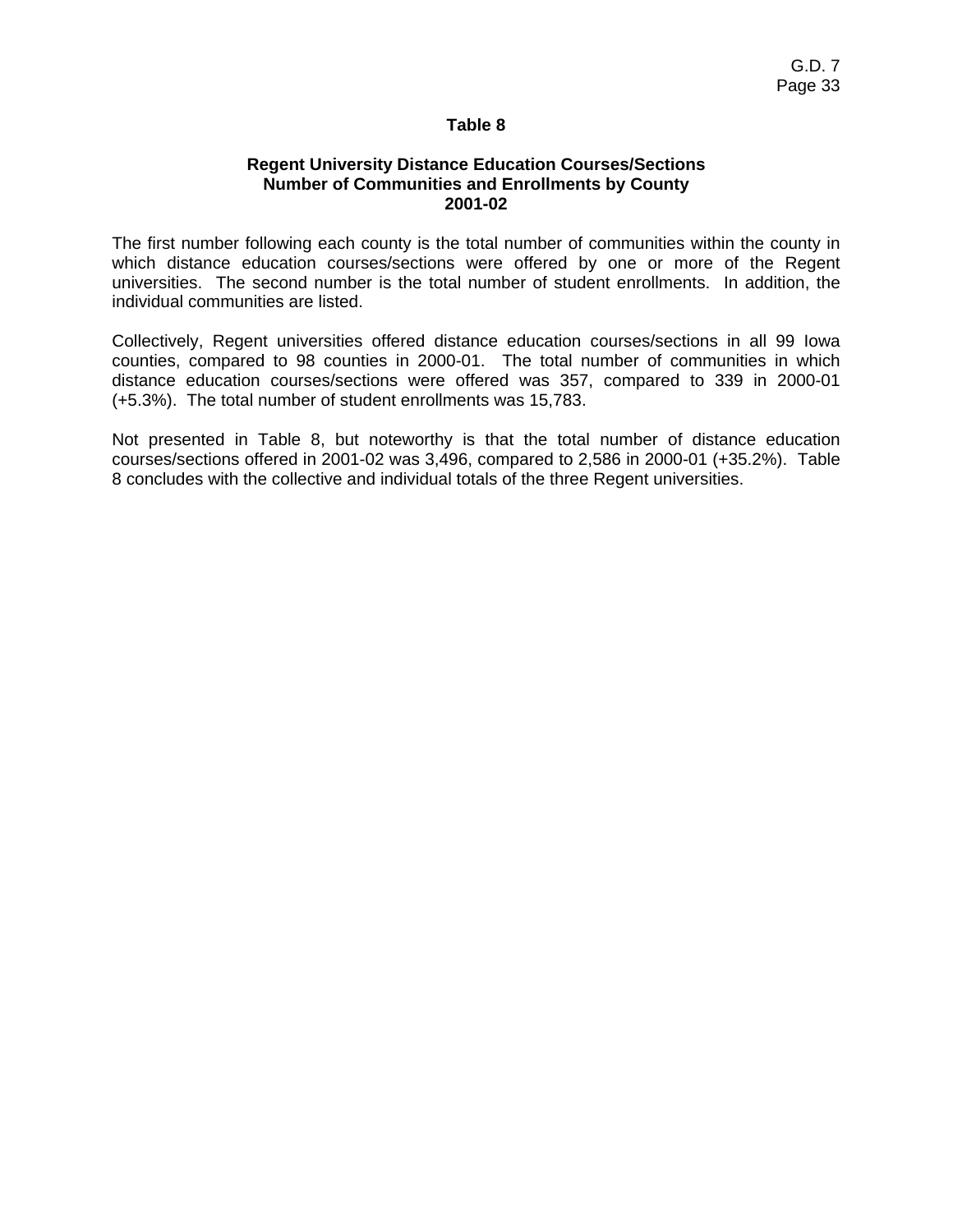| <b>County</b>                                         | <b>Cities</b> | <b>Enrollments</b> | <b>County</b>                                            | <b>Cities</b>           | <b>Enrollments</b> |
|-------------------------------------------------------|---------------|--------------------|----------------------------------------------------------|-------------------------|--------------------|
| <b>Adair</b><br>Orient                                | 1             | 3                  | <b>Buena Vista</b><br><b>Albert City</b><br>Alta         | $\overline{\mathbf{4}}$ | 20                 |
| <b>Adams</b><br>Corning                               | 1             | 17                 | <b>Newell</b><br><b>Storm Lake</b>                       |                         |                    |
| <b>Allamakee</b><br>Lansing<br>Postville<br>Waukon    | 3             | 14                 | <b>Butler</b><br>Greene<br>Parkersburg                   | $\mathbf{2}$            | 3                  |
| <b>Appanoose</b><br>Centerville                       | 1             | 6                  | <b>Calhoun</b><br>Farnhamville<br>Lake City<br>Lohrville | $\overline{7}$          | 34                 |
| <b>Audubon</b><br>Audubon                             | 1             | 6                  | Manson<br>Pomeroy<br><b>Rockwell City</b>                |                         |                    |
| <b>Benton</b><br>Mt. Auburn<br>Norway                 | 3             | 11                 | Somers<br>Carroll                                        | 4                       | 173                |
| Shellsburg<br><b>Black Hawk</b><br><b>Cedar Falls</b> | 4             | 2,421              | Carroll<br>Coon Rapids<br>Glidden<br>Manning             |                         |                    |
| Evansdale<br>Hudson<br>Waterloo                       |               |                    | Cass<br>Atlantic<br>Cumberland                           | 5                       | 81                 |
| <b>Boone</b><br><b>Boone</b><br>Madrid<br>Ogden       | 3             | 45                 | Durant<br>Massena<br><b>West Branch</b>                  |                         |                    |
| <b>Bremer</b><br>Janesville<br>Plainfield             | 4             | 18                 | <b>Cedar</b><br>Tipton<br><b>West Branch</b>             | $\mathbf 2$             | 19                 |
| Sumner<br>Waverly                                     |               |                    | <b>Cerro Gordo</b><br><b>Clear Lake</b><br>Dougherty     | 5                       | 283                |
| <b>Buchanan</b><br>Fairbank<br>Independence<br>Jesup  | 4             | 22                 | <b>Mason City</b><br>Rockwell<br>Ventura                 |                         |                    |
| Winthrop                                              |               |                    | <b>Cherokee</b><br>Aurelia<br>Cherokee<br><b>Marcus</b>  | 3                       | 32                 |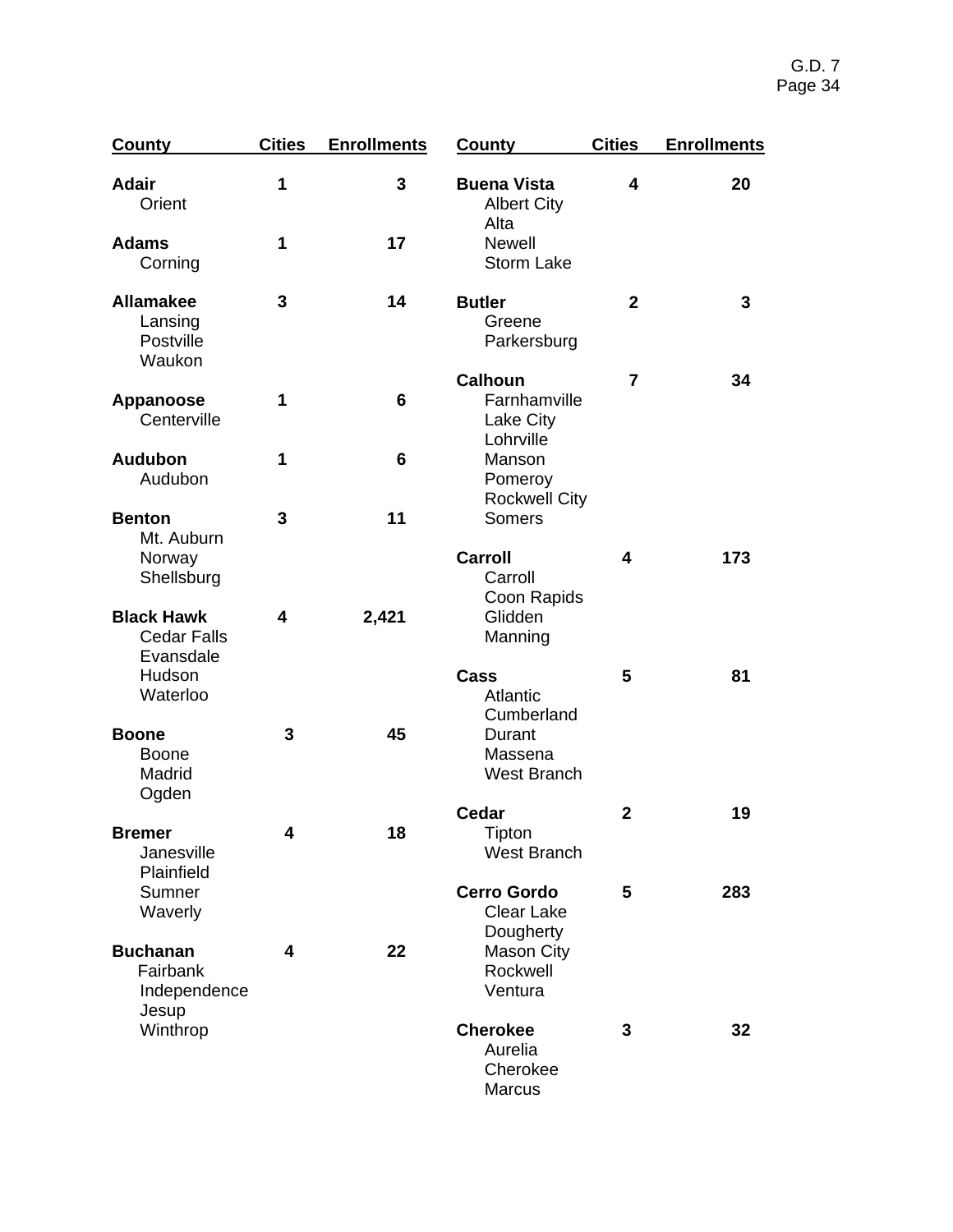| <b>County</b>                                                                 | <b>Cities</b>  | <b>Enrollments</b> | <b>County</b>                                                                                | <b>Cities</b> | <b>Enrollments</b> |
|-------------------------------------------------------------------------------|----------------|--------------------|----------------------------------------------------------------------------------------------|---------------|--------------------|
| <b>Chickasaw</b><br>Ionia<br>Lawler<br>Nashua<br>New Hampton                  | 4              | 24                 | <b>Delaware</b><br>Delhi<br>Edgewood<br>Manchester<br>Masonville                             | 4             | 16                 |
| <b>Clarke</b><br>Murray<br>Osceola                                            | $\overline{2}$ | 14                 | <b>Des Moines</b><br><b>Burlington</b><br>Mediapolis<br>Middletown                           | 4             | 29                 |
| Clay<br>Spencer                                                               | $\mathbf{2}$   | 157                | West Burlington                                                                              |               |                    |
| Webb<br><b>Clayton</b><br>Elkader<br>Farmersburg<br>Guttenberg<br>Monona      | 5              | 99                 | <b>Dickinson</b><br><b>Lake Park</b><br>Milford<br>Okoboji<br><b>Spirit Lake</b><br>Wahpeton | 5             | 39                 |
| <b>Strawberry Point</b>                                                       |                |                    | <b>Dubuque</b><br>Dubuque                                                                    | 5             | 217                |
| <b>Clinton</b><br>Camanche<br>Clinton<br><b>DeWitt</b><br>Goose Lake          | 5              | 62                 | <b>Dyersville</b><br>Epworth<br>Peosta<br>Worthington                                        |               |                    |
| Wheatland                                                                     |                |                    | <b>Emmet</b><br><b>Estherville</b>                                                           | 1             | $\overline{7}$     |
| <b>Crawford</b><br><b>Charter Oak</b><br>Denison<br>Manilla<br>Schleswig      | 4              | 18                 | <b>Fayette</b><br>Elgin<br>Fairbank<br>Oelwein<br><b>West Union</b>                          | 4             | 29                 |
| <b>Dallas</b><br>Adel<br><b>Dallas Center</b><br>Perry<br>Urbandale<br>Waukee | 5              | 35                 | <b>Floyd</b><br><b>Charles City</b><br>Marble Rock<br>Rudd                                   | 3             | 22                 |
| <b>Davis</b><br>Bloomfield                                                    | 1              | $\overline{2}$     | <b>Franklin</b><br>Ackley<br>Hampton<br>Sheffield                                            | 3             | 15                 |
| <b>Decatur</b><br><b>Garden Grove</b><br>Leon<br>Lamoni                       | 3              | 7                  | <b>Fremont</b><br>Farragut<br>Sidney<br>Tabor                                                | 3             | 15                 |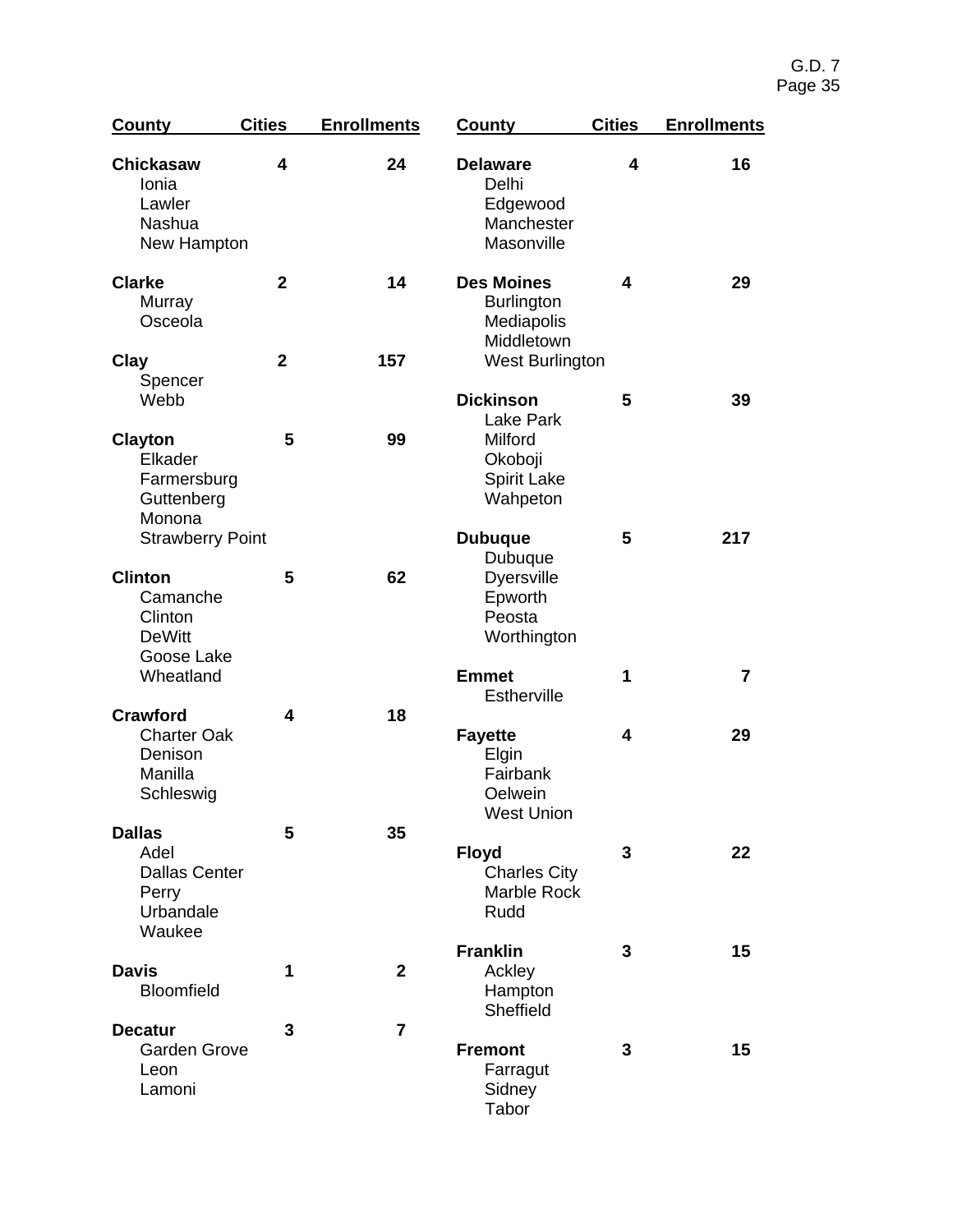| <b>County</b>                                            | <b>Cities</b>  | <b>Enrollments</b> | <b>County</b>                                                            | <b>Cities</b>           | <b>Enrollments</b> |
|----------------------------------------------------------|----------------|--------------------|--------------------------------------------------------------------------|-------------------------|--------------------|
| <b>Greene</b><br><b>Grand Junction</b><br>Jefferson      | $\overline{2}$ | 17                 | Ida<br>Holstein<br><b>Ida Grove</b>                                      | $\overline{2}$          | 9                  |
| Grundy<br>Beaman<br>Wellsburg                            | $\overline{2}$ | $\overline{2}$     | lowa<br>Amana<br>Marengo<br>Millersburg                                  | $\overline{\mathbf{4}}$ | 16                 |
| <b>Guthrie</b><br><b>Guthrie Center</b>                  | 3              | 34                 | Williamsburg                                                             |                         |                    |
| Menlo<br>Panora                                          |                |                    | <b>Jackson</b><br><b>Bellevue</b><br>Maquoketa                           | $\mathbf{2}$            | 33                 |
| <b>Hamilton</b>                                          | 4              | 55                 |                                                                          |                         |                    |
| Blairsburg<br>Jewell<br>Stanhope<br><b>Webster City</b>  |                |                    | <b>Jasper</b><br>Colfax<br>Mingo<br>Monroe<br><b>Newton</b>              | 5                       | 245                |
| <b>Hancock</b><br><b>Britt</b>                           | $\overline{2}$ | 11                 | <b>Prairie City</b>                                                      |                         |                    |
| Garner                                                   |                |                    | <b>Jefferson</b><br>Fairfield                                            | $\mathbf{2}$            | 11                 |
| <b>Hardin</b><br>Eldora<br>Hubbard<br><b>Iowa Falls</b>  | 3              | 15                 | Packwood<br><b>Johnson</b><br>Coralville                                 | 9                       | 1,030              |
| <b>Harrison</b><br>Dunlap<br>Missouri Valley<br>Woodbine | 3              | 9                  | <b>Hills</b><br><b>Iowa City</b><br>Lone Tree<br>North Liberty<br>Oxford |                         |                    |
| <b>Henry</b><br><b>Mount Pleasant</b><br>New London      | 3              | 22                 | Solon<br>Swisher<br><b>Tiffin</b>                                        |                         |                    |
| Wayland                                                  |                |                    | <b>Jones</b>                                                             | 5                       | 14                 |
| <b>Howard</b><br>Chester<br>Cresco<br>Elma<br>Riceville  | 4              | 21                 | Anamosa<br><b>Center Junction</b><br>Monticello<br>Onslow<br>Wyoming     |                         |                    |
|                                                          |                |                    | <b>Keokuk</b>                                                            | $\overline{\mathbf{4}}$ | 8                  |
| <b>Humboldt</b><br>Dakota City<br>Humboldt               | $\mathbf{2}$   | 8                  | Keota<br>Pekin-Packwood<br>Sigourney<br>Thornburg                        |                         |                    |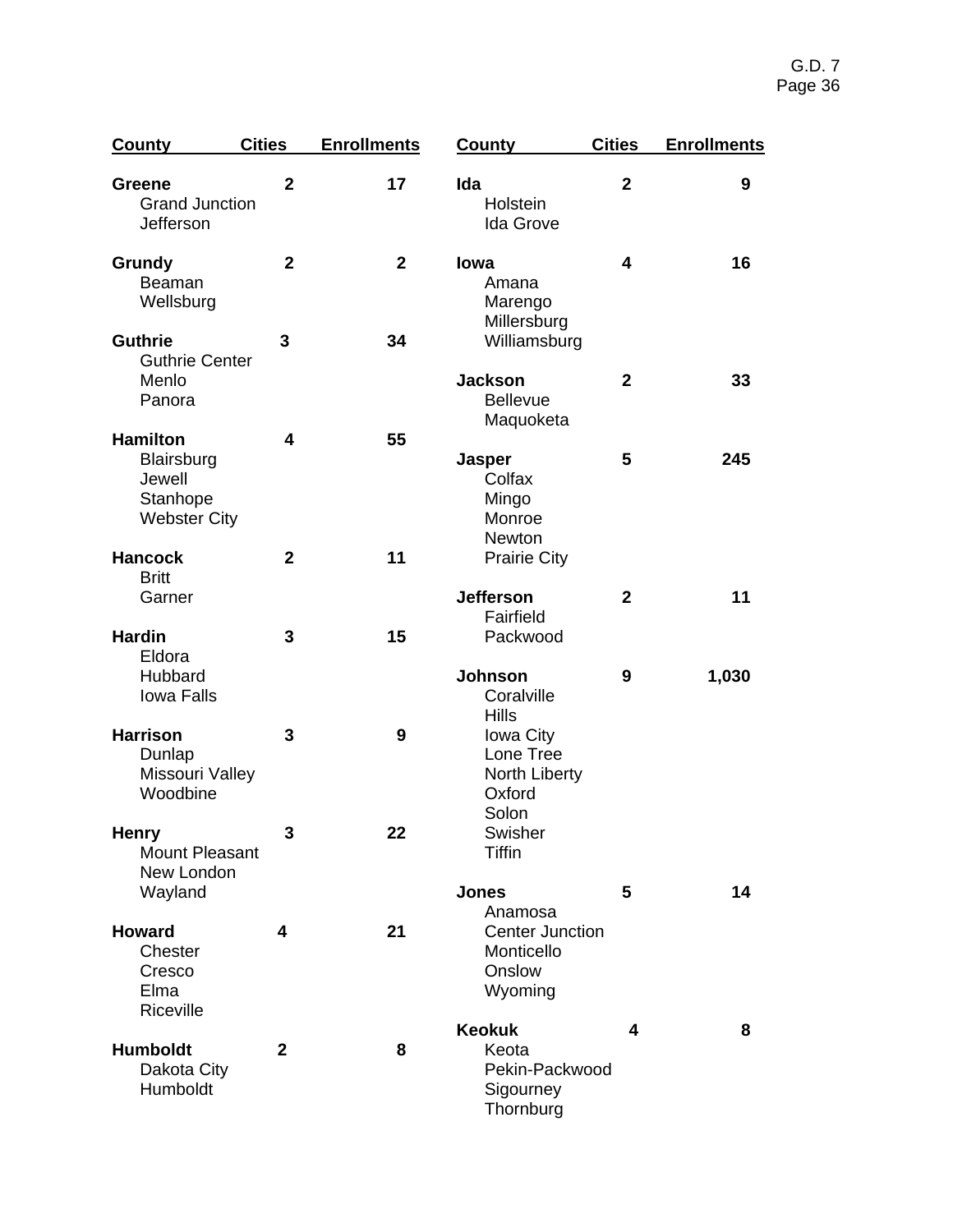| <b>County</b>                                                                                     | <b>Cities</b>  | <b>Enrollments</b> | <b>County</b>                                                                | <b>Cities</b> | <b>Enrollments</b> |
|---------------------------------------------------------------------------------------------------|----------------|--------------------|------------------------------------------------------------------------------|---------------|--------------------|
| <b>Kossuth</b><br>Algona<br><b>Bancroft</b><br><b>Burt</b><br>Fenton<br>LuVerne                   | $\overline{7}$ | 24                 | <b>Marion</b><br>Knoxville<br>Melcher<br>Pella<br>Pleasantville              | 4             | 65                 |
| Swea City<br>Titonka                                                                              |                |                    | <b>Marshall</b><br>Gilman<br>LeGrand                                         | 4             | 55                 |
| Lee<br><b>Keokuk</b><br>Fort Madison                                                              | $\overline{2}$ | 5                  | Marshalltown<br><b>State Center</b>                                          |               |                    |
| Linn<br>Alburnett<br><b>Cedar Rapids</b>                                                          | 10             | 2,619              | <b>Mills</b><br>Glenwood<br>Malvern                                          | $\mathbf{2}$  | 22                 |
| <b>Center Point</b><br><b>Central City</b><br>Ely<br>Fairfax<br>Hiawatha<br>Lisbon<br>Marion      |                |                    | <b>Mitchell</b><br>Orchard<br>Osage<br>Riceville<br>St. Ansgar<br>Stacyville | 5             | 44                 |
| <b>Robins</b><br>Louisa<br><b>Columbus Junction</b><br>Grandview<br><b>Morning Sun</b><br>Wapello | 4              | 27                 | <b>Monona</b><br>Mapleton<br>Onawa                                           | 3             | 6                  |
|                                                                                                   |                |                    | Whiting<br><b>Monroe</b><br>Albia                                            | 1             | 9                  |
| Lucas<br>Lucas<br><b>Russell</b>                                                                  | $\mathbf{2}$   | 6                  | <b>Montgomery</b><br><b>Red Oak</b>                                          | 1             | 14                 |
| Lyon<br>George<br><b>Rock Rapids</b>                                                              | $\mathbf{2}$   | 3                  | <b>Muscatine</b><br><b>Muscatine</b><br><b>West Liberty</b><br>Wilton        | 3             | 49                 |
| <b>Madison</b><br>Earlham<br>Peru                                                                 | 5              | 19                 | O'Brien<br>Sheldon                                                           | 1             | 9                  |
| St. Charles<br>Truro<br>Winterset                                                                 |                |                    | Osceola<br>Sibley                                                            | 1             | 3                  |
| <b>Mahaska</b><br>New Sharon<br>Oskaloosa                                                         | $\overline{2}$ | 17                 | Page<br>Clarinda<br><b>Essex</b><br>Shenandoah                               | 3             | 32                 |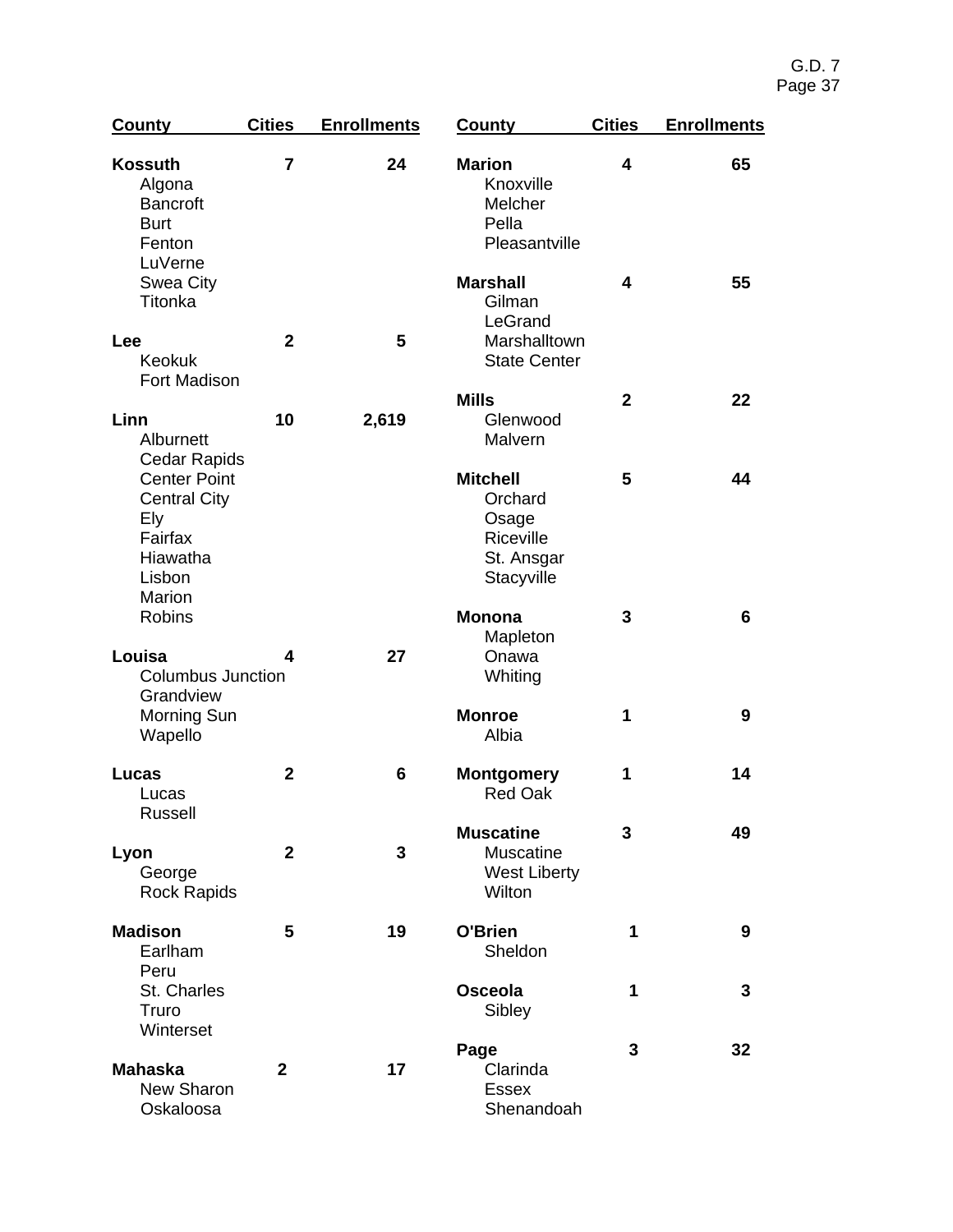| <b>County</b>                                                                                                                   | <b>Cities</b>  | <b>Enrollments</b> | <b>County</b>                                                                                                   | <b>Cities</b>  | <b>Enrollments</b> |
|---------------------------------------------------------------------------------------------------------------------------------|----------------|--------------------|-----------------------------------------------------------------------------------------------------------------|----------------|--------------------|
| <b>Palo Alto</b><br>Cylinder<br>Emmetsburg                                                                                      | $\mathbf{2}$   | 34                 | <b>Sac</b><br>Auburn<br>Early<br>Sac City                                                                       | 3              | $\overline{7}$     |
| <b>Plymouth</b><br>Akron<br>Hinton<br>Kinsley<br>Le Mars<br>Remsen                                                              | 5              | 52                 | <b>Scott</b><br><b>Bettendorf</b><br><b>Blue Grass</b><br>Davenport<br>Eldridge<br>Parkview                     | 6              | 1,156              |
| <b>Pocahontas</b><br>Fonda<br>Laurens<br>Palmer<br>Pocahontas<br>Rolfe                                                          | 5              | 20                 | Princeton<br><b>Shelby</b><br><b>Elk Horn</b><br>Harlan<br>Shelby                                               | 3              | 16                 |
| <b>Polk</b><br>Altoona<br>Ankeny<br><b>Bondurant</b><br>Clive<br>Des Moines<br>Grimes<br>Johnston                               | 14             | 3,284              | <b>Sioux</b><br>Granville<br>Hawarden<br>Hull<br>Ireton<br>Maurice<br><b>Orange City</b><br><b>Sioux Center</b> | $\overline{7}$ | 80                 |
| Mitchellville<br><b>Pleasant Hill</b><br>Polk City<br>Sheldahl<br>Urbandale<br><b>West Des Moines</b><br><b>Windsor Heights</b> |                |                    | <b>Story</b><br>Ames<br>Cambridge<br>Collins<br>Colo<br>Gilbert<br>Huxley                                       | 11             | 1,449              |
| <b>Pottawattamie</b><br>Avoca<br><b>Council Bluffs</b><br>Crescent<br>Minden<br>Oakland                                         | 5              | 244                | Kelley<br>Maxwell<br>Nevada<br>Roland<br><b>Story City</b>                                                      |                |                    |
| <b>Poweshiek</b><br><b>Brooklyn</b><br>Grinnell<br>Montezuma                                                                    | 3              | 26                 | Tama<br><b>Buckingham</b><br>Chelsea<br><b>Dysart</b><br>Garwin<br>Gladbrook                                    | 5              | 16                 |
| Ringgold<br>Diagonal<br>Mount Ayr                                                                                               | $\overline{2}$ | 12                 |                                                                                                                 |                |                    |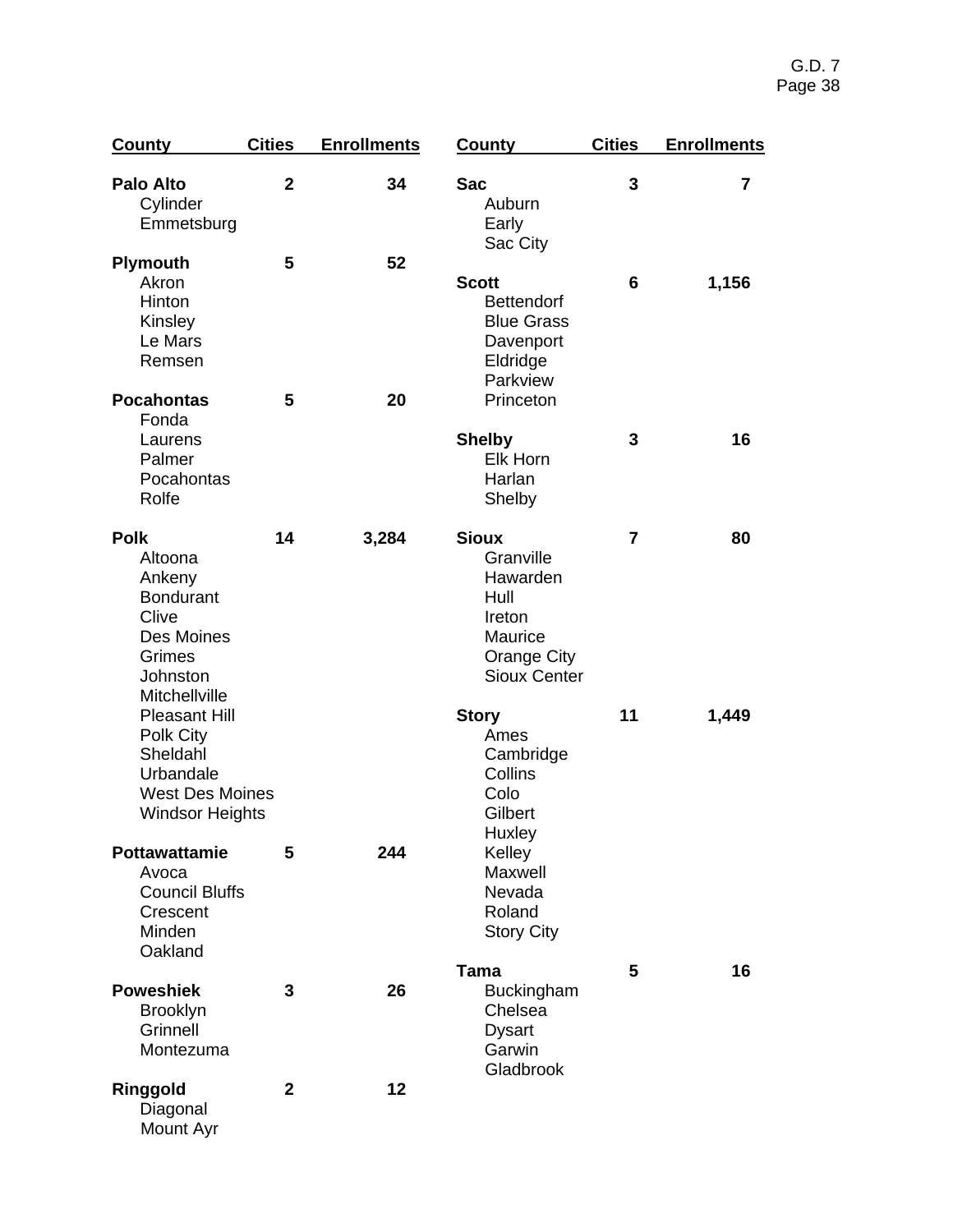| County                                                                         | <b>Cities</b>  | <b>Enrollments</b> | <b>County</b>                                                                              | <b>Cities</b>                                              | <b>Enrollments</b>                                            |  |  |
|--------------------------------------------------------------------------------|----------------|--------------------|--------------------------------------------------------------------------------------------|------------------------------------------------------------|---------------------------------------------------------------|--|--|
| <b>Taylor</b><br>Lenox<br><b>Bedford</b>                                       | $\mathbf{2}$   | 9                  | Winneshiek<br>Calmar<br>Decorah<br>Jackson Junction                                        | 4                                                          | 145                                                           |  |  |
| <b>Union</b><br>Creston                                                        | 1              | 18                 | Spillville                                                                                 |                                                            |                                                               |  |  |
| <b>Van Buren</b><br><b>Bonaparte</b><br>Keosauqua<br><b>Milton</b>             | 3              | 5                  | Woodbury<br>Correctionville<br><b>Hornick</b><br>Moville<br><b>Salix</b><br>Sergeant Bluff | 6                                                          | 245                                                           |  |  |
| Wapello<br>Eldon                                                               | $\overline{2}$ | 88                 | <b>Sioux City</b>                                                                          |                                                            |                                                               |  |  |
| Ottumwa                                                                        |                |                    | <b>Worth</b><br>Grafton                                                                    | 3                                                          | 8                                                             |  |  |
| Warren<br>Indianola<br>Lacona<br>Martensdale<br>New Virginia<br><b>Norwalk</b> | 6              | 45                 | Manly<br>Norwood<br>Wright<br>Belmond<br>Eagle Grove                                       | $\mathbf{2}$                                               | 14                                                            |  |  |
| Prole<br>Washington                                                            | 5              | 31                 |                                                                                            |                                                            | 2001-02 Regent Totals: [2000-01 figures]                      |  |  |
| Ainsworth<br>Kalona<br>Washington<br>Wellman<br><b>West Chester</b>            |                |                    | Counties<br>Communities<br><b>Enrollments</b><br>Courses/sections                          |                                                            | 99<br>[98]<br>357<br>[339]<br>15,783<br>[NA]<br>3,496 [2,586] |  |  |
| <b>Wayne</b>                                                                   | $\overline{2}$ | 8                  |                                                                                            | 2001-02 Individual University Totals:<br>[2000-01 figures] |                                                               |  |  |
| Corydon<br>Seymour                                                             |                |                    | <b>SUI</b><br>Counties                                                                     |                                                            | [67]<br>73                                                    |  |  |
| Webster<br>Clare<br>Dayton                                                     | 4              | 154                | Communities<br><b>Enrollments</b><br>Courses/sections                                      |                                                            | 143<br>[116]<br>6,740<br>[NA]<br>743<br>$[632]$               |  |  |
| Fort Dodge<br>Gowrie                                                           |                |                    | <b>ISU</b><br>Counties<br>Communities                                                      |                                                            | 95<br>[94]<br>263<br>$[271]$                                  |  |  |
| Winnebago<br><b>Forest City</b><br><b>Lake Mills</b><br>Thompson               | 3              | 14                 | <b>Enrollments</b><br>Courses/sections                                                     |                                                            | 4,628<br>[NA]<br>2,017 [1,301]                                |  |  |
|                                                                                |                |                    | <b>UNI</b><br>Counties<br>Communities<br><b>Enrollments</b><br>Courses/sections            |                                                            | [67]<br>75<br>$[127]$<br>140<br>4,415<br>[NA]<br>736<br>[653] |  |  |